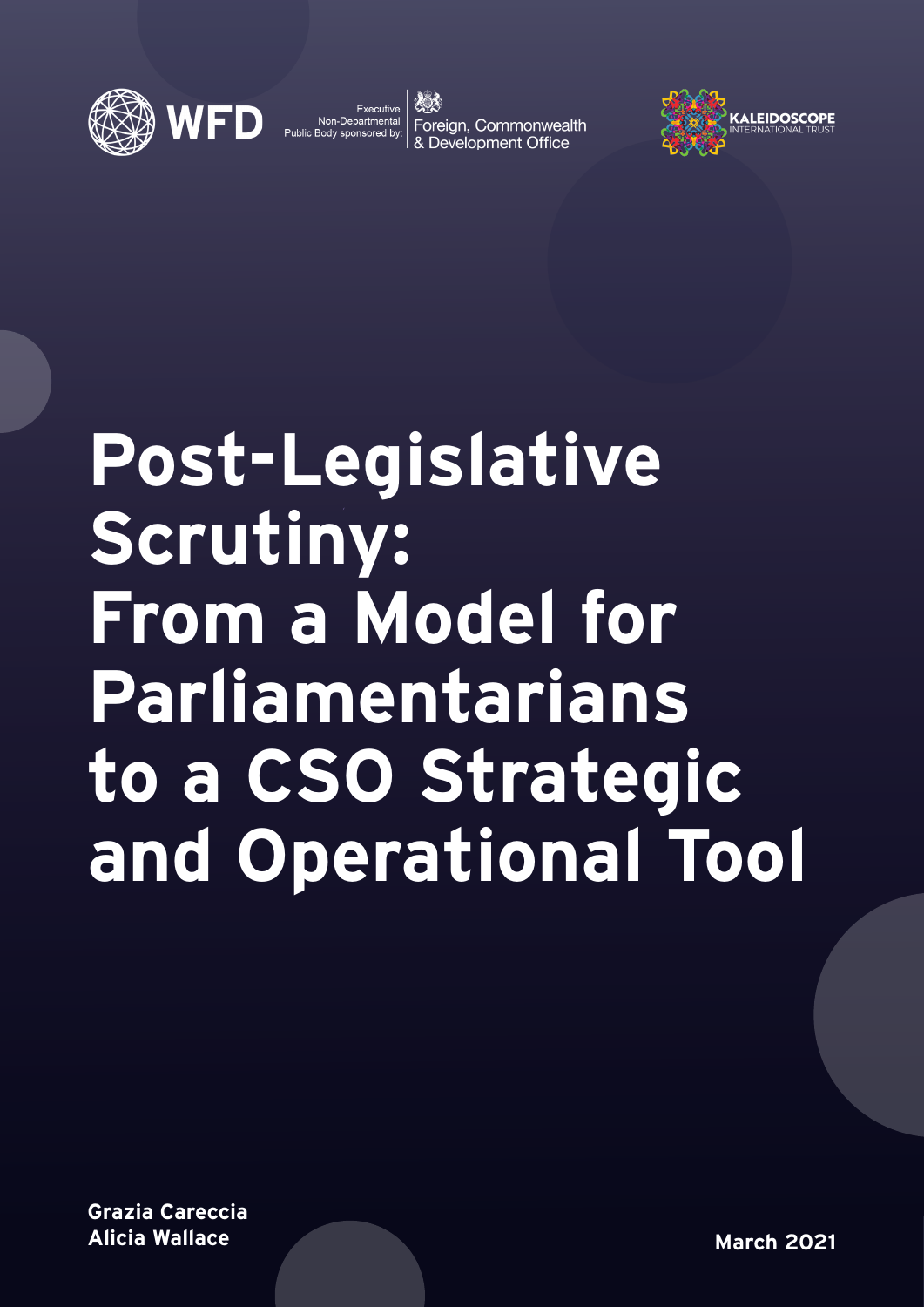

# **Post-Legislative Scrutiny: From a Model for Parliamentarians to a CSO Strategic and Operational Tool**

**Grazia Careccia Alicia Wallace**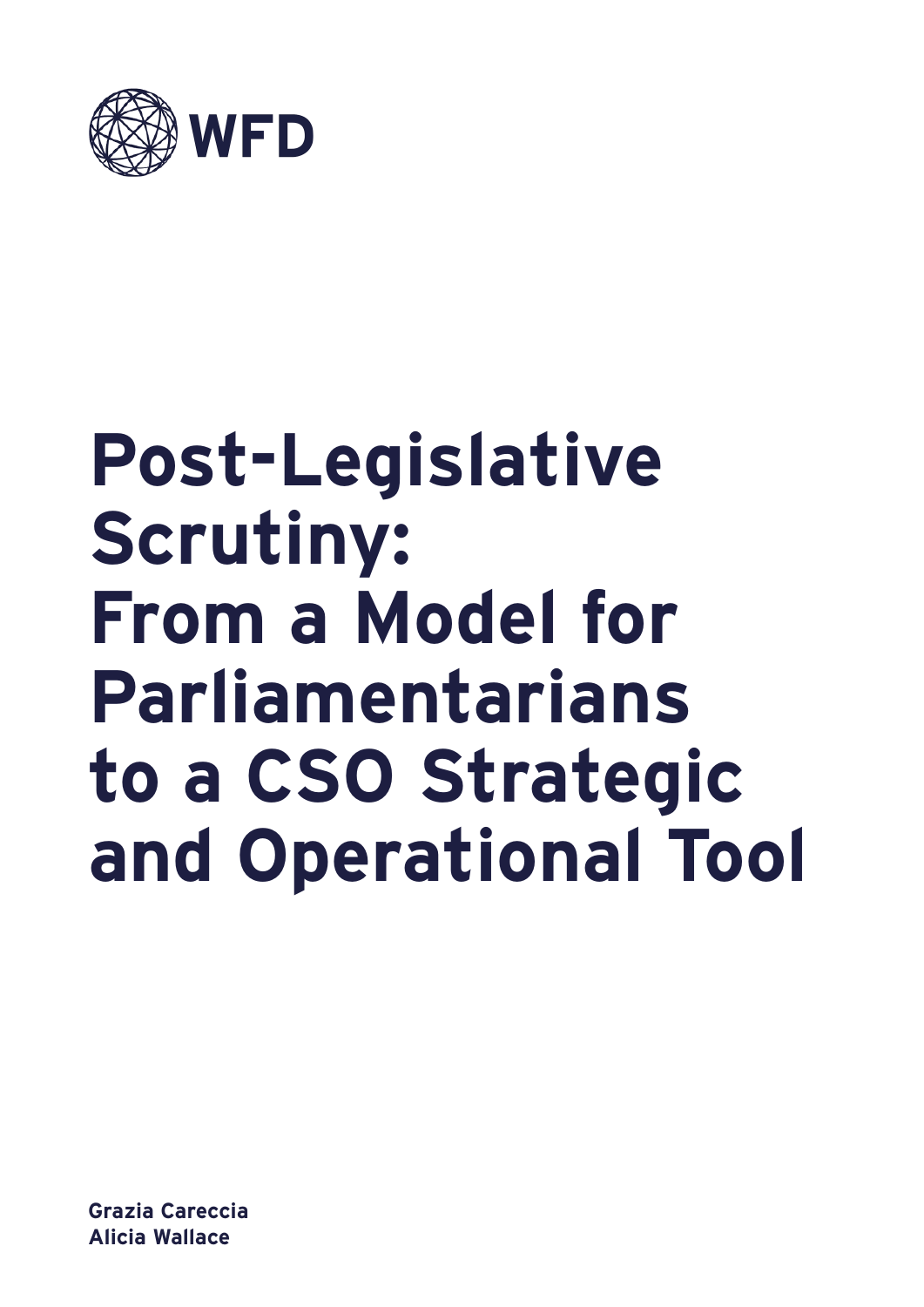## **Table of Contents**

| 12. Toolkit: CSO-led PLS: Monitoring and Reporting on the Impact of the Law  21   |  |
|-----------------------------------------------------------------------------------|--|
|                                                                                   |  |
| 13.1 Belize: from sexual offences laws reform to the Equal Opportunities Bill  26 |  |
| 13.2 Mauritius: the elusive decriminalisation & sexual offences laws reform  32   |  |
| 13.3 Pakistan: A success story of traditional values and strategic allies 35      |  |
|                                                                                   |  |

#### **Acknowledgements and disclaimer**

This paper on post-legislative scrutiny for civil society organisations is the product of Westminster Foundation for Democracy (WFD) and Kaleidoscope Trust (KT). It was made possible through funding received from the United Kingdom's Foreign, Commonwealth and Development Office (FCDO) through its Commonwealth Equality Project (CEP). WFD and KT's CEP programme focused on fighting discrimination against women and girls, LGBTIQ+ people and other intersectionally disadvantaged groups in 16 Commonwealth countries in Africa, the Eastern Caribbean, Asia, and the Pacific.

The paper was written by Grazia Careccia and Alicia Wallace and peer-reviewed by Sophia Fernandes, David Thirlby, Shaun Martinez and Juan Miguel-Sanchez, published in March 2021.

The views expressed in the paper are those of the author, and not necessarily those of or endorsed by the UK Government, who do not accept responsibility for such views or information, or any reliance placed on them.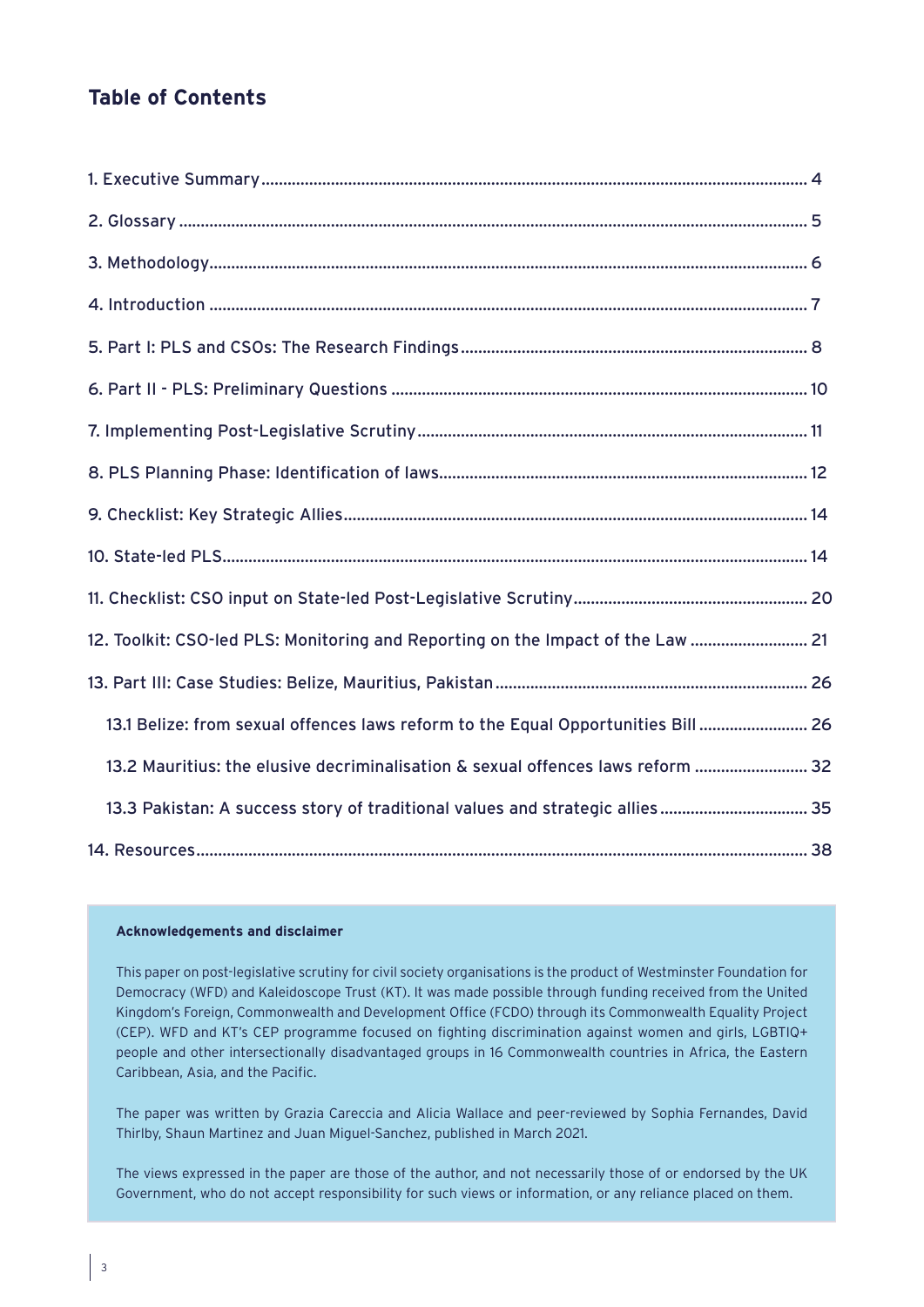# **1. Executive Summary**

The methodology presented in Post-Legislative Scrutiny: guide for parliaments (2018) has been used by State actors, in particular Parliaments, in evaluating the impact of legislation and whether the implementation of legislation met its intended objectives. Westminster Foundation for Democracy and Kaleidoscope Trust recognises the importance of civil society organisations and their participation in democratic political processes, particularly the role they play in advocating for communities. Civil society organisations can engage in post-legislative scrutiny, whether by monitoring the process initiated by State actors or undertaking the process on their own, including informing the process with their own perspective on the impact of legislation. For this reason, a guide to post-legislative scrutiny for civil society organisations has been developed.

This report is comprised of: the methodology employed for the development of the guide, main findings from the research process which prioritised the experiences of civil society organisations, and two step-by-step guides for civil society organisations to engage in post-legislative scrutiny.

Civil society organisations are working on the ground and directly connected to community members. They are aware of changes in the law and the real impact laws have on the people they are meant to serve. In order to use their knowledge and experience to improve laws for the betterment of people's lives, they need sustainable funding, technical support, human resources, and research and analytical tools to assist their work. The research undertaken to produce the guide shows that the environment for civil society needs to be more enabling. While some of the needs are outside the scope of this project, this document highlights these needs and responds to the clear request from civil society organisations for simple tools to engage with post-legislative scrutiny that are easy to operationalise.

The tools produced are adaptable for civil society organisations working in different contexts, on different issues, and with different capacities. The first is an 18-step guide to a process that runs parallel to a State-led post-legislative scrutiny and the second is a 10-step guide to a process led by civil society organisations. These steps can easily be collapsed or combined, and they can be shared by multiple organisations. In addition to the tools, key questions for internal assessment and identification of external factors such as opposition and allies are included. At the end of this report, three detailed case studies serve as examples of the legislative reform process and can help civil society organisations in planning their work on post-legislative scrutiny. This report focuses on LGBTIQ+ organisations and their priorities as reported in interviews. The tools, however, can be used on a wide range of issues.

This report was funded through the Westminster Foundation for Democracy (WFD) and Kaleidoscope Trust (KT)'s Commonwealth Equality Programme (CEP) which ran from October 2020 to March 2021. CEP focused on fighting discrimination against women and girls, LGBTIQ+ people and other intersectionally disadvantaged groups in 16 Commonwealth countries in Africa, the Eastern Caribbean, Asia and the Pacific. The programme was funded by the UK Foreign, Commonwealth and Development Office (FCDO) through the Conflict, Security and Stability Fund (CSSF) as part of its Commonwealth Equality Project.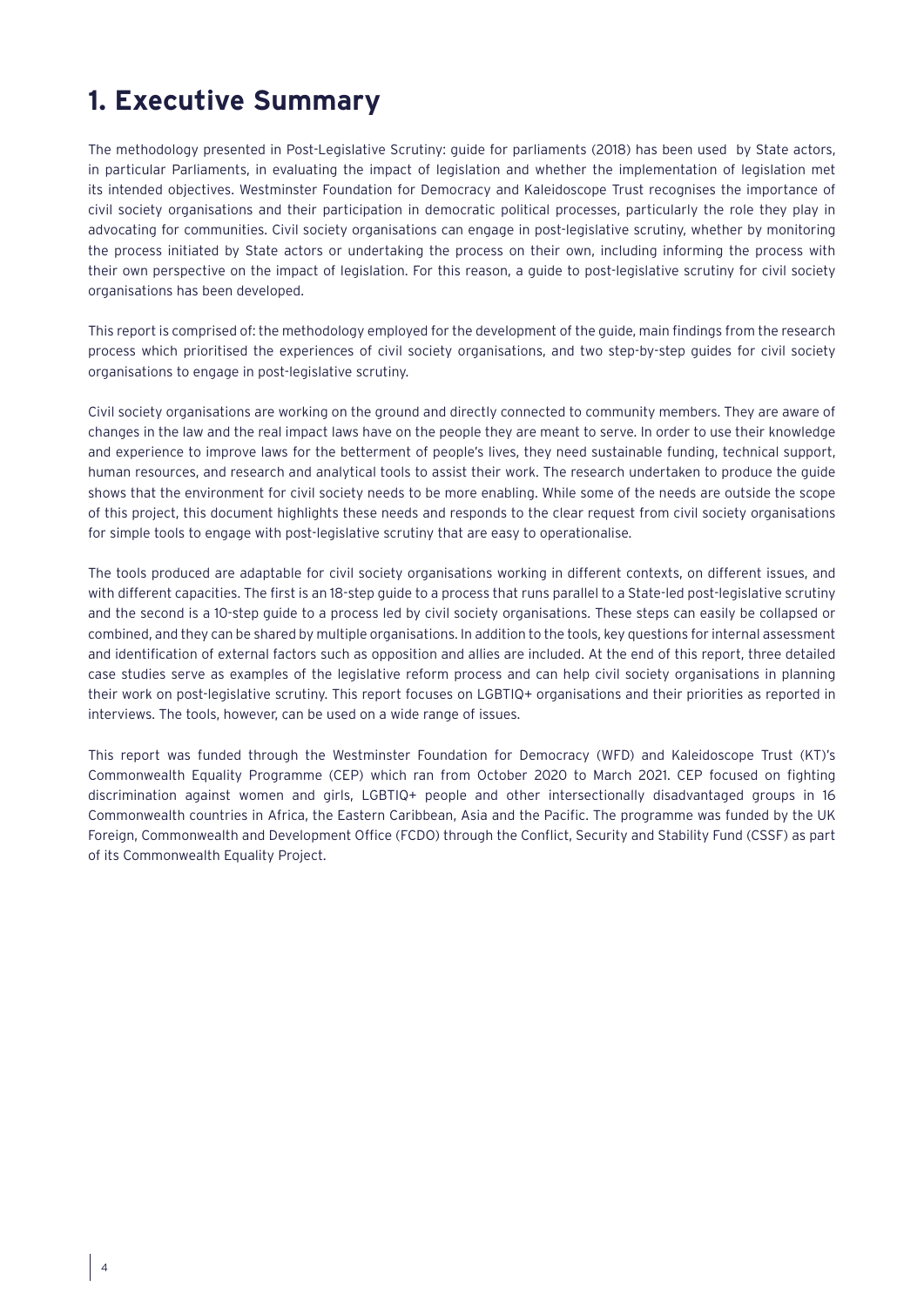## **2. Glossary**

ACHPR – African Charter on Human and People's Rights ACHR – American Convention on Human Rights CAT – Convention Against Torture and Cruel, Inhuman or Degrading Treatment or Punishment CEDAW – Convention on the Elimination of all Forms of Discrimination against Women CEDAW – UN Committee on the Elimination of Discrimination Against Women CERD – Committee on the Elimination of Racial Discrimination CRC – Convention on the Rights of the Child CRPD – Convention on the Rights of Persons with Disabilities CSO – Civil society organisation ECHR – European Convention on Human Rights ICCPR – International Covenant on Civil and Political Rights ICESR – International Covenant on Economic, Social and Cultural Rights ILGA – International Lesbian, Gay, Bisexual, Trans and Intersex Association LGBTIQ+ - Lesbian, Gay, Bisexual, Trans, Intersex and Queer people/communities (+ is an inclusive reference to other identities not specifically spelled out here) MHDSTPA – Ministry for Human Development, Social Transformation and Poverty Alleviation OSEWC – Office of the Special Envoy for Women and Children PLS – Post-Legislative Scrutiny SOGI – Sexual Orientation and Gender Identity UDHR – Universal Declaration of Human Rights UN – United Nations WFD – Westminster Foundation for Democracy

## **3. Methodology**

This report is based on a review of Post-Legislative Scrutiny: guide for parliaments by Westminster Foundation for Democracy (WFD) alongside a desk review, key informant interviews, a survey and three case studies. The desk review material included academic papers, legal reports and policy documents. These formed the foundation of this work, and the material was used to formulate the interviews and survey.

Forty-five-minute interviews were conducted with nine LGBTIQ+ organisations covering all Commonwealth regions. They were focused on four key areas—national and regional context and experience with post-legislative scrutiny, legislative assessment, the activities undertaken to engage in the process, the effects of the COVID-19 pandemic on their operations, and utility and expectations of a tool for the legislative scrutiny process. The findings on the impact of COVID-19 on the work of civil society organisations (CSOs) have been integrated in the report using text boxes on relevant aspects of post-legislative scrutiny and related CSOs activities.

There were constraints on the project that were compounded by the holiday period and COVID-19. It emerged that CSOs had delayed their own projects and shifted their work priorities to respond to the immediate needs of their communities resulting from the pandemic. This meant the return from the holiday period was busy as CSOs tried to regain footing and make up for time lost to lockdowns. This resulted in fewer interviews than planned and low survey response. It was, however, possible to validate the data collected by cross-referencing with available interviewees, survey responses, case studies and four piloting sessions with CSOs.

Throughout this report, "LGBTIQ+" is used to mean lesbian, gay, bisexual, trans, intersex and queer people. It is used instead of "LGBT+" to be more inclusive and to intentionally name gender and sexual minorities that are often overlooked and, as a result, made more vulnerable.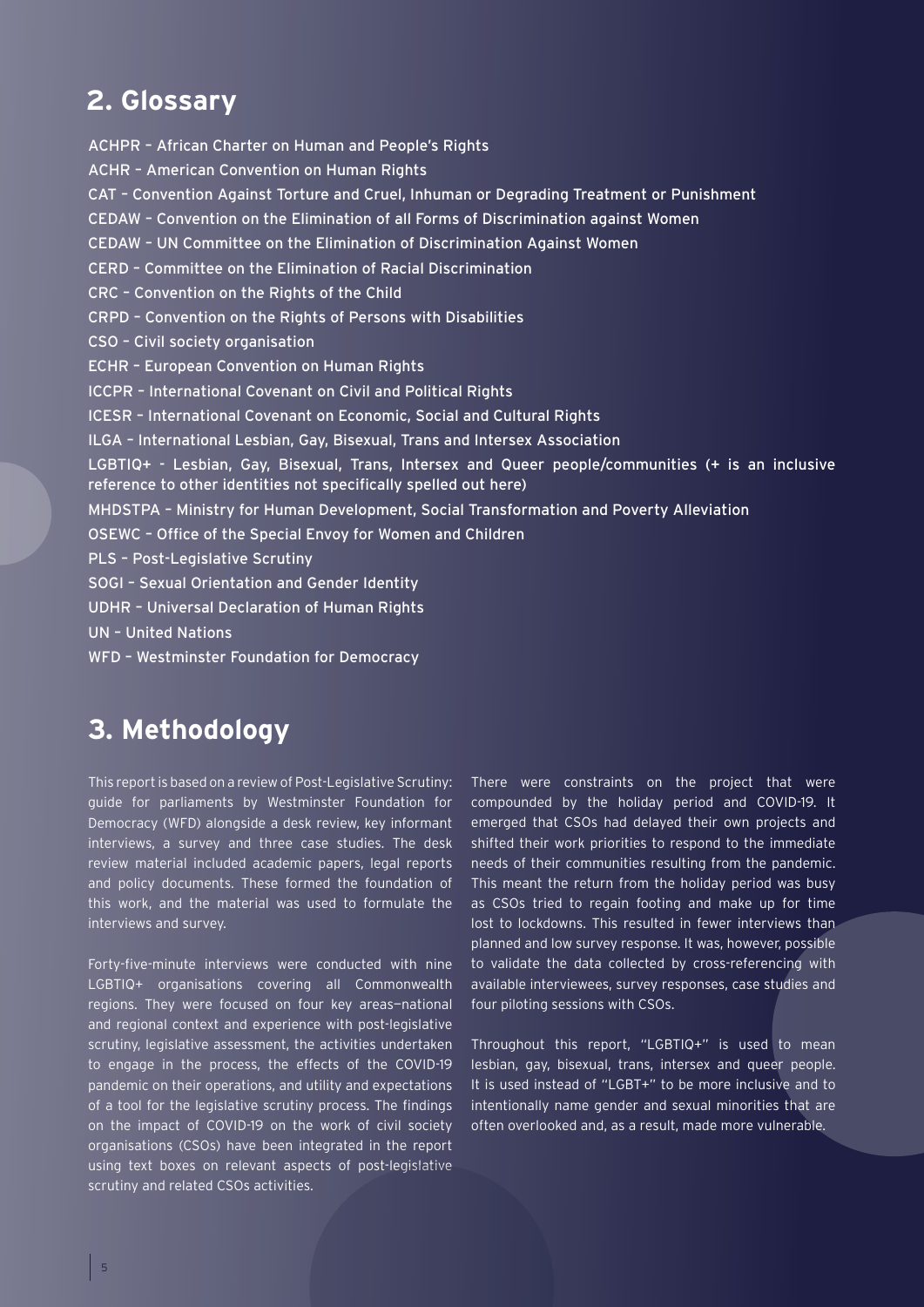# **4. Introduction**

Post-legislative scrutiny (PLS) is a methodology that allows Parliaments to effectively exercise their oversight role with regard to the impact and effectiveness of legislation. It is also relevant for CSOs that are active in the areas of legislative assessment, reform and legal advocacy.

This report unpacks the PLS methodology developed by the Westminster Foundation for Democracy (WFD), A Guide to Post-Legislative Scrutiny, to strengthen the ability of CSOs in documentation, campaigning, empowerment, public education and legal advocacy and effectively engage in the PLS process. The scope of this analysis is limited to the aspects and activities relevant for CSOs working to promote and protect the rights of LGBTIQ+ people.

This report is structured in three main parts. The first, primarily narrative, details the findings of the research and engagement with CSOs for the production of useful tools to assist organisations in participating in PLS and more broadly in legislative assessment and reform, legal advocacy, and strategic litigation to promote a more inclusive, equalitarian and fair legal environment and society at large.

The second part of the report includes toolkits, charts, checklists and case studies in order to assist CSOs in assessing their current work, capacity, and how they can effectively engage in PLS, whether it is implemented by state-agencies or undertaken by CSOs. This part of the report privileges ready-to-use tools as CSOs often have limited resources, competing deadlines and, in some cases, unfortunately can only rely on the work of volunteers.

The toolkits are structured using colour coding that reflect the four phases of the PLS methodology as developed by WFD—pre-planning, planning, implementation and follow-up.

The third part of the report contains three case studies that illustrate the legislative assessment and reform processes in Belize, Mauritius and Pakistan. The case studies highlight the processes, key actors and role of CSOs in assessing and reforming laws with a view to showcasing how the PLS methodology could be a good fit in their legal advocacy activities.

CSOs that participated in this process quickly noted that the term "post legislative scrutiny" is both unfamiliar and daunting to them. They said that they did not participate in PLS, but it then emerged that they have been engaging in PLS-like activities, at least in part, for years in different ways.

Due to competing priorities, time constraints, varying lev-

els of technical expertise, and lack of staff and volunteer retention, it is critical that a tool designed for CSOs be as simple, short, and operational as possible. This report includes toolkits for CSOs to:

1. Engage with PLS led by state institutions, primarily Parliaments, and

2.Undertake PLS directly as a way of structuring their advocacy and campaigns on the PLS methodology.

The first toolkit breaks down the 18 steps of the PLS implemented by state institutions to identify areas of influence and activities that CSOs can undertake to pursue their objectives. The second one describes a 10-step process for CSOs to conduct PLS. It is supported by a Step 0 which is an acknowledgement that many CSOs are operating in countries that have not had a change in law for many years, and are steadily working toward amendments to primary and secondary legislation. In these cases, CSOs are recommending changes and articulating the projected outcomes. Where less than ideal amendments are proposed by States, CSOs are able to identify the issues and offer alternatives.

CSOs shared that their experiences in legislative assessment have shown that there is a need for more sustainable funding and that there is insufficient focus and resources going into implementation of new amendments and laws. They are concerned that the legal changes do not translate to an improvement in the lived experiences of LGB-TIQ+ people. This is also due to the lack of sustained and long-term availability of funding to support the retention of technical knowledge, data collection and the establishment and maintenance of coalitions, in particular intersectional ones.

There is a clear need for CSOs to engage in legislative assessment, prioritising monitoring and evaluation of the use of and access to the law and the justice system. Legislative monitoring, assessment and reform require long-term engagement. The legislative process is a cycle; it does not end with changing the laws, and more attention needs to be on implementation and access, which can only be assessed through data collection and sharing.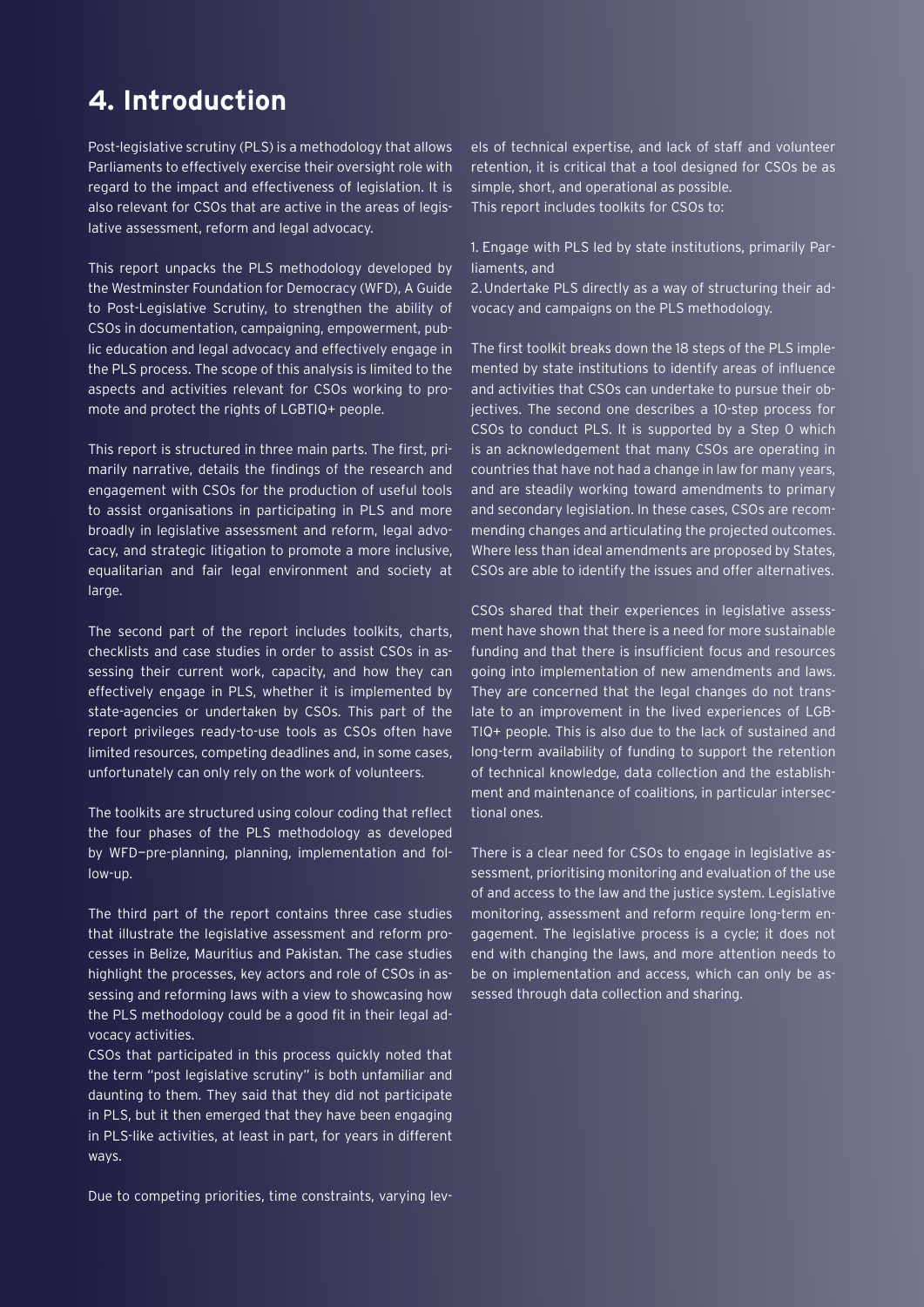# **5. Part I: PLS and CSOs: The Research Findings**

LGBTIQ+ CSOs in the Commonwealth are engaged in advocacy to monitor, assess and reform discriminatory laws, from their constitutions to penal codes, and to support drafting more inclusive, non-discriminatory and egalitarian laws. With limited resources—including funding, technical expertise and human resources—they are largely focused on the repeal of archaic laws such as the criminalisation of same-sex sexual activity where it still exists. While other laws adversely impact the LGBTIQ+ community, criminalisation represents a significant challenge in ensuring equality and non-discrimination as it also prevents LGBTIQ+ people from exercising other rights. These include access to legal remedies and reporting cases of violence and discrimination to the authorities for fear of prosecution. Criminalisation of same-sex sexual activity crystalises stigma, marginalisation and legitimises broader discrimination of LGBTIQ+ people. However, a wider range of laws negatively impacts the right of LGBTIQ+, such as those on social benefits, inheritance, child custody, registration of associations, access to health (see Chart: Mapping Domestic Laws and International Mechanisms, page 11).

In order to participate in PLS, CSOs need to have reasonable capacity. The four main needs highlighted by CSOs are:

1. Funding 2.Technical assistance 3.Human resources 4.Good practices

CSOs are generally underfunded and struggle to sustain their work due to the nature of funding and development frameworks. Most of them are operating on project-based funding, which forces them to work within short cycles with insufficient human resources because salaries are typically only partially covered. In many cases, living spaces double as office

space, most of the labour is done on a voluntary basis, and the staff and/or volunteer turnover is high, which hinders institutional long-term development and engagement.

One of the most challenging issues arising from the COVID-19 pandemic has been the change in funding priorities. This has led to LGBTIQ+ organisations having to delay projects and find other means to support their work. They have also had to shift to re-prioritise resources and activities into basic support of community members who lost income or are generally struggling as a result of lockdown and curfews.

#### **Using international spaces**

CSOs make use of international and regional human rights mechanisms to draw attention to issues of inequality in the law and hold their governments accountable. Participating in these mechanisms and other opportunities to convene in international space enables them to engage with lawmakers who would not otherwise acknowledge or speak with them. Some CSOs report that governments often do not want to engage LGBTIQ+ organisations, yet say they do not want to do any harm. In practice, however, they do not support or protect LGBTIQ+ people, nor do they remove discriminatory law. CSOs need people within governments to be allies and serve as champions, introducing bills that serve LGBTIQ+ people and garnering support for them. While governments are obligated to uphold human rights, it is helpful to build relationships with actors who are concerned about issues impacting vulnerable communities.

Due to the COVID-19 pandemic, international spaces and opportunities for direct engagement between CSOs and policy/law makers shrank considerably to come to a total halt due to travel and movement restrictions. Online sessions do not offer the same opportunity for confidential and frank discussions. The creation of alternative safe spaces for CSOs to access policy/law makers in the long term should the continuation of the pandemic further prevent holding international events is a matter that also requires donor attention.

#### **From enactment to implementation**

In countries where legal reform has taken place, implementation has been a primary challenge. CSOs are concerned about public understanding of the law, accessibility of policy development, funding, resourcing and capacity development of implementing agencies, and harmonisation of all laws. This requires monitoring, data collection and analysis at the national level.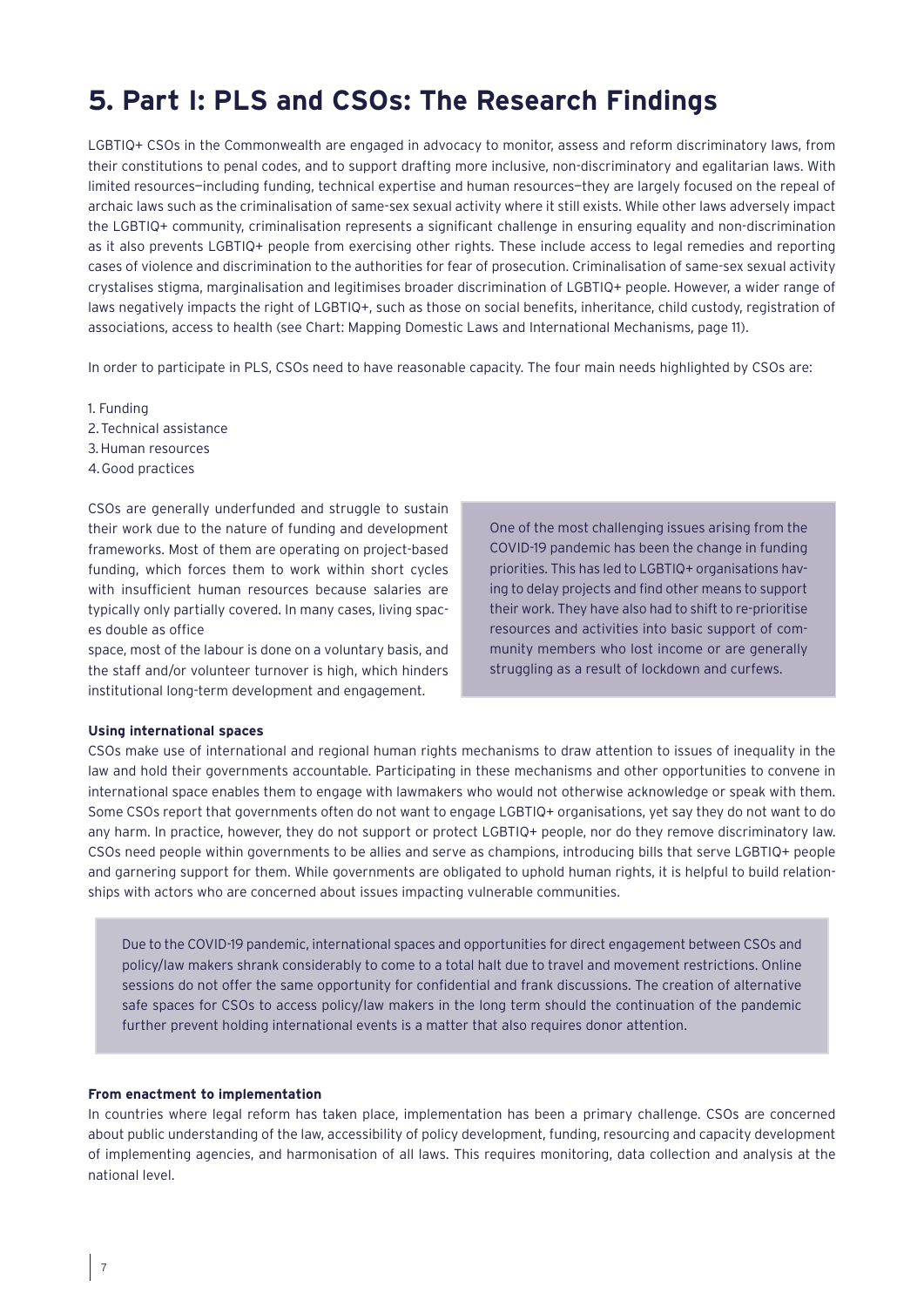It is important for CSOs to monitor key developments in other countries. This helps to inform strategy, set precedent and boost morale. CSOs want to learn from other countries and they greatly benefit from opportunities to engage with other CSOs and review case studies.

#### **Inclusive language**

When assessing laws and recommended amendments, CSOs pay particular attention to the language used. They want to ensure that it is inclusive, gender neutral, and void of discriminatory references. They seek to highlight inequalities and to ensure that the language is inclusive, trauma- and victim-centred. In some cases, CSOs have been able to participate in the drafting of legislation to more directly contribute to the language used. CSOs consider the communities they serve, especially the most vulnerable people within them, and ensure that they are not left out or set further back.

#### **Access to justice**

CSOs stress that, while it is important to amend the law, it is also critical to attend to parts of the legal system that determine whether or not changes can be implemented and have real impact on the lives of vulnerable people. Court systems remain archaic and slow, discouraging people from attempting to use them. Litigation is also very lengthy, expensive, resource-consuming and potentially harmful to the safety and mental well-being of claimants, their families and community. These are the major considerations when assessing access to justice; therefore, the primary focus is making rights a lived reality.

#### **Data is key**

CSOs recognise that their power to influence policy makers depends on their access to them, adept use of international mechanisms and negotiation spaces, and ability to produce relevant and comprehensive data and compelling stories. It is, however, challenging for CSOs with limited resources to produce their own data, and they have noted difficulty in obtaining existing data from, for example, police departments, courts, and national statistics institutes. They find it burdensome and, at times, virtually impossible to gather the necessary evidence to show the impact of harmful practices and law on LGBTIQ+ people. This is especially challenging when cases are unreported, often due to the hostile environment created by provisions criminalising consensual same-sex adult sexual activity.

In some countries, due to themovement restrictions imposed as a result of the COVID-19 pandemic, CSOs have found it more difficult to access their community members for data collection as the focus has been on service provision and emergency needs. However, in countries with reliable internet infrastructures, some CSOs reported an increase in attendance to their online sessions and expansion in the number of community members who approached the organisation, feeling more encouraged by the distance engagement that did not expose them to the risk of being

CSOs are conducting their own research to fill the knowledge gap, and they are making considerable effort to reach people in rural areas, particularly in large Commonwealth countries. CSOs need to be able to assess and influence change, and they depend heavily on the stories people are willing to share. Some have suggested that it is necessary to have CSOs specifically focused on data collection in order to support the work of others.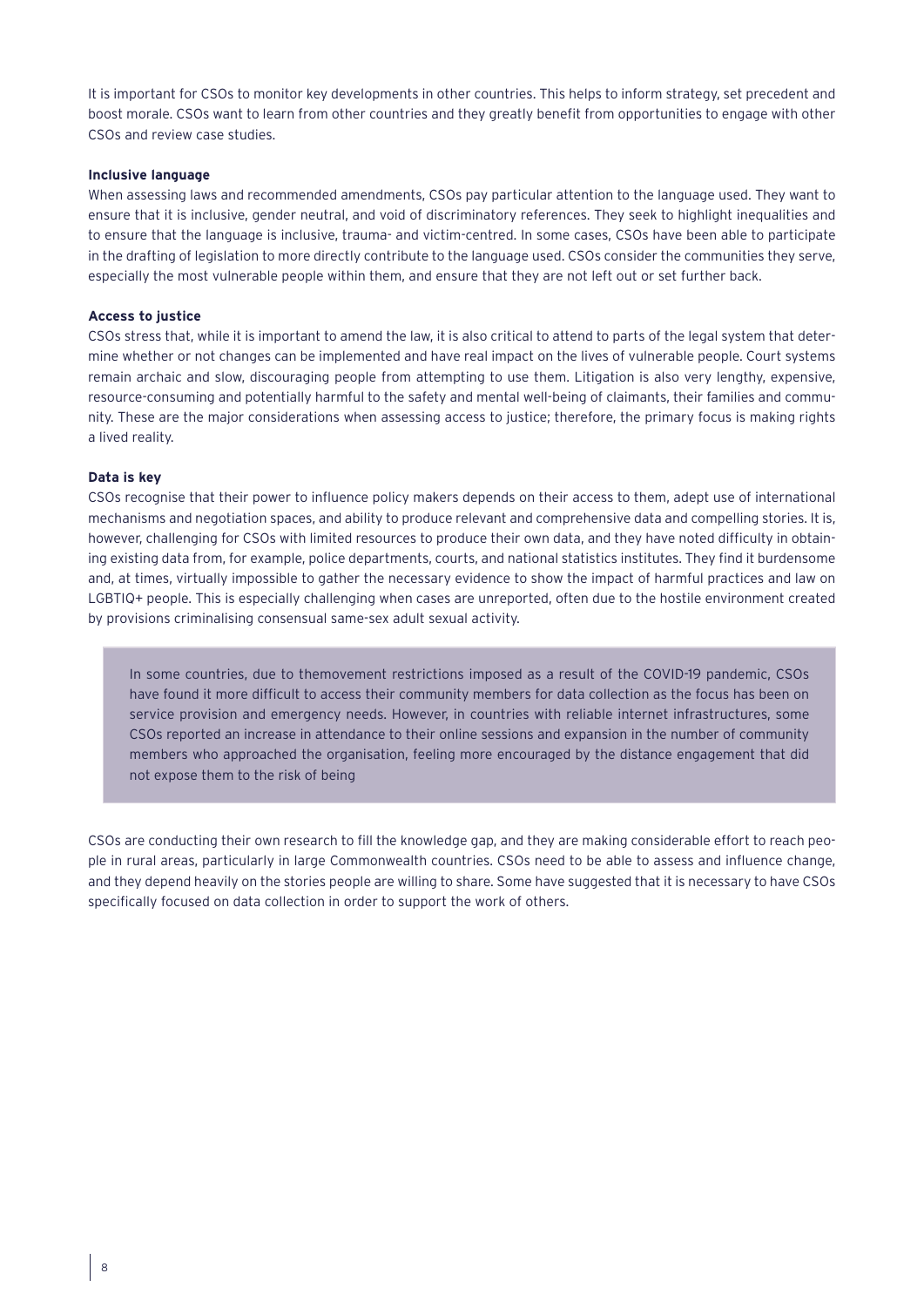# **6. Part II - PLS: Preliminary Questions**

| <b>What is Post-</b><br><b>Legislative Scrutiny?</b> | Post-Legislative Scrutiny (PLS) is a methodology used to monitor and evaluate<br>the enactment or the impact of legislation in order to ensure that laws benefit<br>constituents in the way originally intended by lawmakers.<br>During the 2017-2018 period, WFD explored how parliaments monitor the enactment<br>and implementation of existing legislation through a series of programme activities<br>around the world.<br>WFD also developed a PLS quide for Parliaments. |
|------------------------------------------------------|---------------------------------------------------------------------------------------------------------------------------------------------------------------------------------------------------------------------------------------------------------------------------------------------------------------------------------------------------------------------------------------------------------------------------------------------------------------------------------|
| What are the objectives<br>of PLS                    | PLS on the enactment of the law: assessing the adoption of required secondary<br>legislation and the establishment, resourcing and capacity of relevant implementing<br>agencies.<br><b>PLS on the impact of the law:</b> assessing the achievement of the objectives set<br>at the time of the enactment of the law and identifying the adverse effects, impact on<br>different social groups, and efficiency of resources use in the implementation<br>of the law.            |
| Who can undertake<br>PLS?                            | · The Government<br>· The Parliament - appointed/existing Parliamentary Committees<br>- Independent Technical Institutions (Human Rights Commission, Law Reform<br>Commission, National Human Rights Institutions)<br>Civil Society Organisations                                                                                                                                                                                                                               |
| How can PLS be used<br>by CSO <sub>s</sub> ?         | The methodology can be added to their toolbox for framing advocacy and<br>campaigning on the impact of laws on their communities.                                                                                                                                                                                                                                                                                                                                               |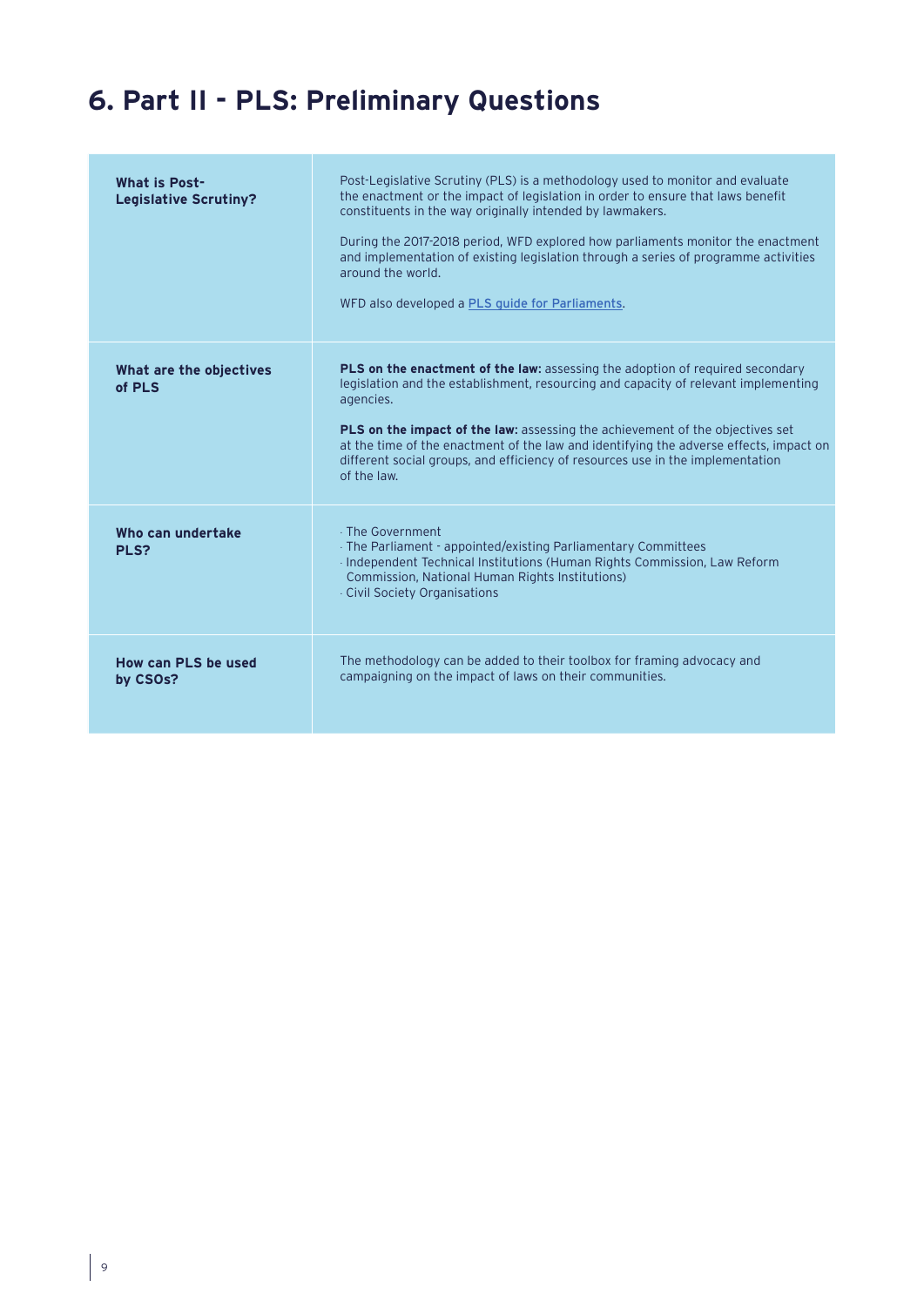# **7. Implementing Post-Legislative Scrutiny**

PLS is a fairly new methodology that has been used by several Parliaments. In particular, the UK Parliament has been leading on using this tool to assess the enactment and impact of laws. While PLS was initially developed for Parliaments and other State agencies, CSOs can use this methodology in their work to frame their advocacy and campaigning activities.

Structuring activities along the lines of the PLS could strengthen the ability of CSOs to shape public narrative around LGBTIQ+ matters in a broader and more inclusive manner, in particular, through the development of intersectional coalitions\* and alliances with key players, such as MPs, experts, social influencers, faith and thoughts leaders.

#### **Key questions for CSOs to consider before beginning the PLS process include:**

- 1. What are your objectives?
- 2. What laws should be scrutinised on the basis of their adverse effects on LGBTIQ+ people?
- 3. What activities do you need to undertake to achieve the objectives?
- 4. What are the resources that would make the activities possible?
	- a. Which resources do you already have?
	- b. How can you acquire the resources you do not have?
- 5. Where should your CSO position itself in this process?
- 6. What is your CSO's assessment of its organisational capacity?
- 7. What are your strengths?
- 8. Who can support in areas of identified weakness?
- 9. Who is the opposition?
	- a. Where is its power?
	- b. What are its tactics?
	- c. How will it be engaged?
- 10. Who are your allies?
	- a. Where is their power? How can it be leveraged?
	- b. How will they be engaged?
	- c. What will they be asked to do?
- 11. What is the language that can win the hearts and minds of people?
- 12. What are the relevant intersectional issues and actors?

<sup>\*</sup> Intersectional coalitions refers to the convening of a diverse range of persons who work collectively for inclusive public policy change, with an overt understanding and integration of intersectional analysis into their advocacy so that hierarchical exclusions are not reinforced. Despite being a collective working for the marginalised communities and marginalised issues, that these coalitions do not themselves only promote the goals that are prioritised by the most privileged within these marginalised communities.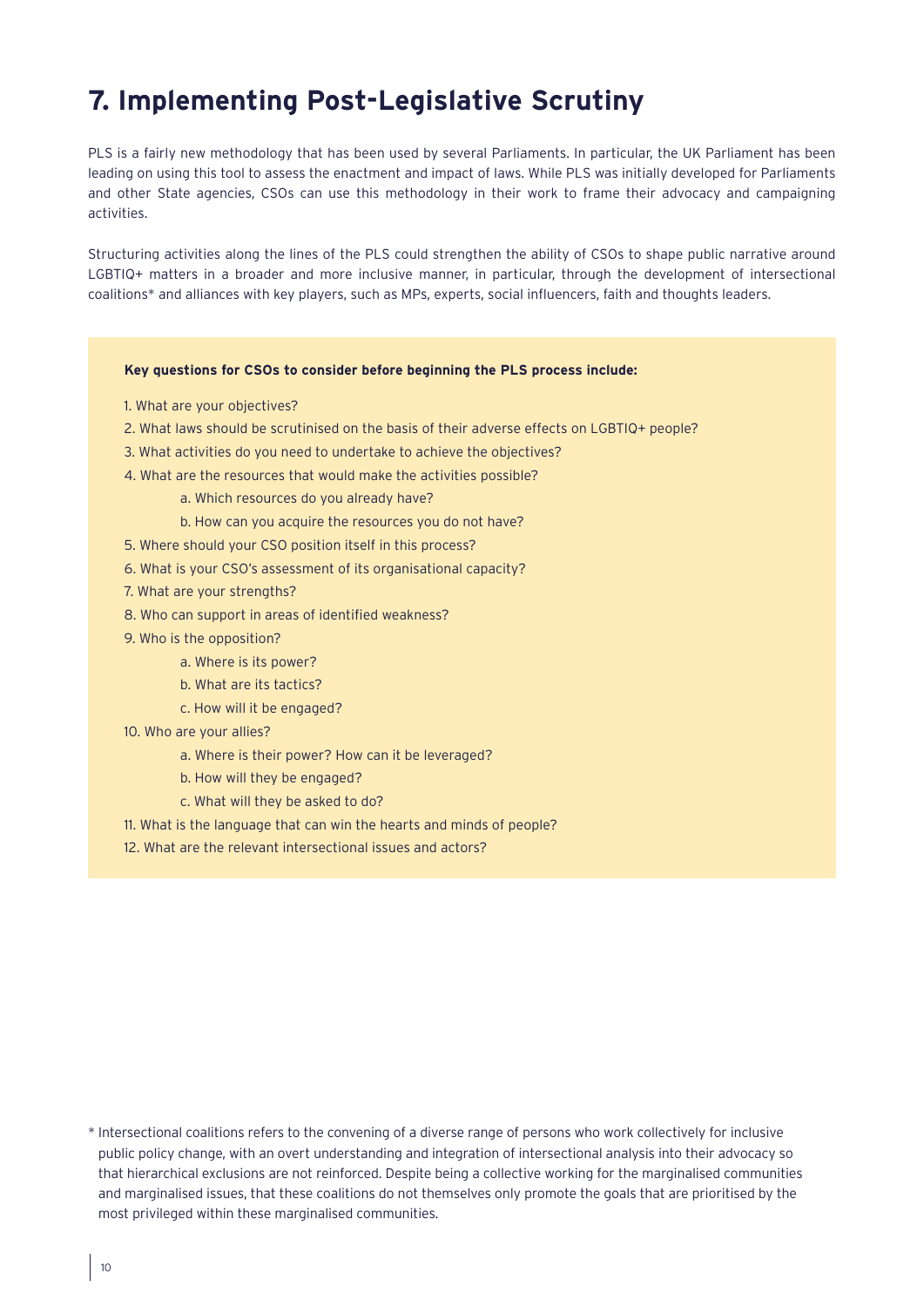# **8. PLS Planning Phase: Identification of laws**

The objective of PLS is to assess whether the enactment or implementation of a law or provision(s) have achieved the objectives that led to their adoption. It is worth noting that the lawmakers' objectives might not coincide with the objectives that CSOs would expect, so CSOs need to be vocal with regard to the needs of the LGBTIQ+ community and how those needs should be addressed by the legislator.

The identification of the law/provisions that need to be scrutinised is a crucial step in the planning phase of the PLS. CSOs in their ordinary work of collecting stories and data on the denial of rights of the members of their community, their research, and analysis identify the laws that negatively impact LGBTIQ+ people.

The optimal time to initiate a PLS is after a minimum of three years following the enactment of the law as this would be a sufficient time for the law/provisions to have generated visible and sufficient effects<sup>1</sup>.

The PLS methodology also provides guidance on technical aspects of legislation such as the inclusion of review or sunset clauses<sup>2</sup>. These are a trigger of the planning phase of PLS. CSOs can recommend their inclusion as part of the implementation and follow-up phases of the PLS.

International mechanisms such as UN treaty body reviews and submissions to special procedures can be an opportunity to highlight the adverse impact of universal and specific legislation on the LGBTIQ+ community. Special Procedures, beyond the Special Rapporteur on SOGI, have increasingly integrated LGBTIQ+ issues into their work and they are monitored by international LGBTIQ+ organisations<sup>3</sup>. It can be useful to explore opportunities for intersectional work as it would be of use in the planning, implementation and follow-up phases of the PLS.

An intersectional approach would allow for LGBTIQ+ issues to be integrated more organically in the general quest for inclusion and fairness undertaken as part of a wider set of laws, some of which are detailed in the chart below.

#### **Chart: Mapping Domestic Laws and International Mechanisms**

#### **Areas of Domestic Law**

Criminal provisions (including torture & inhumane treatment)

- Buggery laws
- Vagrancy laws
- Public order laws
- Criminalisation of same sex
- sexual activities
- Intersex Genital Mutilation

```
- Hate crimes (inclusion of SOGI
```
as a protected characteristic)

#### **Sexual Offences Laws**

- Definition of rape
- Age of consent
- Gender Based Violence
- Domestic Violence

#### **International Legal Instruments**

ICCPR – ICESCR CEDAW – CRC – CERD – CAT - CRPD

#### **Regional Mechanisms:**

European Convention on Human Rights The American Convention on Human Rights African Charter on Human and Peoples' Rights

#### **International Bodies & Mechanisms**

#### **Charter Bodies:**

Human Rights Council (Universal Periodic Review) Human Rights Committee

## **Treaty Bodies:** CEDAW, CRC, CAT, CERD, CRPD

01 F. De Vrieze, A Guide to Post-Legislative Scrutiny - Guide for Parliaments, WFD, 2017, p. 21 (hereinafter, WFD Guide). 02 These clauses provide for a time-frame after which a law has to be reviewed or would cease to be in force unless reviewed.

03 UN Special Procedures and LGBTI Issues, ILGA & ISHR, https://ilga.org/special-procedures-factsheets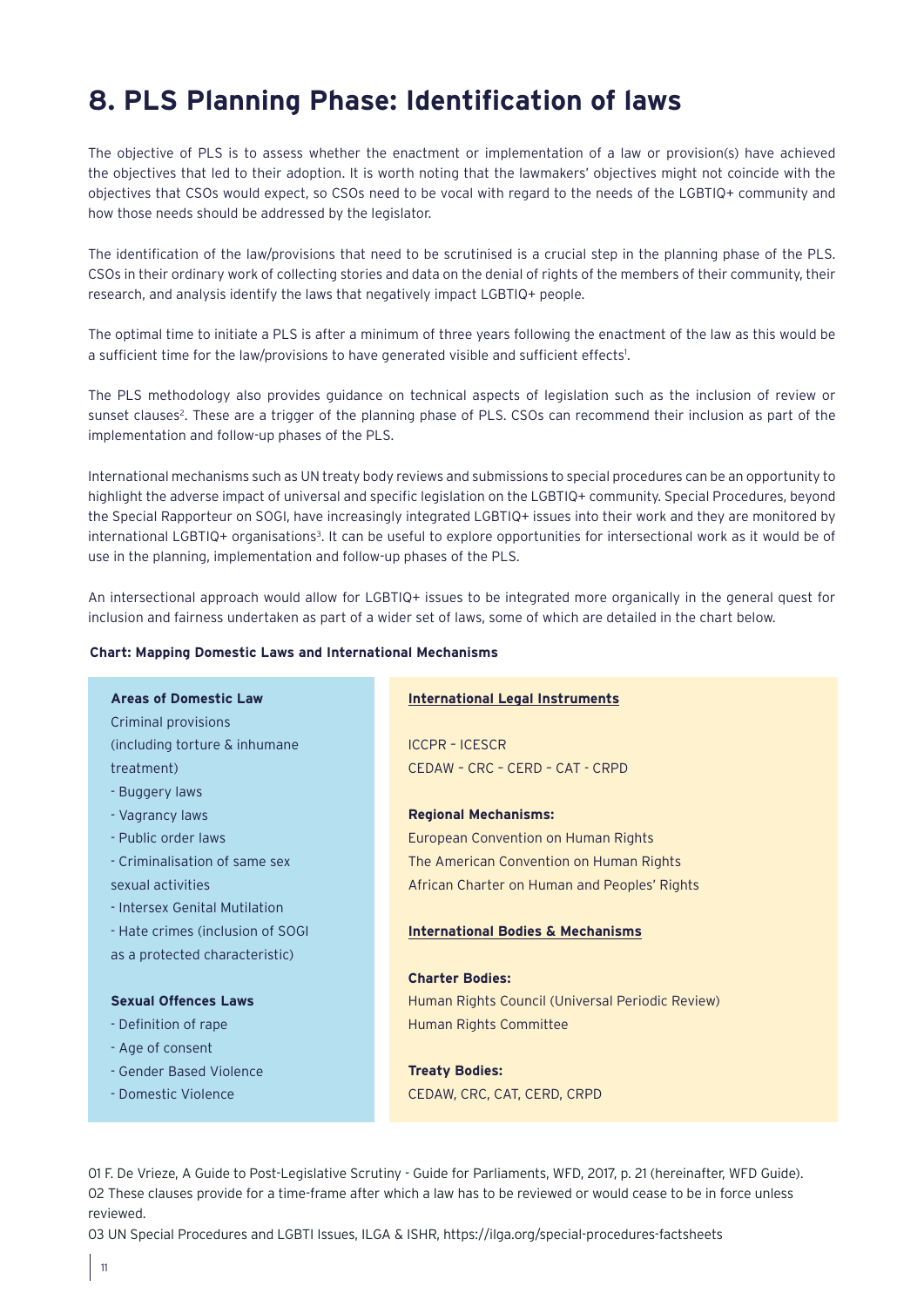#### **Health - AIDS/HIV**

- Non-discrimination
- Access to services/privacy

#### **Anti-Discrimination and equality**

- Right to privacy
- Right to freedom of expression and association, including
- registration of organisation/associations)
- Access to legal remedies
- Gender self-identification **Education**

#### **Education**

- Enrolment in education institutions
- Participation in activities

#### **Elder & Healthcare Law**

- Carer support
- Pension entitlement

#### **Employment**

- Social Security
- Labour rights/ leave permits

## **Family Rights, Relationship Recognition**

- Same sex marriage
- Same sex civil partnership
- Inheritance Laws
- Divorce/Separation
- Child Custody

#### **Housing**

- Social Housing/Benefits

#### **Immigration & Political Asylum**

- Criminalisation of same-sex activities as default ground for asylum
- 
- Acceptance of selfidentification

#### **Military**

- Inclusion of LGBTIQ+

#### **Transgender Issues**

- Gender election/recognition
- Birth registration

#### **Key UN Special Procedures:**

- Independent Expert on protection against violence and discrimination based on sexual orientation and gender identity
- Special Rapporteur on the situation of human rights defenders
- Special Rapporteur on freedom of opinion and expression
- Special Rapporteur on freedom of peaceful assembly and of association
- Special Rapporteur on violence against women
- Working Group on discrimination against women in law and practice
- Special Rapporteur on torture and other cruel, inhuman or degrading treatment of punishment
- Special Rapporteur on extrajudicial, summary or arbitrary executions
- Working Group on arbitrary detention
- Working Group on enforced, involuntary disappearances
- Special Rapporteur on freedom of religion or belief
- Special Rapporteur in the field of cultural rights
- Special Rapporteur on the right to the highest attainable standard of physical and mental health
- Special Rapporteur on extreme poverty and human rights
- Special Rapporteur on adequate housing
- Special Rapporteur on the right to education
- Working Group on people of African descent
- Special Rapporteur on contemporary forms of racism, racial discrimination, xenophobia and related intolerance
- Special Rapporteur on the rights of persons with disabilities
- Special Rapporteur on the human rights of migrants
- Special Rapporteur on minority issues
- Special Rapporteur on the rights of indigenous peoples
- Independent Expert on the enjoyment of all human rights by older persons
- Special Rapporteur on the independence of judges and lawyers
- Special Rapporteur on the right to privacy
- Special Rapporteur on the sale and sexual exploitation of children
- Special Rapporteur on contemporary forms of slavery
- Special Rapporteur on trafficking in persons, especially women and children

#### **Regional Bodies:**

- European Court of Human Rights
- Inter-American Commission on Human Rights
- Inter-American Court of Human Rights
- African Commission on Human and Peoples' Rights
- African Court on Human and Peoples' Rights.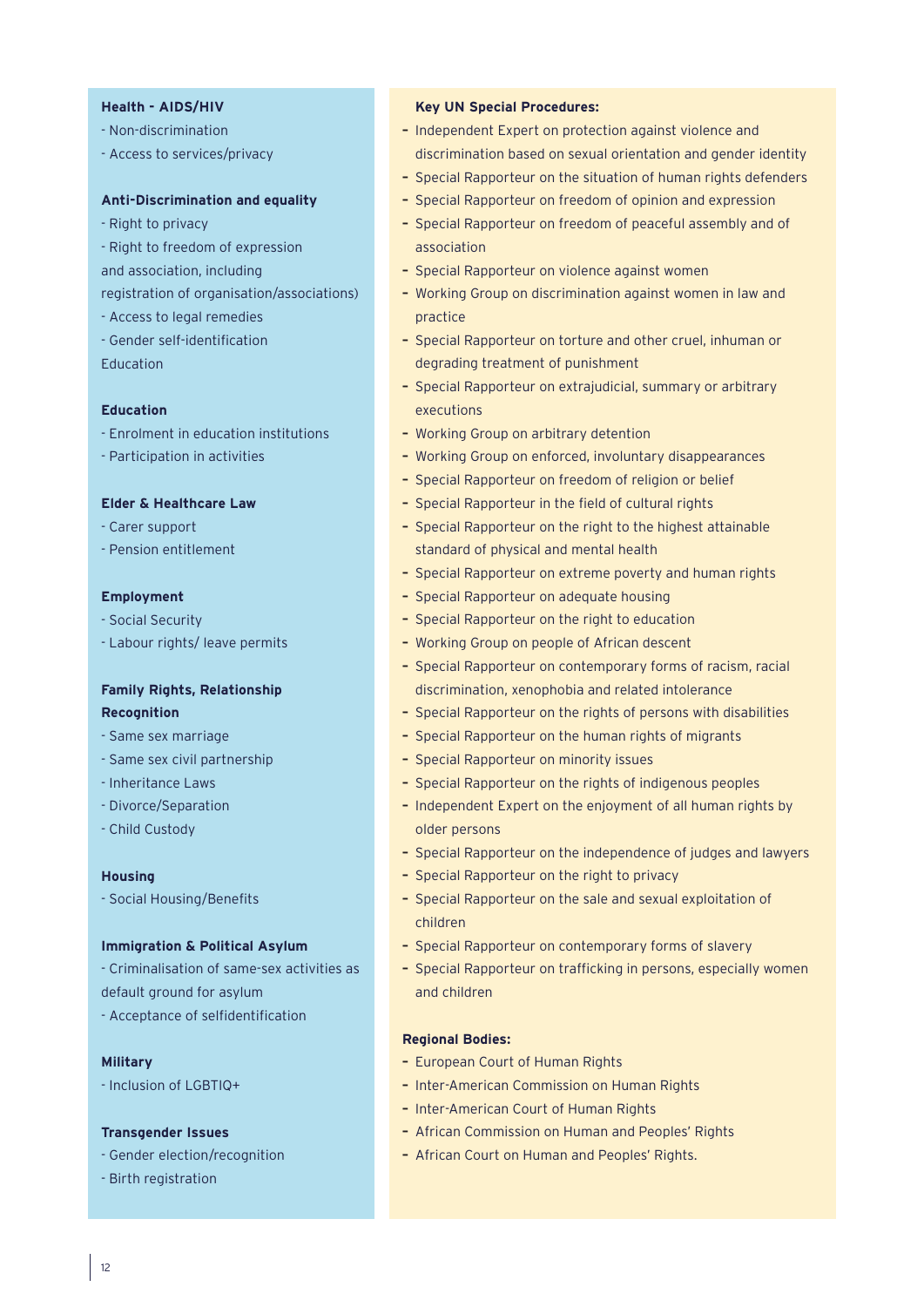## **9. Checklist: Key Strategic Allies**

In engaging with PLS, CSOs can rely on the same strategy they already adopt for ordinary advocacy activities, engaging with key actors as listed in the chart below. Strategizing, developing and sustaining these relations is key for the successful outcome of PLS. These synergies are relevant in identifying the laws for scrutiny in the planning phase to ensure that these actors have a say in the process of data collection, consultations and the follow-up phase to ensure that pressure is exercised by a variety of actors to monitor the implementation of recommendations and policy changes identified through PLS.

It is understood that the establishment of coalitions and engaging with key actors can be a demanding endeavour for CSOs in terms of funding and the creation of safe spaces to meet and engage with champions, allies, partner organisations locally and internationally. This is a matter that needs to be prioritised and supported by donors so that they can sustain CSOs in undertaking network and coalitionbuilding activities.



## **10. State-led PLS**

When PLS is led by state agencies, CSOs can roll out parallel processes to engage and monitor the operationalisation of the PLS activities.

Not all of the 18 steps of state-led PLS detailed in the PLS Guide for Parliaments are relevant for CSOs. In some steps, CSOs have a wider space for influencing the process while other steps are more internal and administrative. They can monitor the rolling out of PLS through the media and internal contacts to learn more about the process including time frame, resourcing, implementing agencies, expected outcomes, and activities such as consultations, public and private hearings, and data/evidence collection.

Due to COVID-19 causing parliamentary sessions to shift to the online space, it has become more difficult for CSOs to engage legislators. They can no longer intercept them on their way into Parliament or reach them by phone in their offices.

The toolkit below shows, step-by-step, what state institutions do when undertaking PLS. Every step has been analysed through the prism of CSOs to identify which role they can play and what activities they can implement to ensure that the PLS integrates their objectives.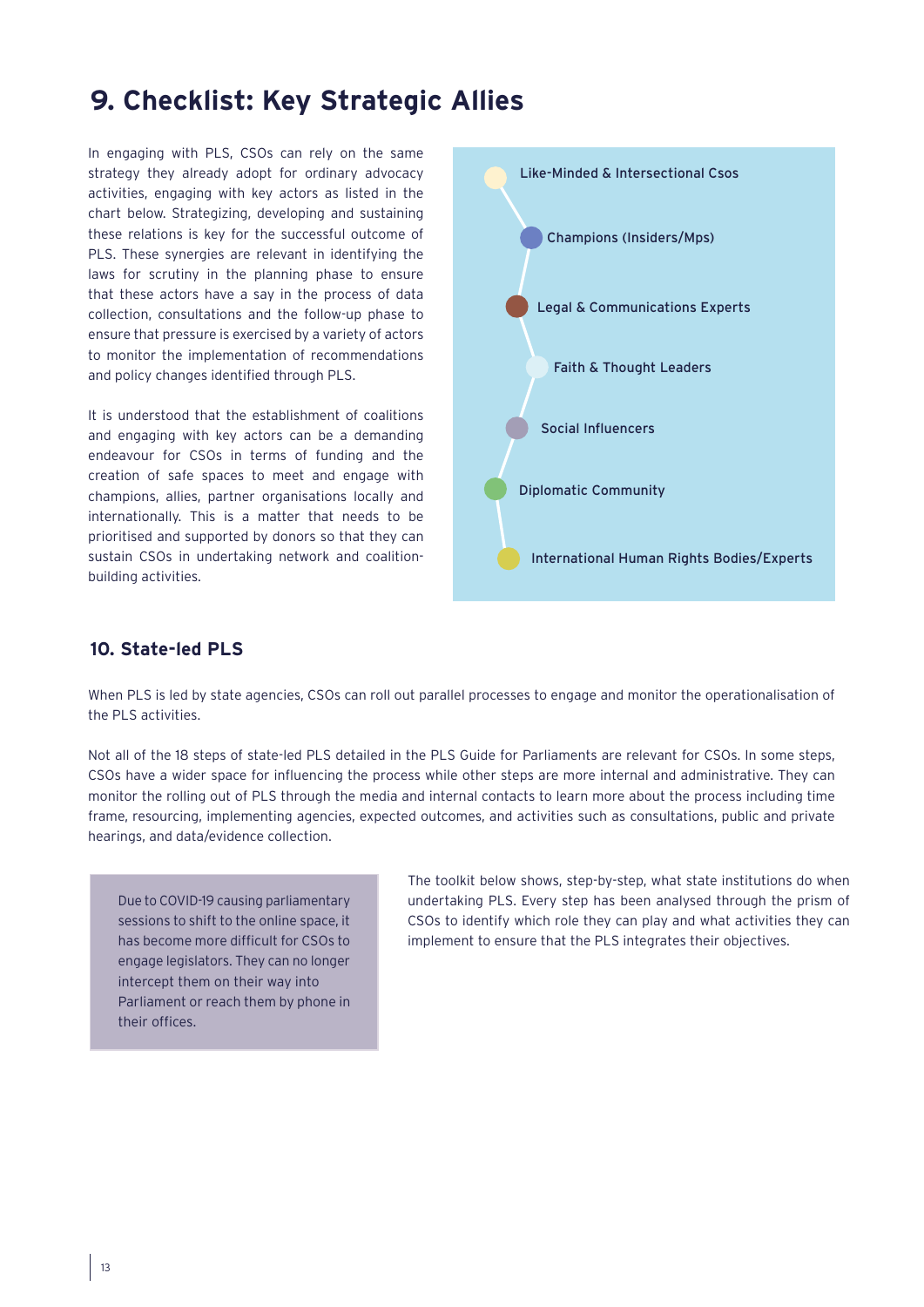## **What state-agencies do What CSOs can do**

#### **Pre-planning phase**

#### **STEP 1**

**Decide to establish binding requirements for Post-Legislative Scrutiny prior to adoption of legislation**

Prior to the approval of a relevant laws, CSOs can **build intersectional coalitions\*** to influence:

- 1. The language of the law building on existing recommendations from international and regional bodies
- 2. The inclusion of review and sunset clauses
- 3. The inclusion of enforcement and oversight mechanisms and make recommendations on their mandate.
- 4. The staffing of implementing mechanisms suggesting criteria for their selection based on technical expertise
- 5. The adequate budget allocation necessary for law enforcement
- 6. Public opinion and awareness raising through education campaign

CSOs should identify their internal needs in terms of technical capacity (including legal expertise and communications) and tap into support available locally and/or internationally.

CSOs should identify laws that affect their community, set their priorities and adopt the necessary monitoring and documentation systems to collect data in order to assess the impact of legislation against its stated objective.

CSO data collection and documentation need to be disaggregated and devised with a strong victim- and traumacentred approach and with the necessary safeguards to prevent harm or risks for survivors and witnesses.

Documentation and data need to be safely stored.

CSO can make recommendations for state institutions to adopt inclusive data collection with a view to ensuring that gender and diverse ability disaggregated data is available.

#### **CSOs play a vital role in triggering PLS by:**

1. Monitoring the timing of sunset and review clauses of relevant legislation for entry point advocacy

- 2. Executing campaigns and evidence-based advocacy
- 3. Initiating strategic litigation
- 4. Submitting petitions
- 5. Publishing op-eds and articles

\* Intersectional coalitions refers to the convening of a diverse range of persons who work collectively for inclusive public policy change, with an overt understanding and integration of intersectional analysis into their advocacy so that hierarchical exclusions are not reinforced. Despite being a collective working for the marginalised communities and marginalised issues, that these coalitions do not themselves only promote the goals that are prioritised by the most privileged within these marginalised communities.

#### **STEP 2**

**Identify the triggers for Post-Legislative Scrutiny**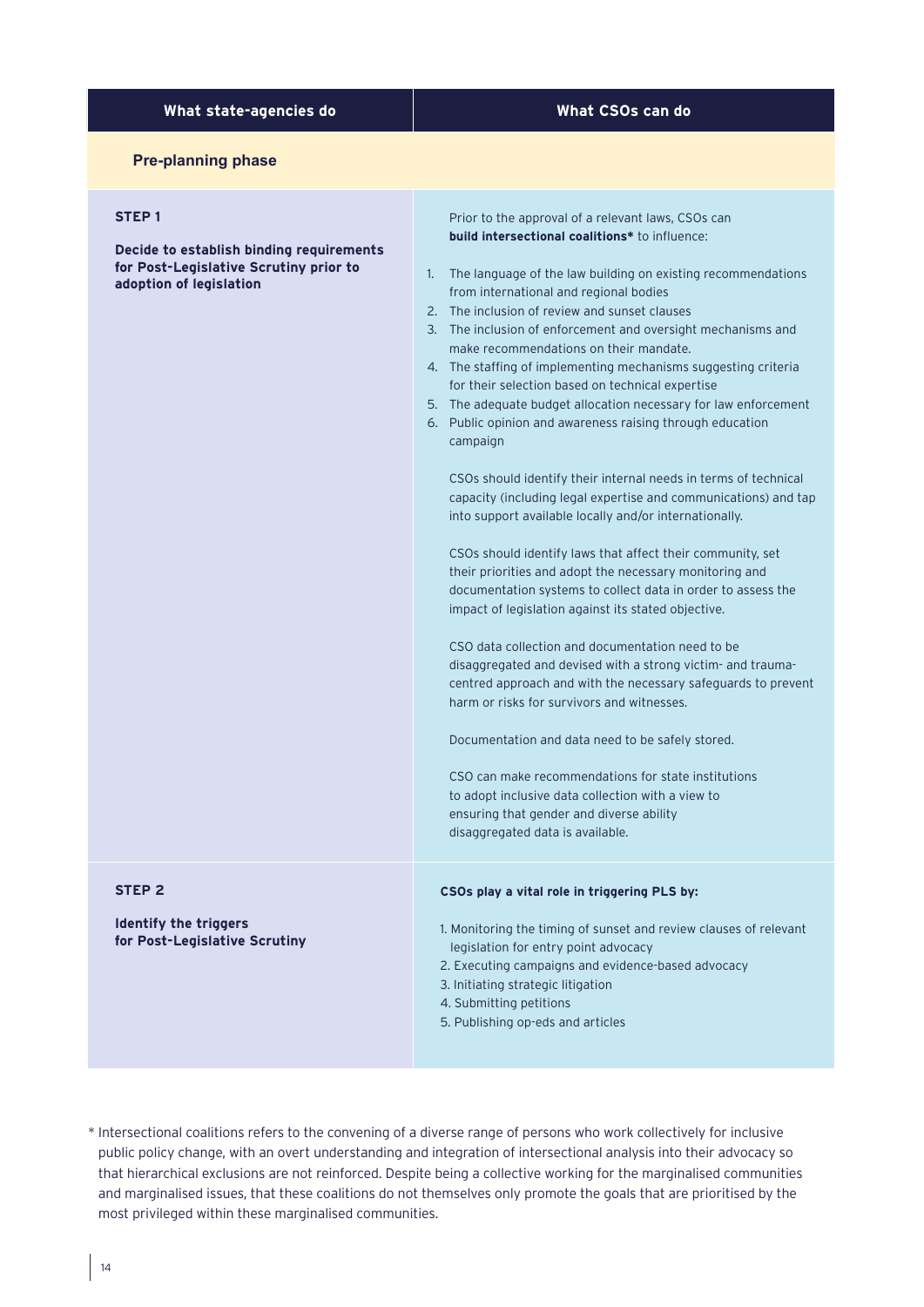| What state-agencies do                                                             | What CSOs can do                                                                                                                                                                                                                                                                                                                                                                                                                                                                                                                                                                                                  |
|------------------------------------------------------------------------------------|-------------------------------------------------------------------------------------------------------------------------------------------------------------------------------------------------------------------------------------------------------------------------------------------------------------------------------------------------------------------------------------------------------------------------------------------------------------------------------------------------------------------------------------------------------------------------------------------------------------------|
| <b>STEP 3</b><br><b>Engage human resources</b><br>for Post-Legislative Scrutiny    | CSOs might not have direct influence on composition<br>of PLS bodies, but they can:<br>1. Exercise oversight of appointments<br>2. Enquire about the competence of appointed staff<br>3. Seek direct engagement with the appointed body<br>4. Comment on eventual conflict of interest/inadequacies                                                                                                                                                                                                                                                                                                               |
| <b>STEP4</b><br><b>Engage financial resources</b><br>for Post-Legislative Scrutiny | CSOs might not have direct influence on composition<br>of PLS bodies, but they can:<br>1. Exercise oversight of budget allocation<br>2. Indicate priorities to ensure that expected outcomes are taken<br>into account<br>3. Create coalitions and work intersectionally with other CSOs<br>and experts to create a critical mass to recommend adequate<br>resourcing of the PLS<br>4. Publicly state disengagement with the PLS if there is a lack<br>of transparency and accountability. (This can be a powerful<br>advocacy opportunity also to highlight the demands, objectives<br>and expectations of CSOs. |

## **Planning phase**

| <b>STEP 5</b><br>Select the laws and legal documents for<br><b>Post-Legislative Scrutiny review</b>            | As a result of their expertise, case work and<br>advocacy, CSOs should have a mapping of the laws<br>that affect their community and they can:<br>1. Influence the selection of laws by putting forward their<br>priorities through evidence-based advocacy, reports and media<br>pressure<br>2. Engage with champions and experts who would validate the<br>prioritisation of laws for review<br>3. Create coalitions and work intersectionally with other CSOs<br>and experts to create a critical mass to influence the selection of<br>laws to be reviewed |
|----------------------------------------------------------------------------------------------------------------|----------------------------------------------------------------------------------------------------------------------------------------------------------------------------------------------------------------------------------------------------------------------------------------------------------------------------------------------------------------------------------------------------------------------------------------------------------------------------------------------------------------------------------------------------------------|
| STEP <sub>6</sub><br>Define objectives for conducting Post-<br><b>Legislative Scrutiny and public hearings</b> | CSOs' objectives might differ from those stated by the<br>Parliament upon adoption of the legislation.<br>CSO <sub>s</sub> can:<br>1. Highlight the gaps between their expectations and the<br>objectives of the law set upon its adoption<br>2. Influence the objectives of the scrutiny by proposing<br>benchmarks and indicators<br>3. Indicate their priorities and expectations                                                                                                                                                                           |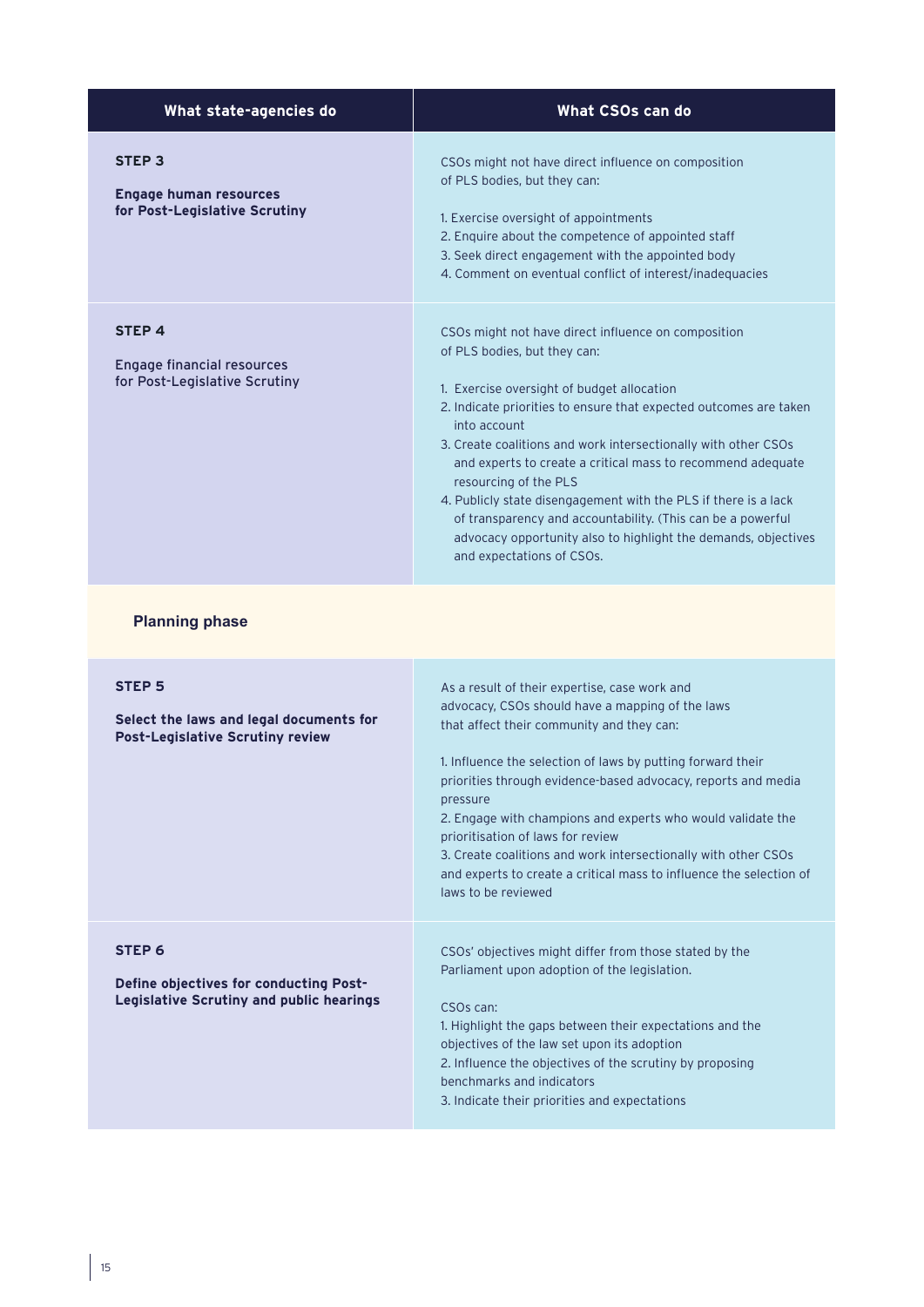| What state-agencies do                                                          | What CSOs can do                                                                                                                                                                                                                                                                                                                                                                                                                                                                                                                                                                                                                                                                                                                                                                                                                                                                                                    |
|---------------------------------------------------------------------------------|---------------------------------------------------------------------------------------------------------------------------------------------------------------------------------------------------------------------------------------------------------------------------------------------------------------------------------------------------------------------------------------------------------------------------------------------------------------------------------------------------------------------------------------------------------------------------------------------------------------------------------------------------------------------------------------------------------------------------------------------------------------------------------------------------------------------------------------------------------------------------------------------------------------------|
| STEP <sub>7</sub><br>Identify and review the role<br>of implementing agencies   | CSOs might not have direct input on the selection of<br>PLS agencies, but they can:<br>Monitor their selection and their mandate<br>1.<br>2.<br>Comment on the expertise and capacity of the<br>selected agencies<br>3.<br>Ask to review and comment on the terms of<br>reference of the selected agencies<br>4.<br>Monitor progress of work of the implementing<br>agencies                                                                                                                                                                                                                                                                                                                                                                                                                                                                                                                                        |
| <b>STEP 8</b><br>Identify relevant stakeholders                                 | CSOs play a vital role in the following:<br>Recommending that implementing agencies<br>1.<br>adhere to a victim- and trauma-centred approach<br>2.<br>Indicating affected communities and their<br>representatives (if their consent is secured)<br>3.<br>Listing clients and individuals (with their approval,<br>provided there is no harm or risk)<br>4.<br>Indicating relevant experts on the law under<br>scrutiny, both locally and internationally<br>5.<br>Monitoring the list of stakeholders identified by<br>implementing agencies                                                                                                                                                                                                                                                                                                                                                                       |
| STEP <sub>9</sub><br><b>Collect background information</b><br>and relevant data | CSOs have a vital role in ensuring that key data and<br>evidence are included in the scrutiny by:<br>1.<br>Drafting and submitting evidence-based material<br>such as reports, briefings, visual materials,<br>analysis, statements and testimonies<br>Selecting and submitting official documentation<br>2.<br>3.<br>Submitting relevant media material<br>Listing relevant data produced by national<br>4.<br>institutions, such as reports of board of statistics,<br>socio-economic bodies and other public offices<br>5.<br>Listing and submitting reports of international and<br>regional bodies, such as UN treaty-based bodies,<br>Human Rights Council's Concluding Observations<br>of Universal Periodic Review<br>Submitting reports of independent experts<br>6.<br>Engaging with other CSOs to submit materials<br>7.<br>proving impact of the law on a wide range of<br>stakeholders/interest groups |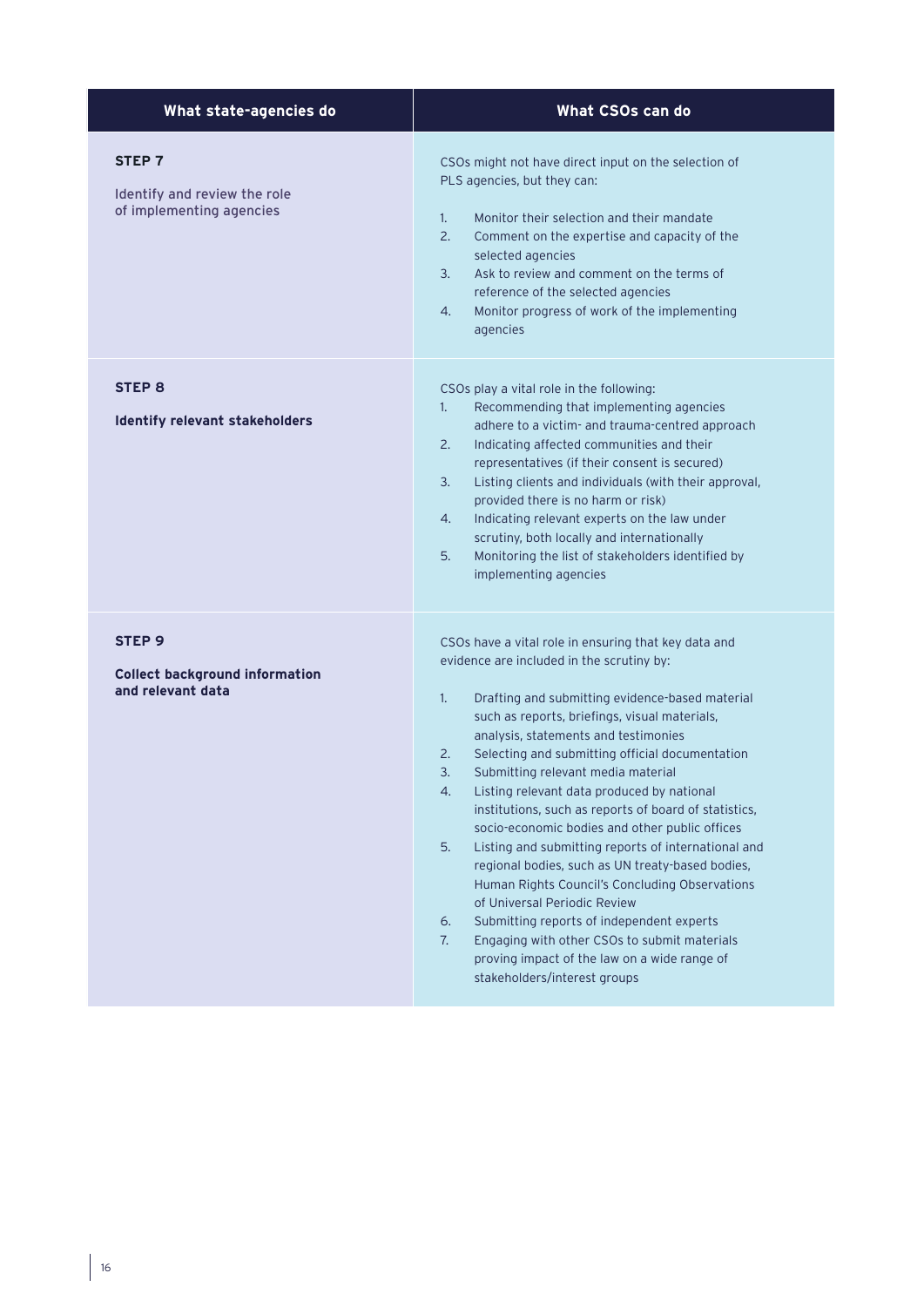| What state-agencies do                                                                     | What CSOs can do                                                                                                                                                                                                                                                                                                                                                                                                                                                                                                                                                                                                                       |
|--------------------------------------------------------------------------------------------|----------------------------------------------------------------------------------------------------------------------------------------------------------------------------------------------------------------------------------------------------------------------------------------------------------------------------------------------------------------------------------------------------------------------------------------------------------------------------------------------------------------------------------------------------------------------------------------------------------------------------------------|
| <b>STEP10</b><br>Determine timeframe of the<br><b>Post-Legislative Scrutiny process</b>    | CSO <sub>s</sub> can:<br>1.<br>Recommend that the timeframe is sufficient and<br>compatible with the accurate review of received<br>evidence and documentation and allows for the<br>engagement of key experts, witnesses, survivors<br>and their representatives<br>Recommend that the timeframe takes into account<br>2.<br>relevant political developments and institutional<br>deadlines such as elections, changes in political<br>leadership, and upcoming international or regional<br>review mechanisms or events<br>3.<br>Monitoring the adequacy of the timeframe for the<br>scrutiny and commenting on unsuitable deadlines |
| <b>Implementation phase</b>                                                                |                                                                                                                                                                                                                                                                                                                                                                                                                                                                                                                                                                                                                                        |
| <b>STEP 11</b><br><b>Conduct the Post-Legislative Scrutiny</b><br>stakeholder consultation | CSO <sub>s</sub> can:<br>Highlight deficiencies in State-led data collection<br>1.<br>2. Plan strategically for engagement with the PLS process<br>by ensuring participation of key players and CSOs and<br>identifying priorities and expected outcomes<br>3. Communicate on positioning and expected outcomes,<br>including establishment of implementing and oversight<br>mechanisms<br>4. Develop and disseminate communication materials on the<br>consultation                                                                                                                                                                   |

#### 5. Engage directly in consultations by attending events and public hearings

- 6. Encourage participation of individuals, experts and representatives of interest groups
- 7. Give visibility to their participation in consultations, criticising shortcomings and praising good practice and positive steps

**STEP 12** Review the effects of delegated legislation CSOs should rely on technical expertise (internal or outsourced locally or internationally) to assess: A. the impact of parent legislation B. the identify implementing bodies and enforcement agencies This information should be integrated in reports and communications materials to be strategically disseminated **STEP 13 Making the consultation public** CSOs can: Raise awareness through media about consultations Roll out public communications on media and social media on the PLS to encourage large social engagement and monitoring - Encourage partner organisations, influencers, champions and allies to engage with consultations

- Encourage intersectional groups to engage with consultations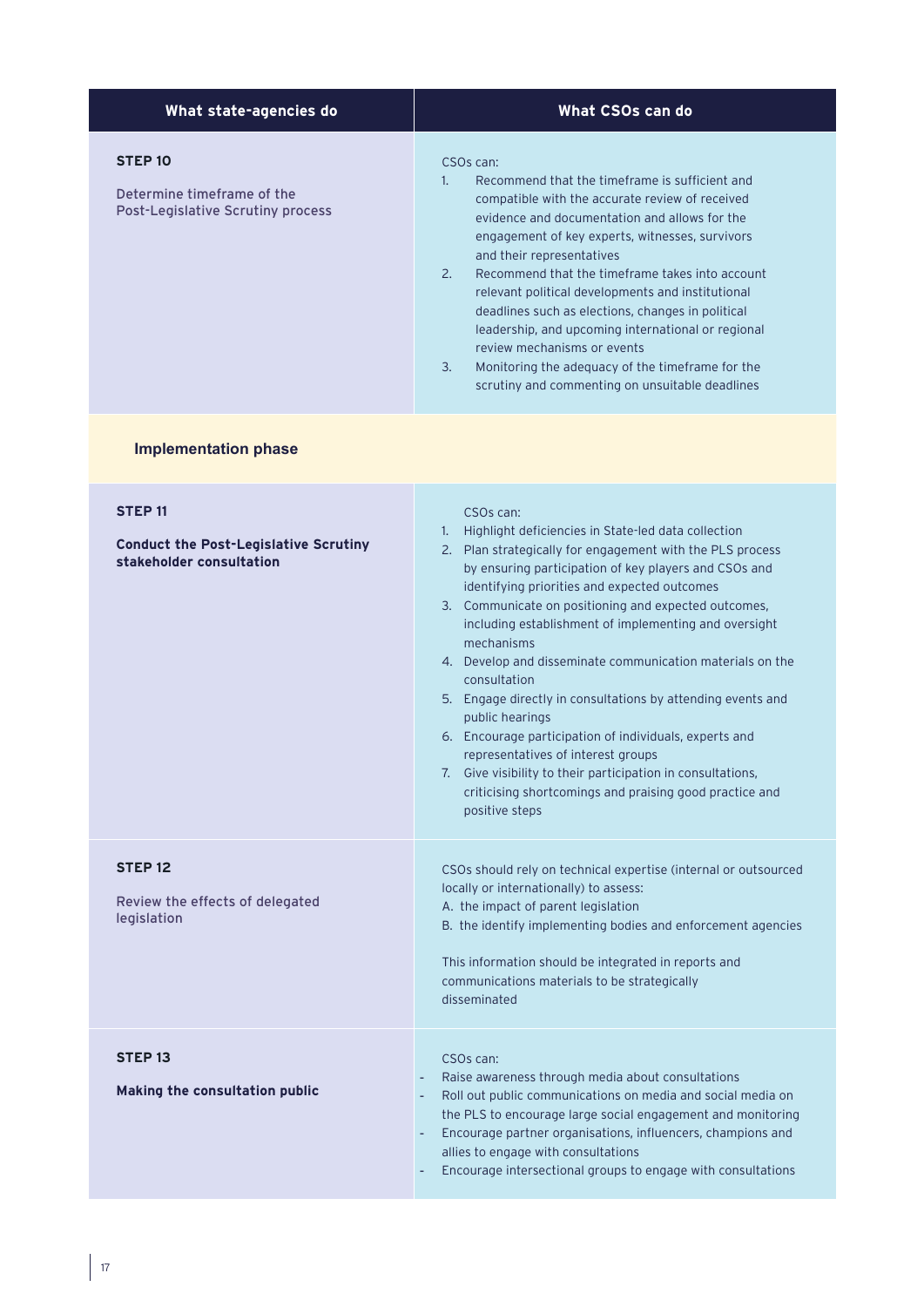| What state-agencies do                                                                         | What CSOs can do                                                                                                                                                                                                                                                                                                                                                                                                       |
|------------------------------------------------------------------------------------------------|------------------------------------------------------------------------------------------------------------------------------------------------------------------------------------------------------------------------------------------------------------------------------------------------------------------------------------------------------------------------------------------------------------------------|
| <b>STEP 14</b><br>Analysis of Post-Legislative Scrutiny findings                               | CSO <sub>s</sub> can:<br>Propose analytical tools, benchmarks, and format<br>$\mathbf{1}$ .<br>to structure the analysis of the PLS findings<br>Offer support in the analysis of the consultation<br>2.<br>findings and data collected through the scrutiny<br>Ask to review the preliminary findings of the<br>3.<br>review before the report is drafted                                                              |
| <b>STEP 15</b><br><b>Drafting the report</b>                                                   | CSO <sub>s</sub> can:<br>Ask to have access and comment on the draft report<br>1.<br>2.<br>Produce and disseminate a parallel report on the<br>scrutiny that details recommendations<br>Target institutions such as international/regional human<br>3.<br>rights mechanisms, MPs, the Office of the Attorney<br>General, champions, intersectional CSOs allies and the<br>diplomatic community in dissemination        |
| <b>Follow-up phase</b>                                                                         |                                                                                                                                                                                                                                                                                                                                                                                                                        |
| STEP <sub>16</sub><br>Distributing the report and making<br>it publicly accessible             | CSO <sub>s</sub> can:<br>Monitor the dissemination of the report produced<br>1 <sup>1</sup><br>by the PLS implementing agencies<br>2.<br>Make political statements with regard to the<br>process of the PLS and its outcomes<br>3.<br>Make recommendations on modalities of<br>dissemination including format and language<br>Produce user-friendly documents to disseminate<br>4.<br>PLS findings and recommendations |
| STEP <sub>17</sub><br>Policy follow-up to the Post-Legislative<br><b>Scrutiny inquiry</b>      | CSO <sub>s</sub> can:<br>Create a critical mass with intersectional allies<br>1.<br>2.<br>Indicate priorities and put forward recommendations for<br>policy changes<br>Encourage champions and experts to support their<br>3.<br>recommendations<br>Trigger monitoring of international/regional institutions,<br>4.<br>human rights bodies and the diplomatic community                                               |
| <b>STEP 18</b><br><b>Evaluate the Post-Legislative Scrutiny</b><br>inquiry results and process | CSO <sub>s</sub> can:<br>Run a parallel assessment of the scrutiny<br>1.<br>Identify weaknesses and strengths of the process<br>2.<br>3.<br>Recommend amendments for future scrutiny                                                                                                                                                                                                                                   |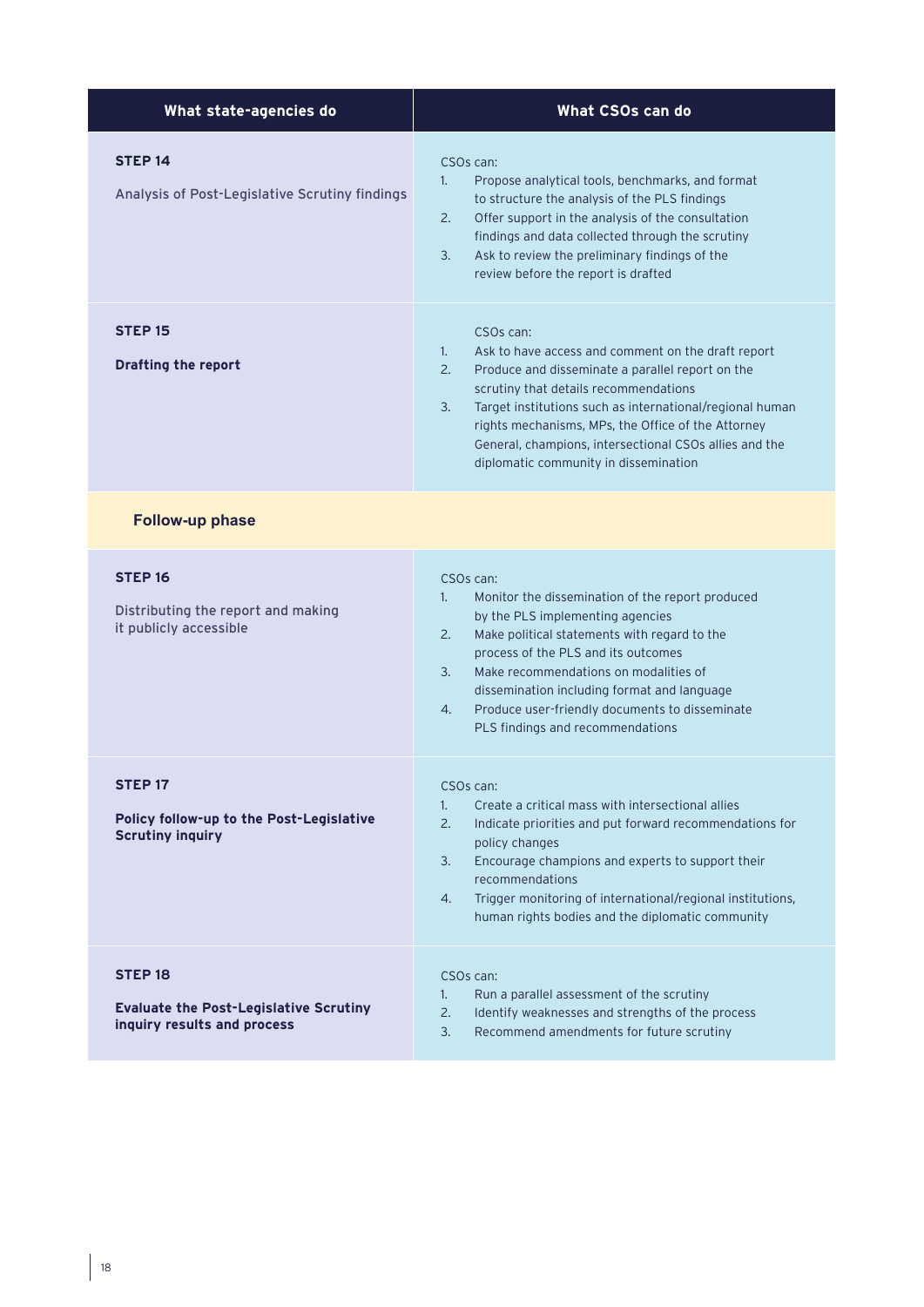# **11. Checklist: CSO input on State-led Post-Legislative Scrutiny**

The chart below details the questions addressed in PLS4. While not all of them are relevant for CSOs, it is important for CSOs to have them in mind when planning data collection and reporting to maximise their influence on the PLS. In **bold** are the questions most relevant in relation to CSOs role and capacity.

| <b>PLS Questions for Parliaments</b>                                                                                                                                                                                                                                                                                                                      | <b>CSOs input</b>                                                                                                                                                                                                                                                                                                                                                                                                                                                      |
|-----------------------------------------------------------------------------------------------------------------------------------------------------------------------------------------------------------------------------------------------------------------------------------------------------------------------------------------------------------|------------------------------------------------------------------------------------------------------------------------------------------------------------------------------------------------------------------------------------------------------------------------------------------------------------------------------------------------------------------------------------------------------------------------------------------------------------------------|
| Have the original objectives of the law been achieved<br>in quality, quantity and time, when measured against<br>the baseline of what would have happened without<br>the intervention of this law?<br>To what extent has the law brought about the<br>achievement of the objectives or has it induced<br>activity that would not otherwise have occurred? | It is important to note that the original objectives of<br>$\bullet$<br>the law might differ from CSOs' expected objectives.<br>CSOs have an opportunity to highlight how the initial<br>assumptions and objective(s) of the law were not in<br>line with ensuring inclusion, non-discrimination and<br>the fulfilment of the rights of the LGBTIQ+ community.<br>CSOs can address the gaps between their<br>$\bullet$<br>expectations and the objectives of the laws. |
| Has implementation been affected, adversely<br>or advantageously, by external factors?                                                                                                                                                                                                                                                                    | Disaggregated data, evidence and analysis developed<br>by CSOs can highlight:                                                                                                                                                                                                                                                                                                                                                                                          |
| Have any significant unexpected side effects<br>resulted?                                                                                                                                                                                                                                                                                                 | the shortcomings in the implementation of the<br>÷<br>law<br>inadequate resourcing of implementing/<br>$\overline{\phantom{a}}$                                                                                                                                                                                                                                                                                                                                        |
| Have all the inputs required from the Government                                                                                                                                                                                                                                                                                                          | monitoring mechanisms                                                                                                                                                                                                                                                                                                                                                                                                                                                  |
| and the private sector been made as planned?                                                                                                                                                                                                                                                                                                              | unintended effects of the law<br>$\overline{\phantom{a}}$<br>adverse impact on the LGBTIQ+ community and<br>$\overline{\phantom{a}}$                                                                                                                                                                                                                                                                                                                                   |
| Have any of the allocated resources been wasted<br>or misused?                                                                                                                                                                                                                                                                                            | other social groups<br>intersectional impact of the law<br>÷.<br>recommending legislative amendments,<br>$\overline{\phantom{a}}$                                                                                                                                                                                                                                                                                                                                      |
| Has implementation led to any unfairness or<br>disadvantage to any sector of the community?                                                                                                                                                                                                                                                               | including regarding implementation mechanisms,<br>oversight bodies, financial allocation and<br>capacity development of enforcement<br>mechanisms                                                                                                                                                                                                                                                                                                                      |
| Could a more cost-effective approach have been used?                                                                                                                                                                                                                                                                                                      |                                                                                                                                                                                                                                                                                                                                                                                                                                                                        |
| What improvements could be made to the law and<br>its implementation that might make it more<br>effective or cost efficient?                                                                                                                                                                                                                              |                                                                                                                                                                                                                                                                                                                                                                                                                                                                        |
| Overall is the law and how it has been applied well<br>suited to meeting the desired objectives?                                                                                                                                                                                                                                                          |                                                                                                                                                                                                                                                                                                                                                                                                                                                                        |
| Has the law affected different groups in<br>different, or unintended ways?                                                                                                                                                                                                                                                                                |                                                                                                                                                                                                                                                                                                                                                                                                                                                                        |
| Have unforeseen disadvantages or burdens<br>been created for women, young people, or<br>other groups?                                                                                                                                                                                                                                                     |                                                                                                                                                                                                                                                                                                                                                                                                                                                                        |
| Have assumptions made during the passage of<br>legislation (on costs, or timings, or impact) held<br>true and if not, why not?                                                                                                                                                                                                                            |                                                                                                                                                                                                                                                                                                                                                                                                                                                                        |

04 See WFD PLS Guide, p. 13.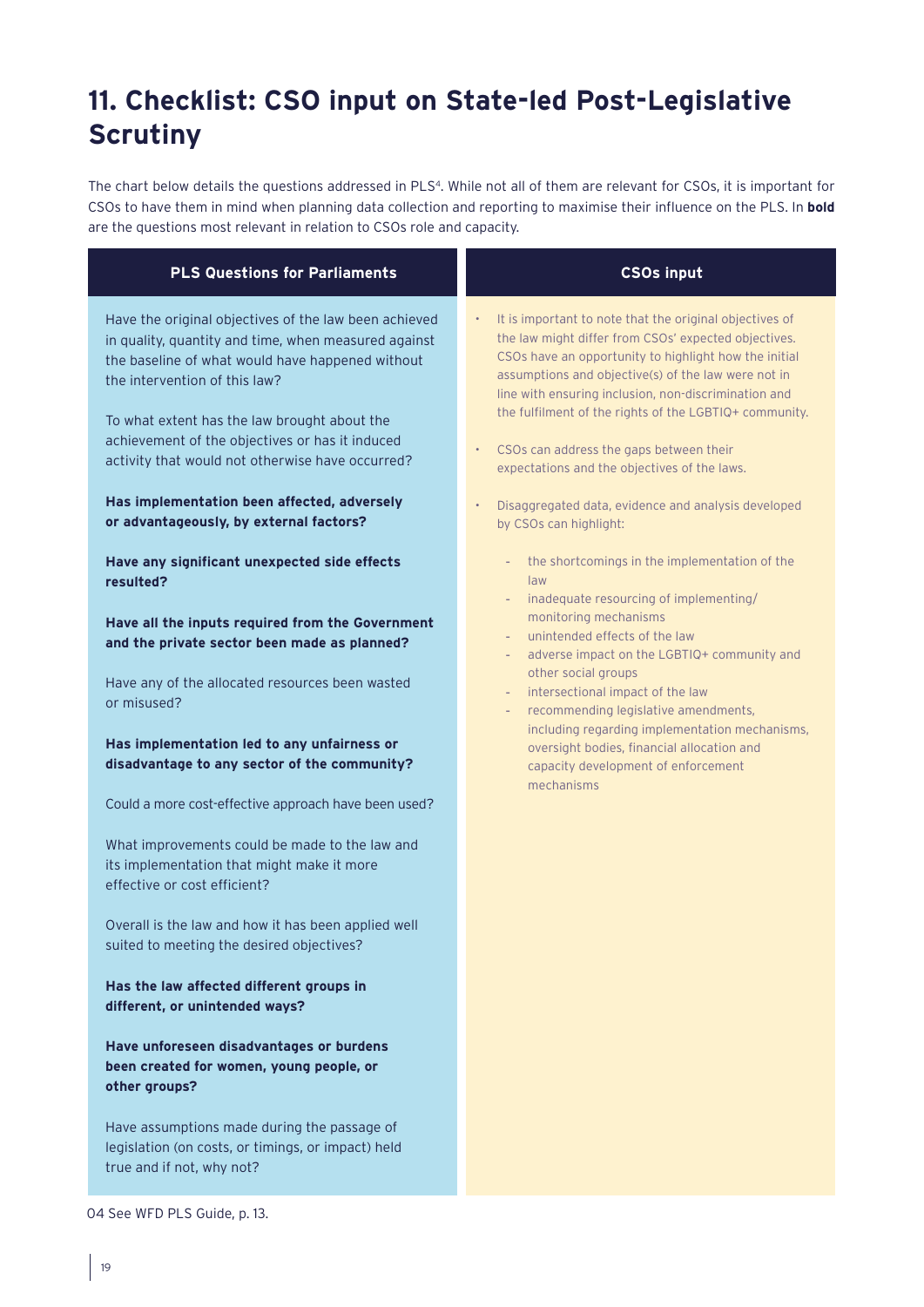# **12. Toolkit: CSO-led PLS: Monitoring and Reporting on the Impact of the Law**

CSOs can add the PLS methodology to their toolbox in order to strategize, plan, and implement legal advocacy activities and campaigns. The PLS methodology offers the opportunity to structure some of the ordinary activities of CSOs in order to gain wider social engagement through consultations of larger sectors of the society with a stronger framing of their legal advocacy work. This methodology would also assist CSOs in shaping the public narrative around issues that impact the LGBTIQ+ community by presenting them in a more inclusive manner, highlighting also how laws that are adopted with public funding for the benefit of all citizens adversely affect one or more of its groups, including LGBTIQ+ persons.

CSO-led PLS is not intended to replace state-led PLS. The State is the duty-bearer with regard to the responsibility for

COVID-19 prompted a shift to virtual working environments due to lockdowns, curfews, and mandatory social distancing has, in some cases, increased participation in meetings. People who may have been unable to engage due to lack of transportation or time for the commute have been able to attend meetings and other events. Those without access to the internet, however, have been unable to participate and CSOs must now find ways to re-engage them.

monitoring the enactment and impact of laws. CSO-led PLS can incentivise the Parliament to meet its responsibility to monitor the activities of the executive and to ensure that laws achieve their objectives in a democratic, inclusive and nondiscriminatory manner.

The steps below are ordered to ensure adequate preparation for each step and a consistent flow from one activity to the next. For each step, there are tips to help CSOs, particularly those with lower capacity, to identify available resources and simplify the steps in line with their capabilities.

#### **PLS PRE-PLANNING PHASE**

#### **Stage 0 (Preliminary): Monitor key legislation and encourage review.**

Lobby for inclusion of specific language, monitoring mechanisms and the inclusion of sunset or review clauses in key legislation.

#### **Step 1: Design long-term strategic engagement.**

Focus on evidence-based advocacy to strengthen the recommendations made in the parallel report that will be produced during this process. In order to engage at this level, it is necessary to:

- **•** Identify available resources and capacity needs.
- **•** Set objectives that are compatible with your available resources.
- **•** Create a timeline of activities.
- **•** Identify decision-makers who are or may become allies.
- **•** Recruit influential individuals who can become champions.
- **•** Collect evidence including publicly available data, stories from community members,and new data from surveys and interviews
- **•** Fundraise for research to make data collection possible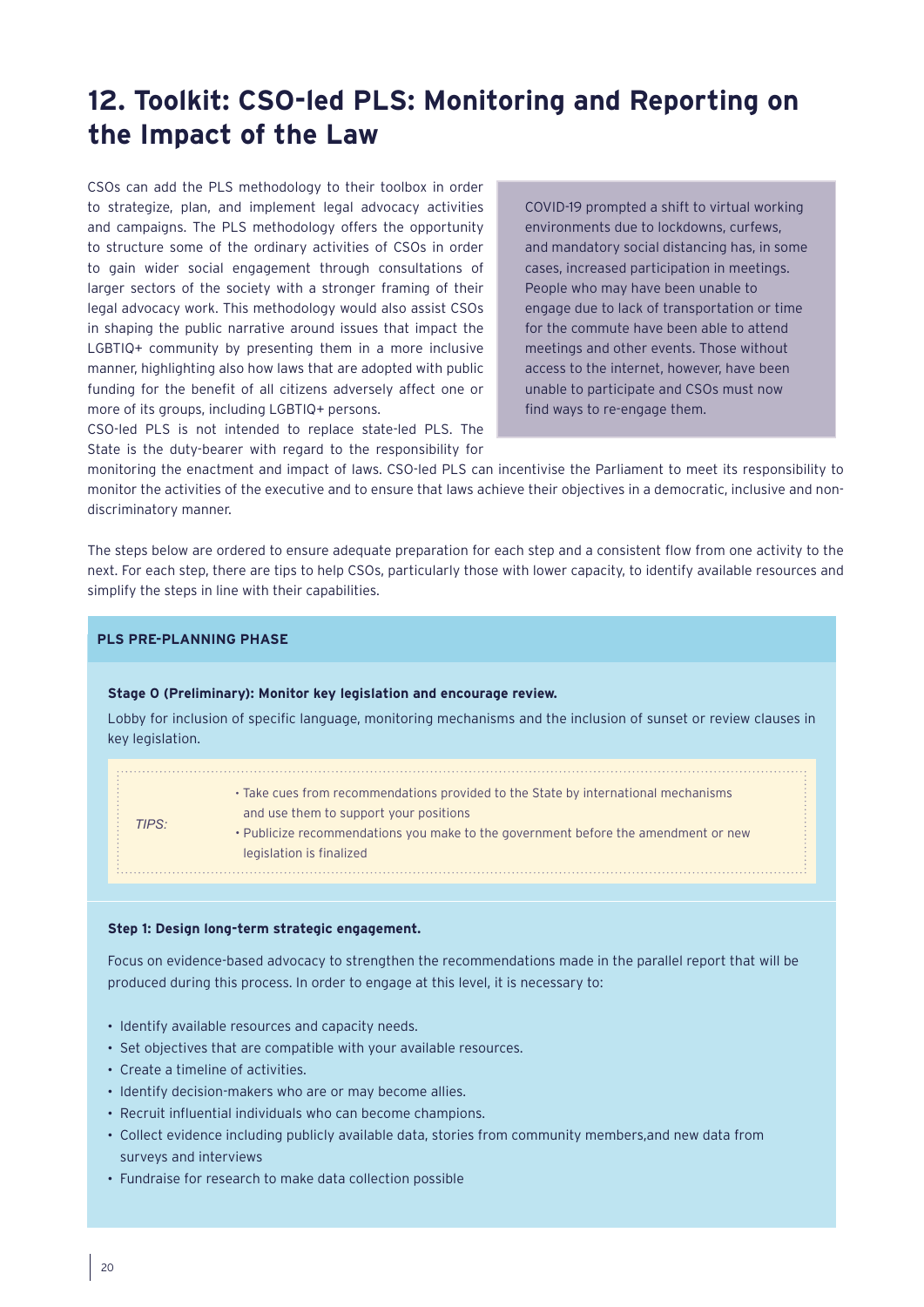| . Identify areas of shared interest with other CSOs and opportunities to collaborate<br>Coalition-building may allow for sharing of resources and increase opportunities to amass<br>more resources and specific support for the post-legislative scrutiny process.<br>• Identify funders prioritizing similar issues, their grant cycles, and national or regional<br>partners and offices.<br>. Identify regional and international organisations that offer technical and legal support.<br>TIPS:<br>• Collect relevant stories that appear in traditional and social media.<br>• Focus on the nine questions for strategic advocacy planning (developed by Jim Schultz,<br>The Democracy Center).<br>• Consider your current capacity by identifying the implications of your registration status,<br>funding available for this process, total number of human resource hours the organisation<br>has in an average week, technical skills you do and do not have, and sources of external<br>support. |
|-------------------------------------------------------------------------------------------------------------------------------------------------------------------------------------------------------------------------------------------------------------------------------------------------------------------------------------------------------------------------------------------------------------------------------------------------------------------------------------------------------------------------------------------------------------------------------------------------------------------------------------------------------------------------------------------------------------------------------------------------------------------------------------------------------------------------------------------------------------------------------------------------------------------------------------------------------------------------------------------------------------|
|-------------------------------------------------------------------------------------------------------------------------------------------------------------------------------------------------------------------------------------------------------------------------------------------------------------------------------------------------------------------------------------------------------------------------------------------------------------------------------------------------------------------------------------------------------------------------------------------------------------------------------------------------------------------------------------------------------------------------------------------------------------------------------------------------------------------------------------------------------------------------------------------------------------------------------------------------------------------------------------------------------------|

#### **Step 2: Develop resources for advocacy.**

Amass the necessary resources for the entire process. In the preparation phase:

- **•** Assess and position your expertise in the public narrative.
- **•** Recruit experts, gain technical expertise, or seek technical/legal support.
- **•** Raise money for planned activities.
- **•** Collect relevant data.

|--|

#### **PLS PLANNING PHASE**

#### **Step 3: Assess impact.**

Use evidence—including stories and other relevant data along with the mapping of key entities and their experiences—to determine the difference the law under scrutiny has made. Consider:

- **•** Who, in the community, has used this law?
- **•** Who, outside of the community, has used this law (against the community)?
- **•** How has this law affected community members' lives?
- **•** How does this law fail to protect the community?
- **•** What parts of this law cause harm to the community?
- **•** Which international networks can provide technical support?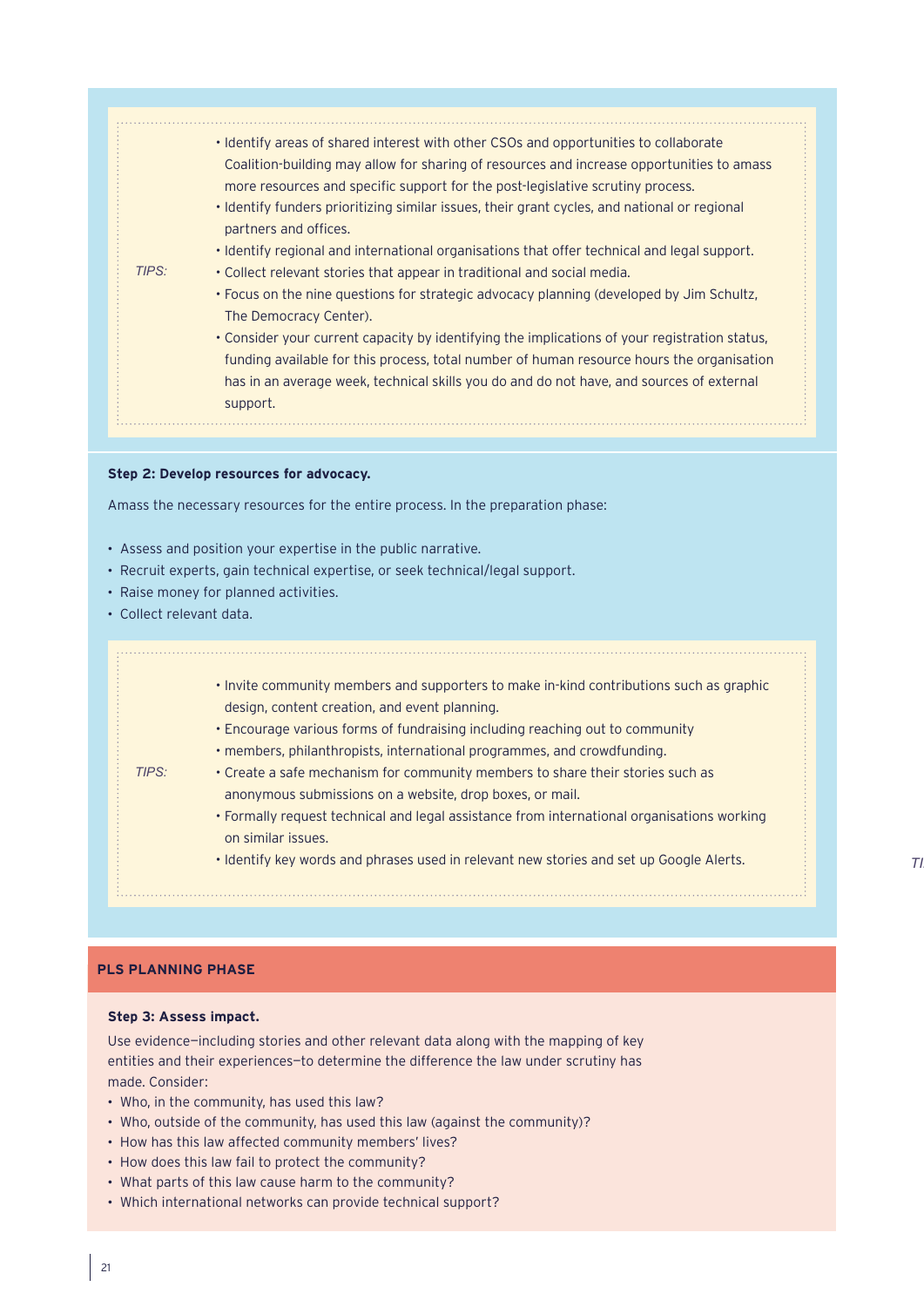

#### **Step 4: Develop and execute a campaign.**

Use available data and earlier assessment of the legislation under scrutiny to develop a campaign that engages community members, humanizes the highlighted issues for the general public, and calls decision-makers to action. The campaign may include:

- **•** Stories from people affected by the law.
- **•** Petitions calling for the desired action.
- **•** Op-eds, television and radio talk shows, paid advertising, and other uses oftraditional media.
- **•** Production of content for social media.
- **•** Presentation of relevant data to decision-makers and the general public.

|       | • Focus on one or two social media platforms that are most used by your target audience. |
|-------|------------------------------------------------------------------------------------------|
|       | • Prioritize activities that have proven to be successful in your country.               |
|       | . Use free tools such as Canva to produce graphics for social media, newsletters,        |
| TIPS: | and other publications.                                                                  |
|       | • Create a document with three key messages for the campaign, answer the who, what,      |
|       | when, where, and why about those messages, and use that document as the foundation       |
|       | of all communications.                                                                   |
|       |                                                                                          |

#### **Step 5: Build the case.**

Submit evidence-based materials to demonstrate inadequacy and/or negative impact of the laws that are being scrutinised. In this submission, it is important to:

- **•** Be specific about the harm caused.
- **•** Present clear examples with supporting evidence.
- **•** Recommend the changes that would reverse and/or prevent the identified harm.
- **•** Build relationships with other civil society organisations, nationally and internationally.
- **•** Share good practices from other countries in the region or in the Commonwealth.

|       | . In addition to the formal submission, consider sharing anonymized data and |
|-------|------------------------------------------------------------------------------|
| TIPS: | stories publicly using social media to increase reach and pressure on the    |
|       | government to take action.                                                   |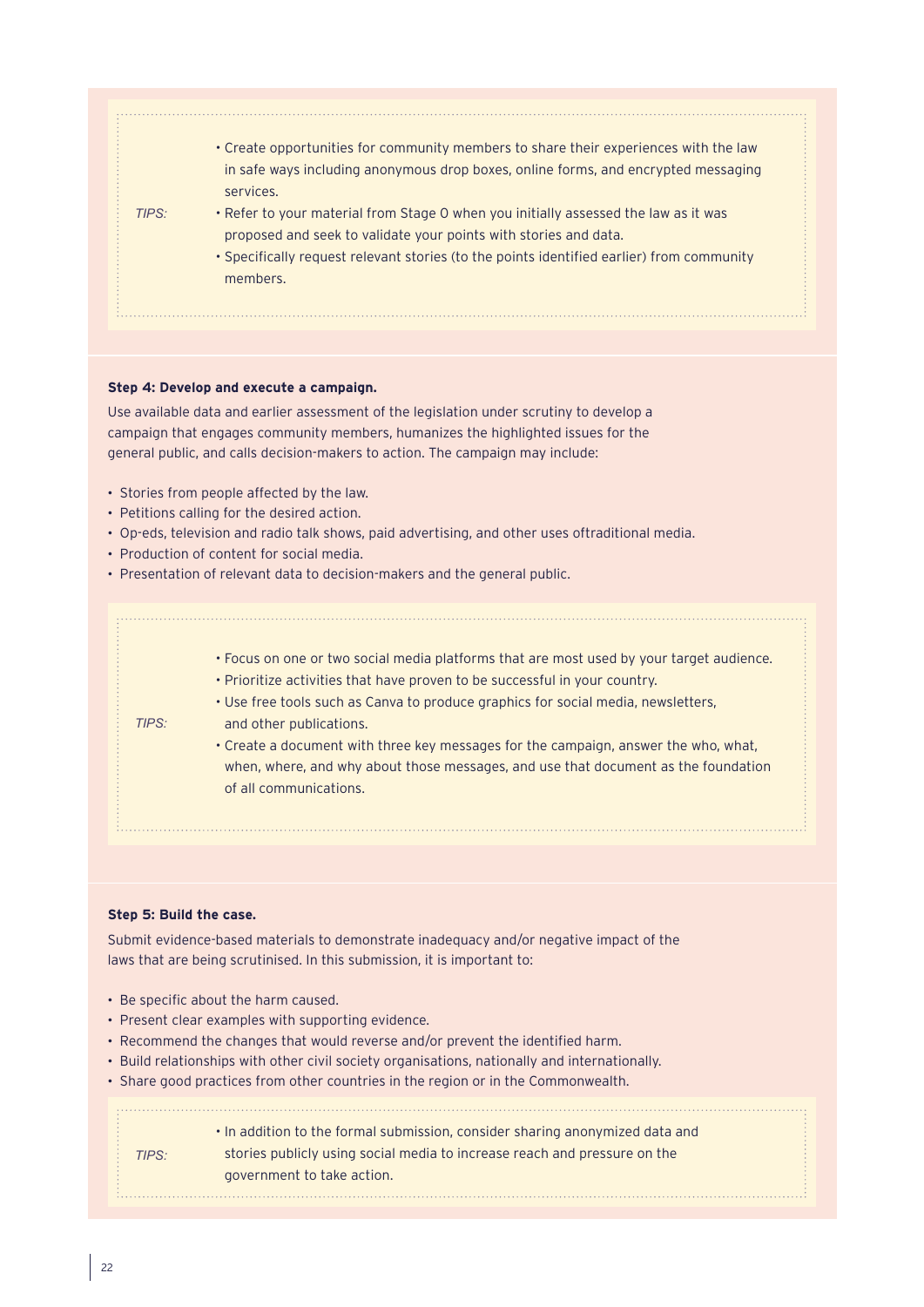## *TIPS:* • Connect with Commonwealth and international organisations supporting LGBTIQ+ • CSOs and legislative reform efforts and request reports, funding, and other forms of support.

## **PLS IMPLEMENTATION PHASE**

#### **Step 6: Present the case.**

Use well-organised, strong evidence-based materials and concerted arguments to prove the case for review of the laws and of their impact on their community. To ensure that the case is accessible to different audiences:Limit the use of technical jargon in public-facing versions.

- Create graphics to depict the issues and recommendations.
- Support the full report with briefs, press releases, and other short written publications.
- Hold closed sessions to explain the case to community members and collect their feedback.
- Use live features on social media to speak directly to the public about the case.
- Ensure material meets accessibility requirements for people with disabilities.

|       | • Share the material with community members and get feedback from them to<br>ensure it is easily understood. |
|-------|--------------------------------------------------------------------------------------------------------------|
|       | . Where full reports are not possible, use shorter forms of publication and                                  |
| TIPS: | communication and disseminate with the support of partner CSOs and your                                      |
|       | regional and international contacts.                                                                         |
|       | • Seek support from allies locally and internationally to develop and disseminate your                       |
|       | messaging.                                                                                                   |
|       |                                                                                                              |

#### **Step 7: Publicise the consultation process.**

- Make the community aware of the consultation and facilitate their participation.
- If it is safe and they are comfortable, advise community members of ways to attend meetings, make comments, and call for specific action.
- Create a toolkit for community members that highlights talking points, makes the calls to action clear, and provides key data.
- If it is not safe or community members are not comfortable with direct engagement, design alternatives such as form letters or anonymous story-sharing platforms.
- Remain engaged with the government during the consultation process, encourage full disclosure of findings, and recommend thorough dissemination.
- Ensure material meets accessibility requirements for people with disabilities.

|       | • Make every effort to have a team member participate in every consultation activity. |
|-------|---------------------------------------------------------------------------------------|
|       | . Identify media personnel who will receive and print your press releases and other   |
| TIPS: | communications.                                                                       |
|       | • Create your own communication channels and leverage social media platforms to       |
|       | reach government actors and community members.                                        |
|       |                                                                                       |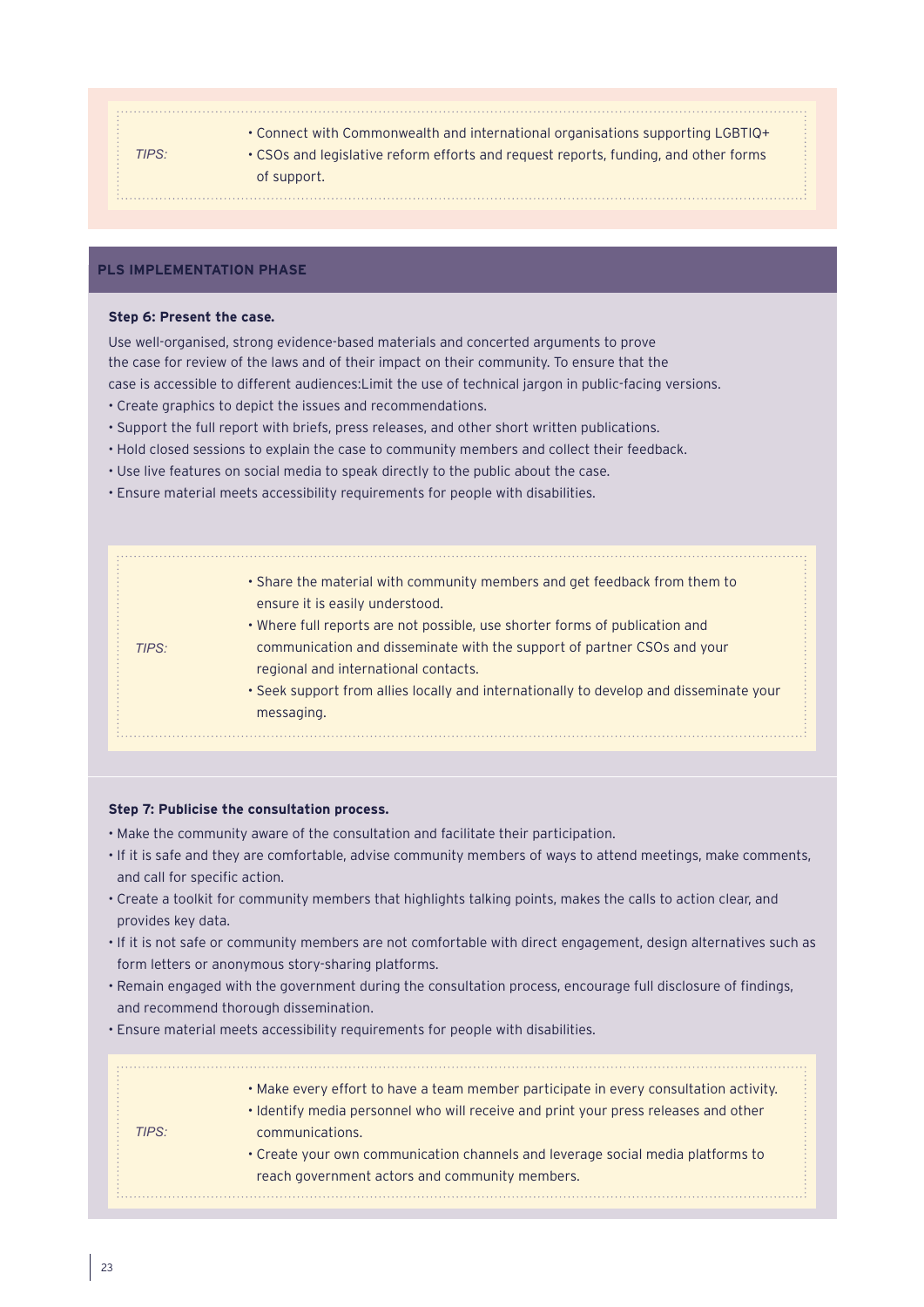#### **Step 8: Engage decision-makers, analysts, and champions**

Focus advocacy on engaging with legislators.

- Build a relationship with the analysis team early in the process.
- Communicate anticipated issues with implementation so they can, if not immediately address, be included in the areas to be monitored.

. . . . . . .

## **PLS FOLLOW-UP PHASE**

*TIPS:*

#### **Step 9: Publish a review.**

In addition to producing a review:

- Ensure the report is accessible.
- Distribute the report to the government, consultants and experts, community members, and the media.
- Present recommendations for policy changes to improve protection and promotion of the rights

|  | of the community. |
|--|-------------------|
|--|-------------------|

| TIPS: | • Create a document with the key points from the report.<br>• Create a chart with the key points from the report alongside the legislation<br>under review. |
|-------|-------------------------------------------------------------------------------------------------------------------------------------------------------------|
|       |                                                                                                                                                             |

#### **Step 10: Monitor implementation.**

Develop a tool and process for monitoring and measuring the implementation of recommendations in the post legislative scrutiny report.

| TIPS: | • This tool can be a four-column chart with the recommendations, activities that would<br>lead to their implementation, the status of implementation, and comments.<br>. Identify team members to focus on monitoring and measuring implementation.<br>These team members should work closely with those responsible for community<br>engagement and collecting data and stories. |
|-------|-----------------------------------------------------------------------------------------------------------------------------------------------------------------------------------------------------------------------------------------------------------------------------------------------------------------------------------------------------------------------------------|
|       |                                                                                                                                                                                                                                                                                                                                                                                   |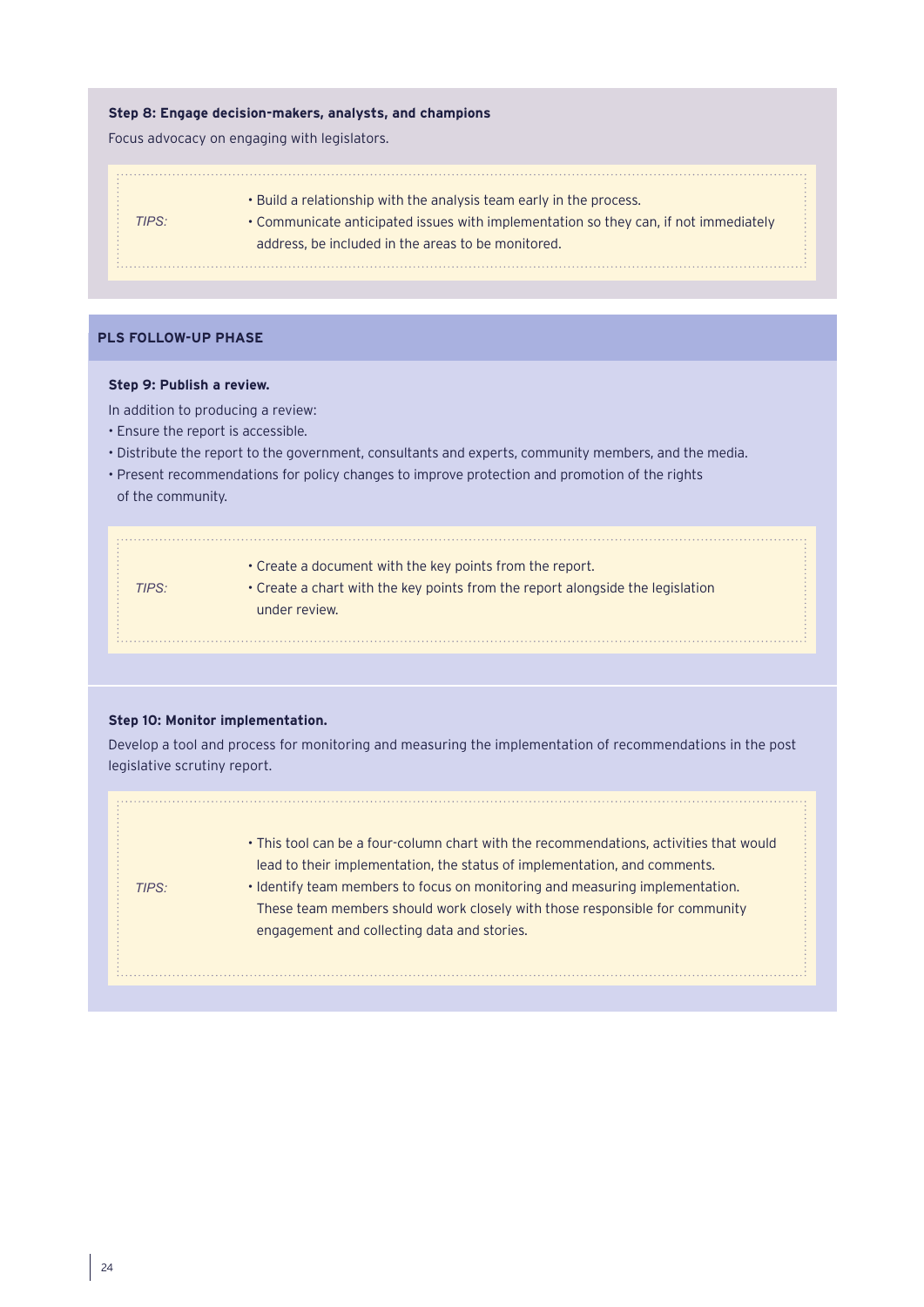# **13. Part III: Case Studies: Belize, Mauritius, Pakistan**

The PLS is still a fairly new tool. It has not been used in any of the focus countries of this study and across the Commonwealth this methodology has not been applied to LGBTIQ+ relevant legislation. Therefore, the case studies focussed on legislative reform, which has been analysed through the PLS methodology to show the complementarity of PLS with activities and experiences that LGBTIQ+ CSOs can relate to.

The three cases in this section intend to describe the processes, obstacles and strategies adopted in different Commonwealth countries in order to assess and reform laws that adversely impact LGBTIQ+ rights. Despite the differences in sociocultural background, social composition and size, some common trends have emerged, such as the key role played by champions, the importance of producing and disseminating data and evidence on the impact of the laws, the strength of intersectional initiatives, the influence of international observers and mechanisms and the complementary role of CSOs legislative assessment with the one conducted by the Parliament.

Belize and Mauritius were selected for the case studies as these are the countries selected for the pilot phase of the programme on post-legislative scrutiny and LGBTIQ+ rights.

## **13.1 Belize: from sexual offences laws reform to the Equal Opportunities Bill**

The development of the Equal Opportunities Bill in Belize largely built upon the lessons learned through the five-yearlong process to reform sexual offences laws that culminated with the adoption of the Sexual Offences Law Bill in 2014.

#### **Sexual Offences Laws Reform at a Glance**

Since 1990, Belize embarked on a progressive long-term process to eliminate discrimination and strengthen equality across society, to tackle the legal provisions in the Penal Code 1888—a legacy of the British colonial regime—that were outdated and discriminatory. International legal standards deriving from the international human rights treaty that Belize acceded to also incentivized legislative review and reforms.

The Penal Code was outdated and provided no protection against rape to married women (unless separated); similarly, the gender specific definition of rape did not recognise males, adult and children alike, as potential victims. The archaic provision on sodomy was not only criminalizing the act, but also equating it to bestiality. The language of the Penal Code was derogatory and discriminatory, with words like "idiot" and "imbecile" used to refer to individuals with mental disabilities.

The Office of the Special Envoy for Women and Children (OSEWC) and the Ministry for Human Development, Social Transformation and Poverty Alleviation (MHDSTPA) were the driving forces for the review and reform of sexual offences laws. Other key institutional players were the National Women's Commission and the National Committee for Women and Children. At that time, civil society organisations working on LGBTIQ+ and women's rights—while active on issues related to discrimination and violence against their community—were still not as developed as today, yet they played an important role in advancing the quest for review and reform of inadequate and discriminatory provisions of the Penal Code. The strongest opposition to legislative reform came from religious groups and leadership, in particular from the Christian Evangelical church.

The urgency of the reform became more and more apparent as a result of a string of judicial decisions on criminal cases in which children were victims of sexual violence and with the perpetrators failing to be held accountable. A case that sparked strong outrage at the inadequacy of existing legislation was the one of a 14-year-old girl who was sexually abused and the perpetrator was offered bail on the condition to marry the victim.

The OSEWC and the MHDSTPA embarked on an increasingly pressing process of lobbying the judiciary as the shortcomings of jurisprudence were leaving victims without justice and failing to respond to the requirement of deterrence that penal provisions should have fulfilled. These decisions, their impact on victims and the social and economic system, along with the failure of the laws to uphold legal principles established in the Belizean Constitution and international human rights instruments, were brought to the attention of senior judges and officials, including the Attorney General. It emerged that the judiciary had its hands tied as it admitted that due to the existing provisions in the Penal Code, it was unable to adequately do justice to victims. Of particular importance was a workshop held with the Chief Justice and senior judges who later contributed to early drafts of the Amendment Bill before it was submitted to the Attorney General's department. The initial drafting of the revised bill was completed by Belizean lawyers on a pro-bono basis. The advice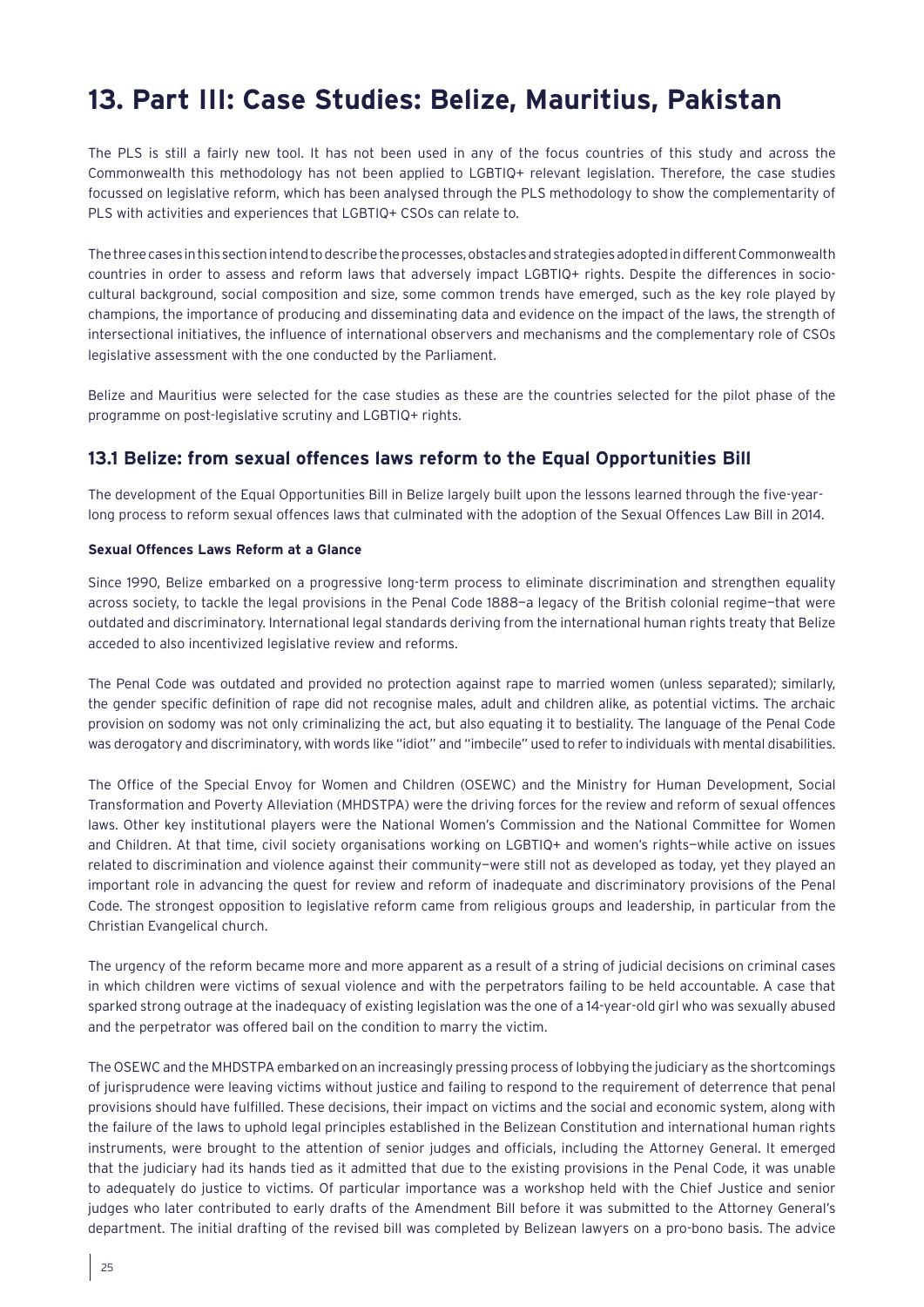from the national legal community, such as the judiciary, the Bar Association and other national legal experts ensured that the draft legislation aligned with the national legal framework. A petition was submitted to the Cabinet for the amendments to the law to be considered. The request was accepted and the draft amendments submitted to the Cabinet. In parallel, the National Assembly started a consultation supported by a Cabinet-established cross-party Committee who held public hearings.

The institutions that spearheaded the reform of sexual offences laws widely engaged, including through consultation meetings with civil society, faith groups, political leaders, lawyers, activists and the media. In order to defuse the strong opposition of religious groups, those advocating for legal review strategically focused on the negative impact of existing criminal provisions on child protection. This made it more difficult for opponents to make a case against the review of the law and its reform.

"Did you know that our Criminal Code still uses the word 'idiot' to denote a person with a learning disability?" The constant reference to well-documented and compelling cases was also key in winning the hearts and minds of Belizean across the board.

The OSEWC and the MHDSTPA commissioned a series of studies to review the compliance of Belizean law with international obligations. In parallel, pressure was created through media reports and the work of CSOs that stepped up their campaigning and public education efforts, also encouraged by the increased public debate on violence and discrimination against vulnerable sections of the society such as LGBTIQ+ persons, women and girls.

Champions, such as the Special Envoy for Women and Children who was also the spouse of the then Prime Minister, health experts and politicians helped generate social and political receptiveness towards the inadequacy of existing laws and the need for reform that built on the process of modernisation of the legislation. The concerted efforts of these actors were successful as they put the victims at the heart of their campaign to promote revision of the law and reform.

#### **Key Ministries and Agencies Driving the Reform in Belize**

**OSEWC** MHDSTPA National Committee for Families & Children National Women's Commission National AIDS Commission (NAC)

International agencies and human rights organisations offered support and resources in support of the activities undertaken by Belizean organisations and institutions in promoting legislative review and reform.

A crucial contribution to the review and reform of the Penal Code was the constitutional claim brought by Caleb Orozco and UNIBAM against Section 53<sup>5</sup>. The case, filed in 2010, addressed discrimination, violence, stigma and marginalization of the LGBTIQ+ community and brought them to the attention of the public eye. The case sparked wider social debates and hostile reactions against Mr. Orozco, who received death threats, and the LGBTIQ+ community in general. A number of "interested parties," including the Catholic Church of Belize and international human rights organisations such as the International Commission of Jurists and the Human Dignity Trust, joined the case respectively against and in support of the claim. The Supreme Court ruled in favour of the claimant and the decision was later upheld by the Court of Appeal<sup>6</sup>. This is a precedent-setting case of global relevance in the protection of the rights of LGBTIQ+ individuals7. In Belize, the case has played a significant role in encouraging legal, political and social change. It contributed to the strengthening of Belizean CSOs in terms of knowledge and strategic engagement with legal assessment and review.

While the Orozco case was being heard, the National Gender Policy 2013 was published. The document, amongst other principles, was recognising the right of individuals to be free from discrimination on the basis of their sexual orientation. As a result of all these concurrent events and initiatives undertaken in an intersectional and transversal manner, by the time the bill was introduced to Parliament there was sufficient cross-party consensus for the Amendment Bill to be smoothly approved by the National Assembly.

The process took five years, mainly due to the scarce resources available in state institutions and the existing backlog of legal offices. CSOs also had limited means and capacity, yet they played a vital role in giving voice to victims of discrimi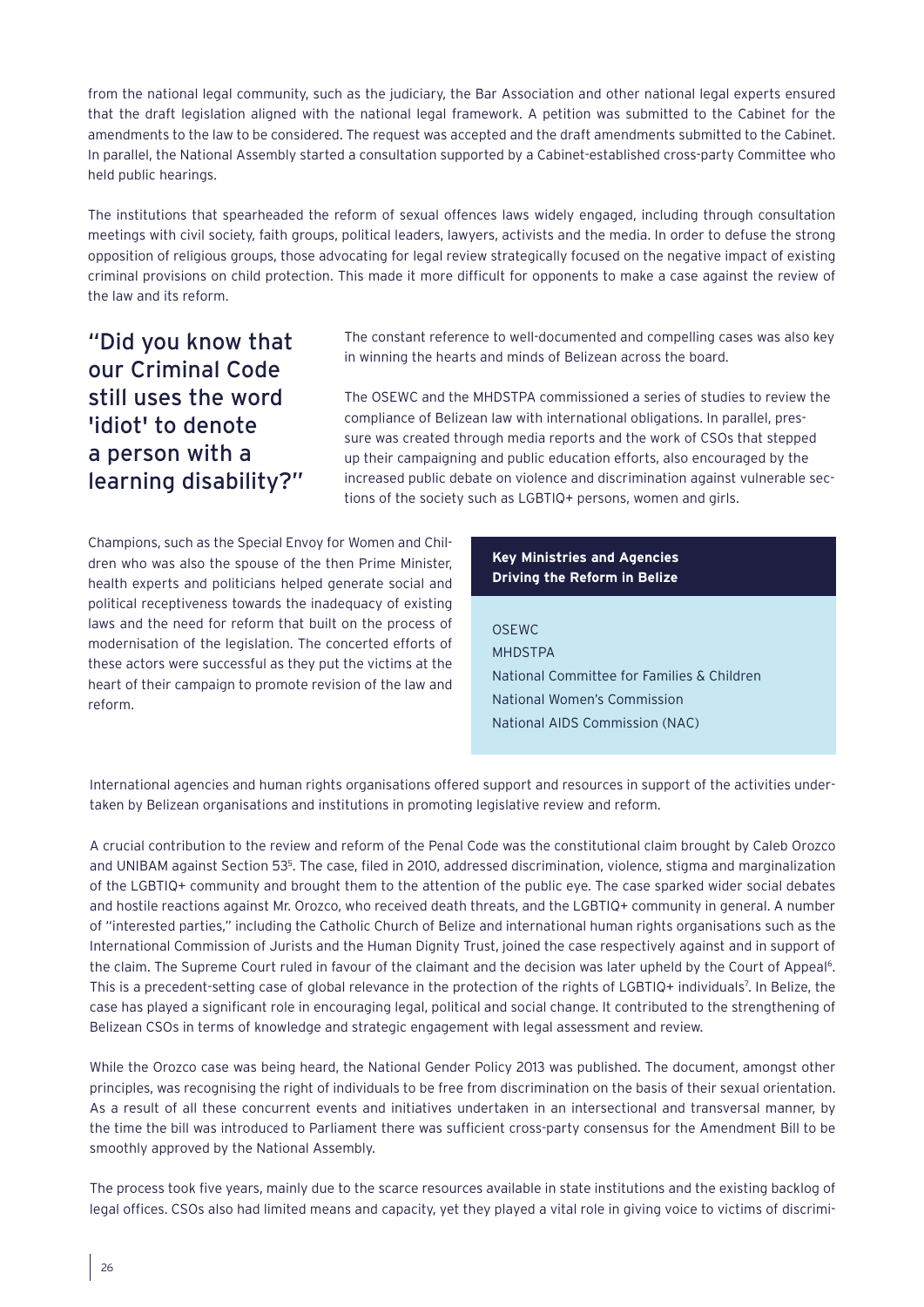nation and violence. These compelling stories were essential in pushing the process forward. All the above activities would have been relevant in the context of planning and, implementing a PLS and in its follow-up phase.

#### **A virtuous circle: key factors and players**

The process of assessing the protection gaps in the legal system and the subsequent legal review and reform that led to the adoption of the Amendment Bill 2014 is a complex one. Its success was determined by the concerted efforts of key players and interplay of factors, strategies and activities as detailed in the chart below. These factors and players are the same that would be of relevance in the planning, implementation and follow-up phases of a PLS, whether it is State or CSO-led.



#### **The obstacles in the way of legislative assessment and reform**

The legislative assessment and proposed reform of sexual offences laws that culminated in the adoption of the Amendment Bill 2014 represented an important learning experience for the public institutions and CSOs involved. The stakeholders evaluated their work, impact and the obstacles along the way. It emerged that the actors involved, while relying on stories, had only limited access to data which was often not sufficiently disaggregated and updated. Data collection is primarily the responsibility of state institutions; however, they are often deficient and CSOs, notwithstanding their limited capacity, end up taking responsibility for data collection. Technical knowledge, both legal and on strategic communications, needs to be very specialised for CSOs to be able to effectively engage in legislative assessment and review. These skills often are not part of the resources of CSOs which need to outsource them or rapidly acquire them with the support of international agencies.

The chart summarises some of the lessons learned and the identified mitigation strategies that were instrumental in developing the work on the Equal Opportunities Bill. These findings are also relevant for CSOs to plan their engagement or undertaking PLS.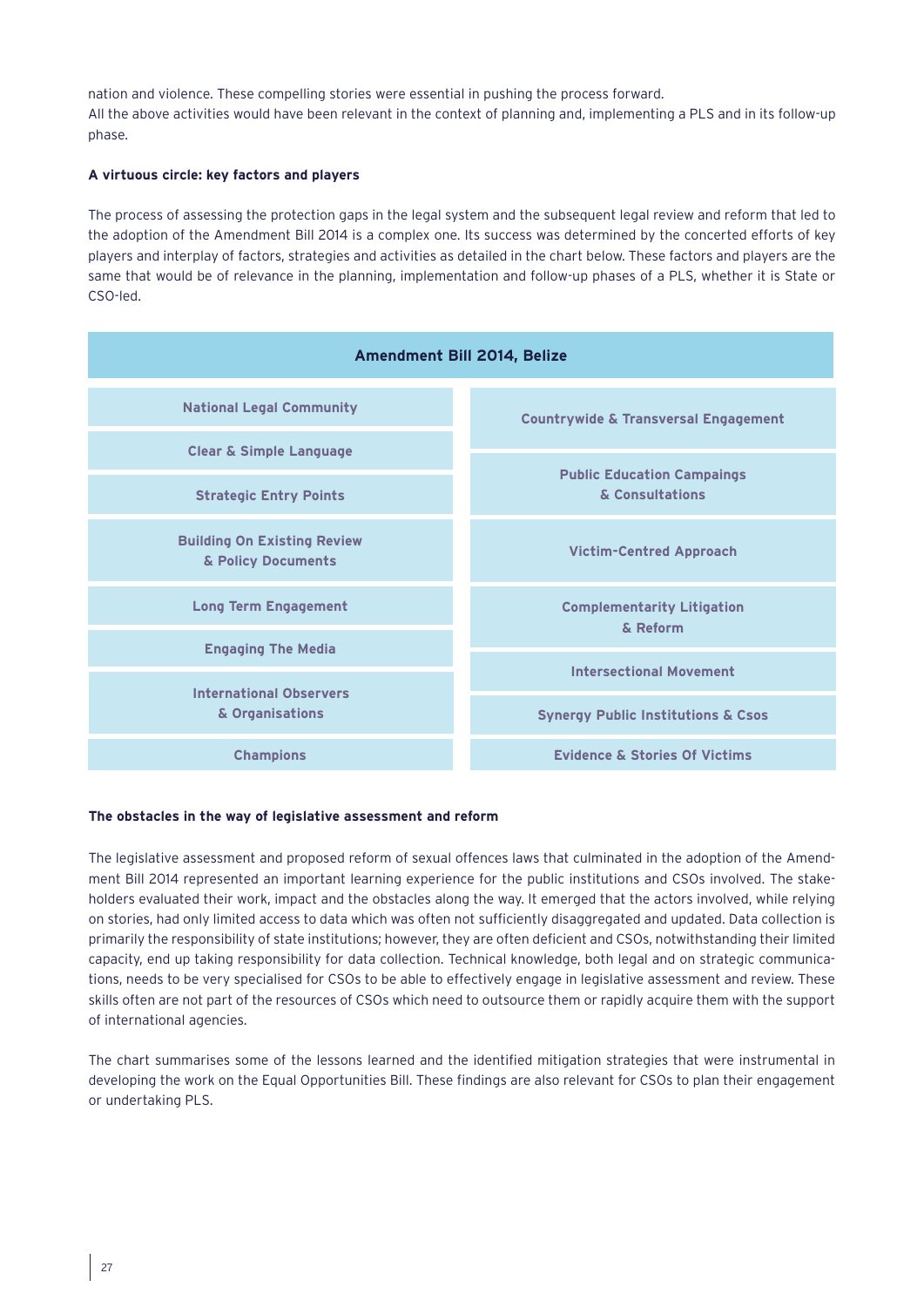| <b>Problem</b>                           | <b>Objective/s</b>                                                                                                                                                                                                     | <b>Solution/s</b>                                                                                                                                                                                                                                                                                                |
|------------------------------------------|------------------------------------------------------------------------------------------------------------------------------------------------------------------------------------------------------------------------|------------------------------------------------------------------------------------------------------------------------------------------------------------------------------------------------------------------------------------------------------------------------------------------------------------------|
| <b>Limited Resources</b>                 | Accessing international funds<br>to support the development of<br>assessment of impact of legislation<br>and engagement with key stakeholders<br>would have facilitated and expedited<br>the process                   | Assessing capacity needs<br>(financial)<br>Tapping into international funds<br>and programmes                                                                                                                                                                                                                    |
| <b>Limited Technical Capacity</b>        | Supplementing local legal/legislative<br>and communications capacity<br>with outsourcing legal drafting<br>and development of strategic<br>communications plans<br>Ensure timely and accurate legislative<br>drafting. | Assessing capacity needs<br>Planning capacity development<br>activities<br>Seeking support from<br>international organisations<br>and academic institutions<br>Engaging with international<br>٠<br>networks and experts                                                                                          |
| Preparedness for long term<br>engagement | Understanding legislative and legal<br>processes (i.e. elections, budget read,<br>Parliamentary recess) in order to<br>plan resources, activities and manage<br>expectations                                           | Defining final goal<br>$\bullet$<br>Identifying benchmarks<br>Timeframe of activities<br>Managing resources<br>$\bullet$                                                                                                                                                                                         |
| Data collection & Evidence               | Documenting cases and collecting,<br>evidence and disaggregated data                                                                                                                                                   | Setting up monitoring and<br>documentation programmes<br>Adopting systems for data<br>collection and storage<br>Adopting safeguards for<br>protection of data<br>Demonstrating socio-economic<br>impact of discrimination and<br>violence<br>Advocating for strengthening<br>state data collection<br>mechanisms |
| Testing the Law                          | Ensuring that the new legislation<br>is comprehensive, effective and<br>minimising the risks of gaps                                                                                                                   | <b>Mock trials</b><br>International review/advice<br>Referring to model laws                                                                                                                                                                                                                                     |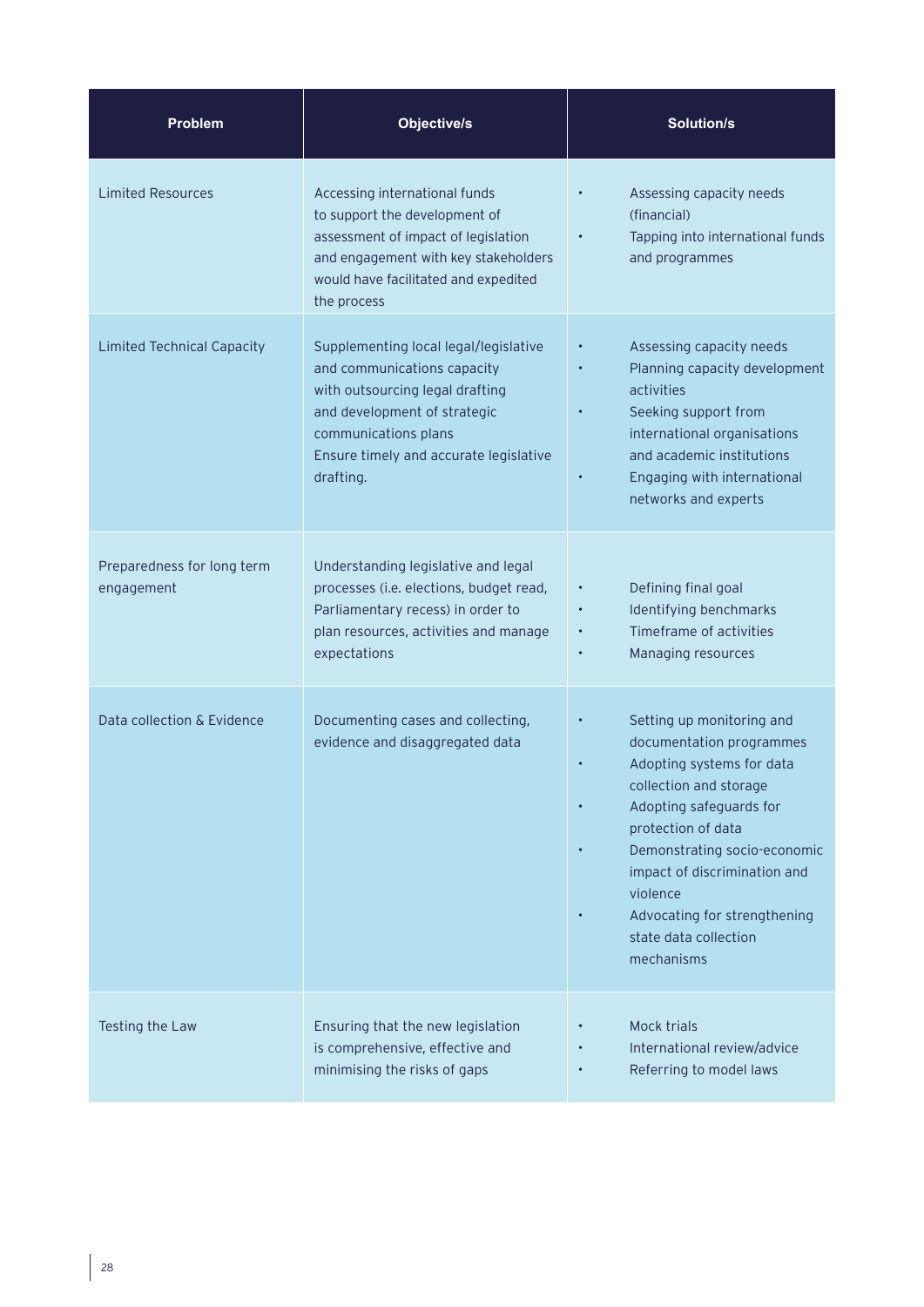#### **The Equal Opportunities Bill 2019**

The lessons learned from the reform of sexual offences law facilitated the ensuing processes of legislative review and reform. In particular, CSOs were encouraged to strengthen their structures, organise better and work collaboratively in order to maximise resources, with small organisations learning from larger and better resourced ones. They also had a much stronger footing in engaging with lawmakers and clearer understanding of legislative and parliamentary processes.

The interaction between the initiators of the sexual offences law reform and CSOs continued and became stronger. From this dialogue, priorities for further legal assessment and reform emerged, including in relation to the adoption of legislation on equal opportunities and hate crimes. Reports and public criticisms of LGBTIQ+ organisations were showing that gaps in the legal protection of members of their community was affecting their socio-economic conditions and the social fabric. Members of the LGBTIQ+ community were vulnerable to violence and discrimination while having no access to legal recourse. Parallel reporting and advocacy of CSOs domestically and before international and regional mechanisms played an important role in creating the case for legislative amendments and reform.

Building on the experience of previous legislative assessment and reform, the OSEWC and the MHDSTPA, the National AIDS Commission (NAC) and CSOs joined forces to address the impact of deficient legislation on equal opportunities and hate crimes.

#### **Nationally led and internationally resourced**

In developing the Equal Opportunities Bill<sup>4</sup>, the national agencies and CSOs promoting the new legislation adopted a strategy that capitalised on the evaluation of the previous legislative assessment and reform.

They tapped into existing international programmes, such as the Equality and Justice Alliance and, with the support of the Human Dignity Trust, they outsourced the legal team that included experts on hate crimes and experienced legislative drafters recruited regionally. The international team worked in close coordination with Belizean stakeholders and, on the basis of a CARICOM model law, drafted the Equal Opportunity Bill<sup>8</sup> in late 2019. The draft was reviewed by Belizean legal experts and the Office of the Attorney General to ensure its adherence to existing national legislation. The law is the first of its kind as it establishes criminal responsibility for hate crimes. It does not create new offences, but by way of analogy refers to existing provisions in the Belizean Penal Code.

The draft bill is strongly intersectional and includes 20 different protected characteristics, including age, disability, religion, sex, sexual orientation, intersex and HIV positive status, and victim of domestic violence. The proposed legislation explicitly excludes any modification of the Marriage Act (and any possibility for same-sex marriage) and recognises indigenous rights on communal land as protected in existing legislation.

The scope of the Bill is to give life to constitutional principles in order to eliminate discrimination, including in the workplace, and to create a better and fairer society for all Belizeans, equally protected under the law and able to thrive.

The Equal Opportunity Bill includes an implementing and investigative body, the Commission, which is in charge of receiving and investigating allegations prioritising conciliatory resolution of the dispute and developing strategies and guidelines to eliminate and prevent discrimination.

The legislative reform was publicised through a public sensitization campaign called "Live and Let Live" through radio and video contributions to familiarise the population with the draft law and its objectives.

Public consultations were held in January 2020 across the country with the national and international legal experts presenting the main features of the Bill to different social groups. Private meetings were held with political, religious and business representatives. The general public was also encouraged to share their views with the NAC by submitting enquiries or anonymous comments.

CSOs played a crucial role in reviewing the draft bill with a strong victim and trauma centred approach. They engaged their community and publicly campaigned in support of the new draft legislation. They attended strategically selected meetings along with others championing the law and held private meetings with faith leaders and politicians. In light of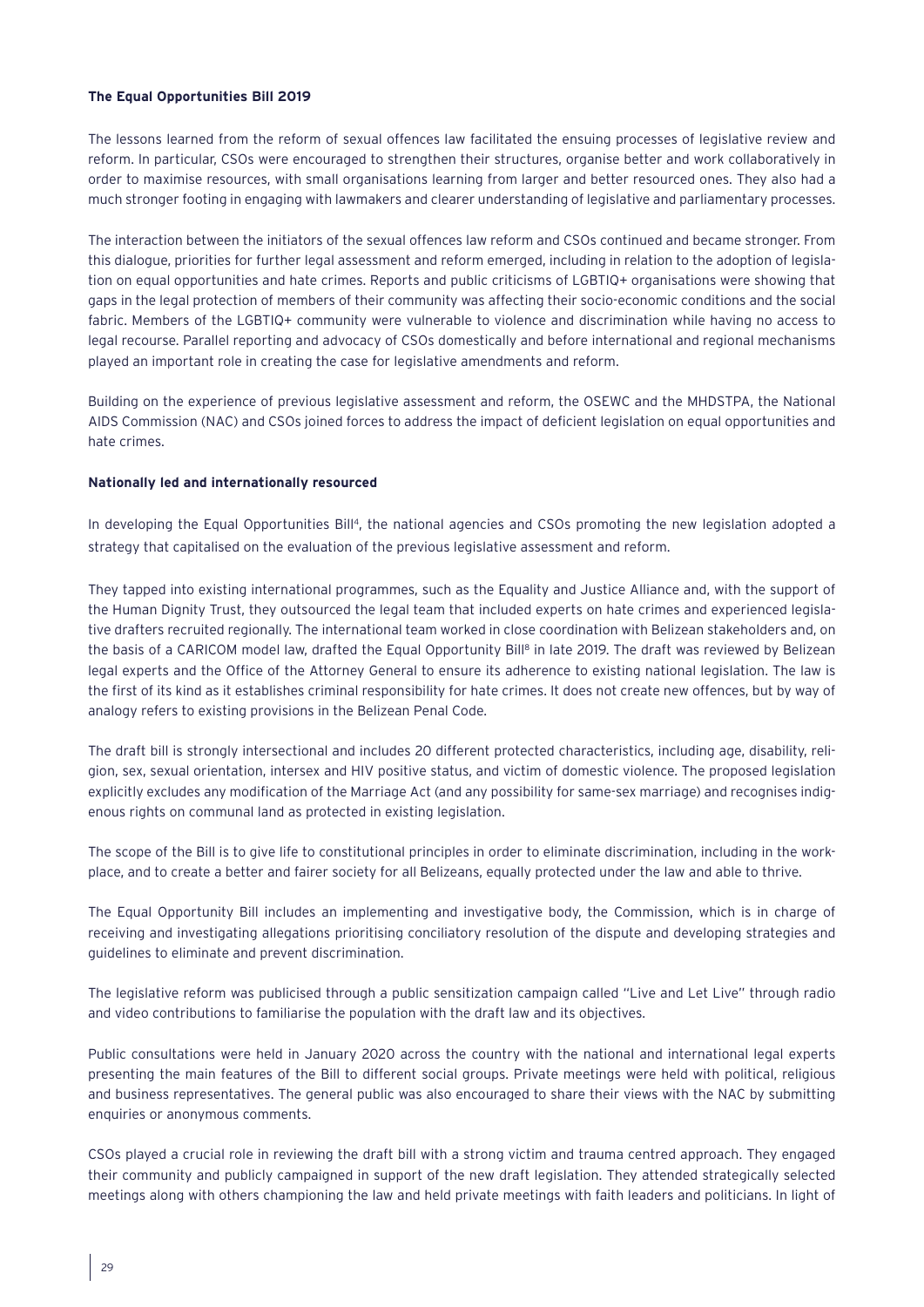the experience gained with the reform of the sexual offences laws, Belizean CSOs are better equipped to engage with law and policy makers and have easier access to them.

#### **Stumbling blocks**

The draft bill was met with the fierce resistance of the Evangelical Church that mounted strong opposition on the argument that the new law was pursuing a "gay agenda" to incentivise homosexuality and corrupt the society. The hostility of religious leaders and groups towards this legislative initiative was particularly channelled via social media, now the primary outlet for political campaigning in Belize.

The establishment of the Commission has also been met with scepticism and criticism.

It is interesting to note the contrast between the position expressed by political and religious leaders, often wearing both hats, during public events and via social media and in private. Behind closed doors, in general, the bill was positively received and, in some cases, praised, while in group and public events, the predominant reaction was negative and of opposition with the peak in hostility being expressed on social media.

The public opposition to the draft bill escalated into what the former Belizean Prime Minister called "purposeful misinformation from some stakeholders". On the basis of the need for further social consultations and debate, on 15 September 2020, the Cabinet decided to withdraw the bill while citizens can still present their concerns about the proposed law to the relevant Parliamentary Committees<sup>9</sup>.

Priorities have shifted due to the COVID-19 pandemic, which demanded significant public resources, slowed parliamentary activities and made it more difficult for CSOs to engage with lawmakers.

On 6 October 2020, the National Assembly was dissolved ahead of the general elections that were held on 11 November and resulted in the victory of the previous opposition party, the People's United Party, and a change in administration. With the change in the administration, champions of legislative reforms such as the previous Special Envoy for Women and Children and the Speaker of the National Assembly no longer hold public functions.

CSOs had been advocating for political parties to support the Equal Opportunities Bill well ahead of the elections and, despite the challenges created by the COVID-19 pandemic, they continue to try to reach out to lawmakers with little success. The current Cabinet reportedly stated that there is support for further work on the draft bill; however, this is not a priority and might not be for at least for the first year to year and a half in office.

While not yet completed, the process of drafting and promoting the Equal Opportunities Bill has been faster and less bumpy than the one for the adoption of the sexual offences law. With the easing of the effects of the pandemic, CSOs will continue to work to support the draft Bill, including with public campaigns and private engagement with law and policy makers.

05 Caleb Orozco v. Attorney General of Belize, 668/2010. Available at: http://www.u-rap.org/web2/images/Documents/Supreme-Court-Claim-No-668-of-2010-Caleb-Orozco-v-The-Attorney-General-of-Belize-et-al1.pdf

06 Attorney General of Belize v. Caleb Orozco, 32/2016. Available at: https://www.humandignitytrust.org/wp-content/uploads/resources/CIVIL-APPEAL-32-OF-2016-JUDGEMENT-30-Dec-19\_compressed.pdf

07 Human Dignity Trust, "Belize: A constitutional challenge to the laws criminalising same-sex activity". Available at: https://www. humandignitytrust.org/what-we-do/cases/belize-a-constitutional-challenge-to-the-laws-criminalising-homosexuality/

08 Equal Opportunities Draft Bill, January 2020. Available at: https://www.policytracker.bz/wp-content/uploads/2020/01/Equal-Opportunities-Bill-Belize-Draft-dated-10.1.20-1-1.pdf

09 Government of Belize Press Office, Statement, 16 September 2020, https://www.facebook.com/GOBPressOffice/ posts/3243984318970382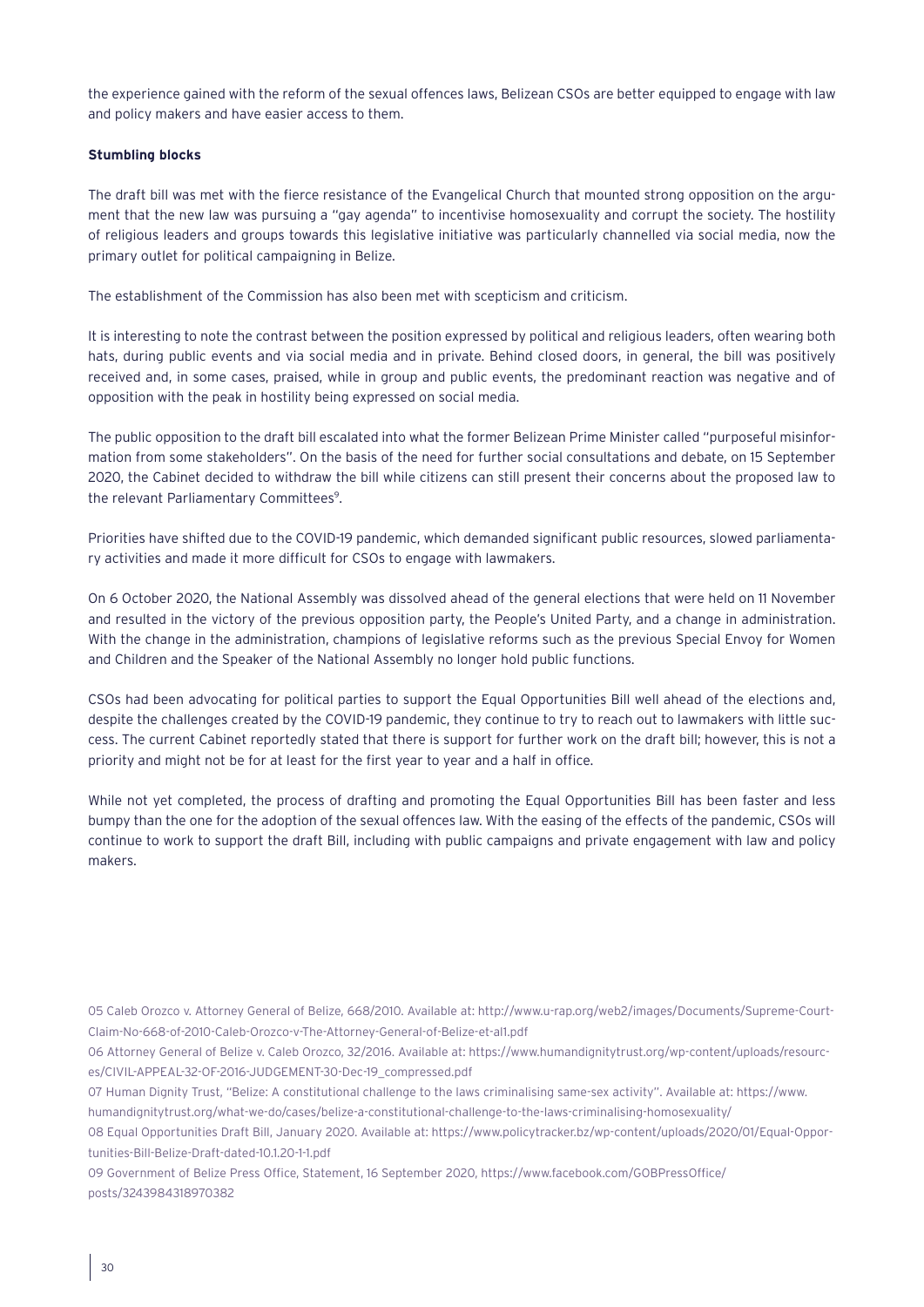## **13.2 Mauritius: the elusive decriminalisation & sexual offences laws reform**

Mauritius is a small country with a diverse demographic composition, populated as a result of colonisation. Approximately two-thirds of the population are Indo-Mauritian while the remaining one-third is composed of Creole, Sino-Mauritian and French Mauritian. The religion composition of the country is also composite with a majority of Hindu (approximately 48.5%), followed by Roman Catholic (approximately 23%), and Muslim (approximately 17%)<sup>10</sup>.

Mauritius' society is fairly conservative with strong religious beliefs. This creates a hostile environment for LGBTIQ+ people who experience violence, stigmatization and marginalization, in particular within their families. In a homophobic society, LGBTIQ+ people are victims of physical and psychological violence and harassment, especially by members of their local community. Some LGBTIQ+ persons have been forced into marriages. As a result, LGBTIQ+ people in Mauritius tend to hide their sexuality or gender identity and when they do not, they live in difficult socio-economic conditions and virtually without legal protection.

The social homophobic attitude in which homosexuality is seen as a sin and unnatural is reinforced by archaic, discriminatory and derogatory laws inherited from the former colonial powers, France and the United Kingdom. While Mauritius adopted its Constitution in 1968 when it became an independent state, its legal system remains hybrid. In particular, the criminal law is based on the French Penal Code and British common law, especially on criminal procedure and evidence. The provisions on sexual offences in the Criminal Code, which dates back to 1838, are written in a moralistic, patriarchal, stigmatising and derogatory language. The provision on rape is vague and framed on the concepts of chastity and honour. Consensual same-sex sexual acts are criminalised and equated to bestiality.

The process of reforming sexual offences laws has been ongoing for over fifteen years. This is not unusual for Mauritius as it took over a decade for the drafting and adoption of the Children's Bill which was enacted in November 2020. Similarly, the adoption of the Gender Bill is still pending. The Government has repeatedly stated its commitment towards amending sexual offences laws before international human rights bodies such as the Human Rights Committee and the Human Rights Council.

In 2007, the government prepared a Sexual Offences Bill to update the criminal code's provisions on sexual offences, but it was subsequently shelved. The document, drafted by the Law Reform Commission, also clearly recommended the decriminalisation of sodomy in order to align the Mauritian legal system with international legal standards enshrined in ratified international human rights instruments.

In 2011, in response to a Private Notice Question made by the leader of the opposition in Parliament, the Government renewed its commitment towards reforming sexual offences law. It stated that it would await the findings of an international study commissioned by the UN High Commissioner for Human Rights and then set up a Select Committee to conduct a national study to identify the necessary amendments to the Criminal Code. This initiative bore no tangible outcomes.

#### **Key Public Institutions Engaged in the Reform in Mauritius**

- The Office of the Attorney General
- Law Reform Commission
- National Human Rights Commission

Also due to the pressure from international human rights bodies, during the 5th Periodic Report to the Human Rights Council in 2017<sup>1</sup>, the Government of Mauritius stated its intentions to amend sexual offences laws; however, it clearly asserted that this would not have included any modification of the provision on sodomy and bestiality.

In late 2018, at the third Universal Periodic Review before the Human Rights Council, the then Minister of Human Rights and Institutional Reforms, and Attorney General, reiterated Mauritius' intention to move forward with the reform sexual offences law and declared that the Government was being supported by the Human Dignity Trust as part of the Equality and Justice Alliance programme.

The cooperation with the Equality and Justice Alliance gave new vigour to the efforts to reform sexual offences laws that were championed by the Attorney General. Key institutional players, including Parliamentarians, attended international convenings in which Commonwealth countries, represented by state officials and CSOs, exchanged lessons regarding the modernisation of legislation impacting women, girls and LGBTIQ+ rights. In April 2019, the Law Reform Commission published a discussion paper12 recommending the redefinition of sexual offences laws, including an expanded definition of rape and the repealing of the provision criminalising sodomy.

In parallel, in late 2019, the Office of the Attorney General, with the assistance of the Human Dignity Trust, completed a comprehensive legal and human rights review of sexual offences laws and a new bill was drafted for presentation to the National Assembly in 2020. At the time of writing, the tabling of the Bill before remains unscheduled.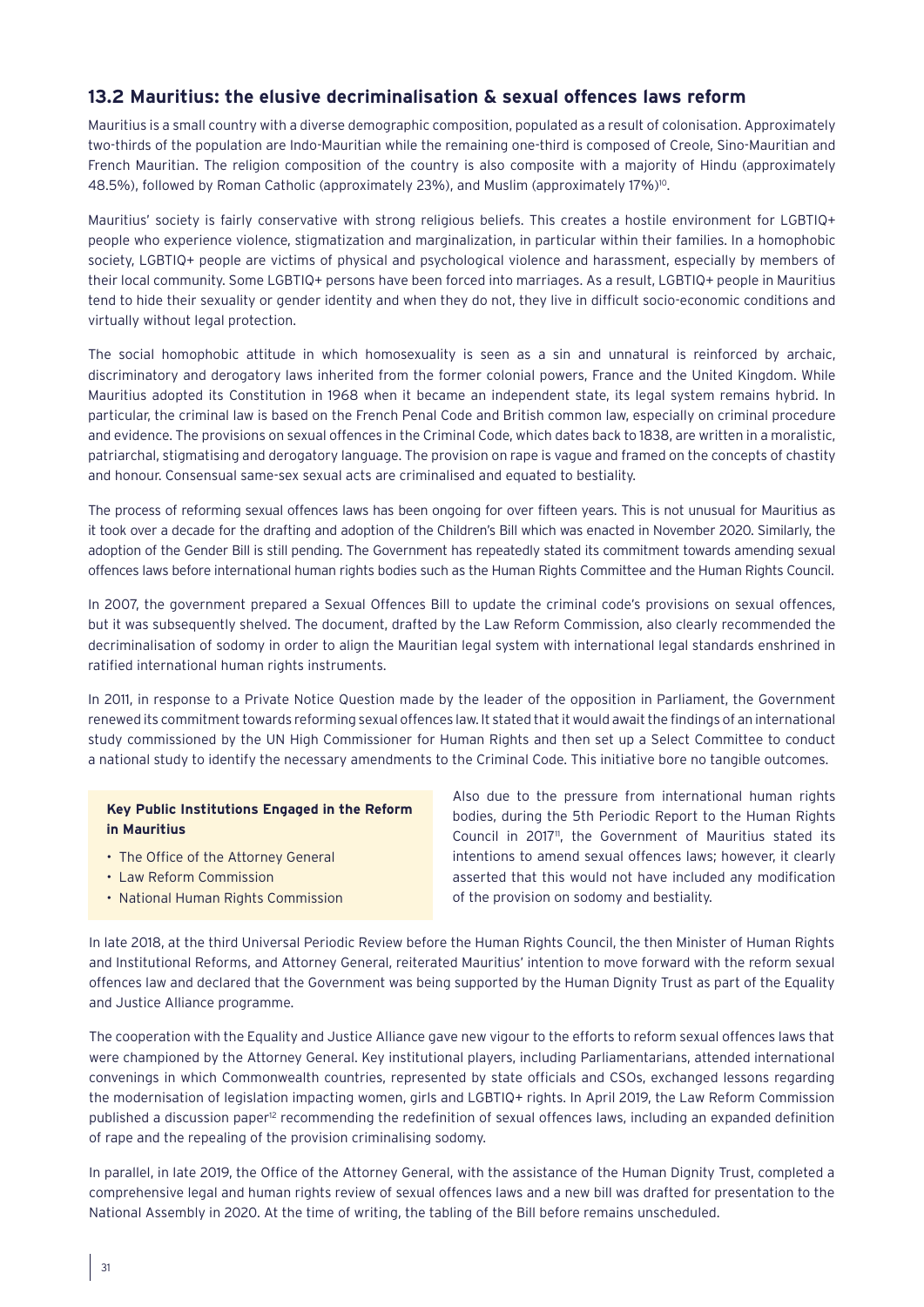These international incentives towards reforming sexual offences law would have been equally relevant in the PLS phases of planning, implementation and follow-up.

#### **The role of CSOs**

Mauritian LGBTIQ+ and women's rights CSOs actively engaged in the process of assessing, reviewing and reforming sexual offences laws, in particular on decriminalisation of consensual same-sex sexual acts.

LGBTIQ+ organisations have been receiving information and assisting survivors in dealing with public institutions including law enforcement offices and health services. Through these service provision activities, they were able to document cases and collect evidence to substantiate the failure of the legal system to abide by its constitutional principles and international legal standards. This documentation and analysis formed the backbone of their advocacy at the international level, and their parallel reporting put pressure on policy makers.

At the domestic level, CSOs empower the LGBTIQ+ community, conduct education and sensitisation activities, are active on social media and with traditional media which shows some resistance in featuring pieces on LGBTIQ+ rights. However, the coverage of and reactions to the incidents that occurred at the Pride March of June 2018 generated broader social debate on the rights of the LGBTIQ+ community.

In terms of assessment of the impact of legislation on the rights of LGBTIQ+ persons, in 2019, Mauritian CSOs joined forces and formed an intersectional group<sup>13</sup> that commissioned national experts to conduct research and produce a study on the legal environment in order to address violence against women, children and LGBTIQ+ people. The development of the report, which is still being finalized, created important opportunities for CSOs to engage with public institutions involved in scrutinising laws impacting LGBTIQ+ rights. In October 2019, the National Human Rights Commission attended a validation workshop for the report<sup>14</sup>.

In 2019, the Young Queer Alliance<sup>15</sup> and the Collective Arc-en-Ciel<sup>16</sup> filed two cases before the Supreme Court challenging the constitutionality of Section 250 of the Criminal Code. The hearings of the case have been postponed due to COVID.

#### **Official records and data**

CSOs found it difficult to make the case for review of sexual offences laws and, in particular, for the decriminalization of consensual same-sex sexual acts. Adding to the constraints that most CSOs face in acquiring resources and technical capacity—which were supplemented by international actors—data remains a major obstacle. In proving the adverse impact of Section 250 of the Criminal Code, CSOs cannot rely on comprehensive and disaggregated data from official records.

In challenging the criminalisation of consensual same-sex sexual acts, the CSOs could not rely on data on conviction rates for prosecutions under Section 250. The argument of the opponents to decriminalisation was that prosecution for the crime prescribed in Section 250 has been sporadic, however official data is not available. CSOs have strongly rebutted this, clarifying that the criminalisation of consensual same-sex sexual acts has ramifications beyond prosecution for sexual activities. The existence of Section 250 creates a hostile legal environment for LGBTI+ persons who are unable to seek adequate protection from the law and access healthcare due to the prevailing discriminatory, antagonistic and intimidating system. They refrain from seeking legal redress and assistance, fearing physical and psychological harm. Additionally, the lack of comprehensive and disaggregated data collected by law enforcement bodies makes it difficult for CSOs to have official corroboration of the extent of the impact of the legal and social environment on the LGBTIQ+ community, particularly with regard to incidents of violence and discrimination. Equally, socio-economic disaggregated data is insufficient to prove the impact of inadequate legislation on the rights of LGBTIQ+ persons.

In planning, implementing and follow-up the PLS availability of data, in particular gender and diverse ability disaggregated information, is key. Addressing this point would better enable Mauritian CSOs to engage and/or undertake PLS.

#### **Engagement with policy and lawmakers**

Despite being a small country with a population of approximately 1.3 million people, in Mauritius, LGBTIQ+ CSOs have a difficult time connecting and engaging with

*"They invest in what pleases the eyes but they do not address human development, inclusion and equality"*

Mauritian LGBTIQ+ Activist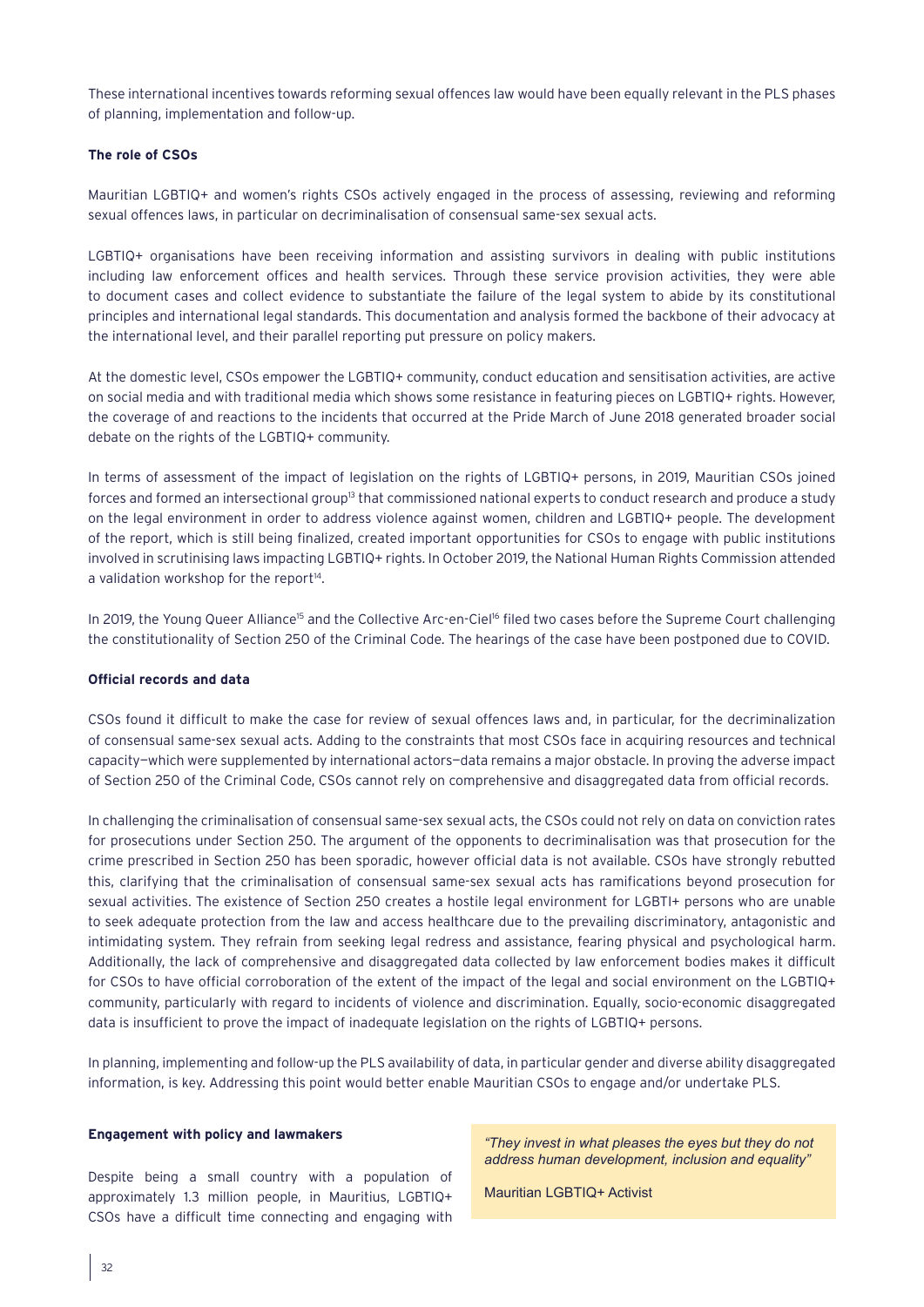institutional actors such as policy and lawmakers. The strong effect of religion on politics makes politicians prone to engage on social issues through a religious prism for political expediency. Additionally, in a society in which older people influence politics, changing laws to address the stigmatisation and discrimination of the LGBTIQ+ community is framed as an attempt to subvert social dynamics and corrupt the society. In private, policy and lawmakers express sympathetic views in favour of LGBTIQ+, but in public, they are cautious and often withdrawn.

CSOs reported that the Government lacks structured mechanisms for inclusive stakeholders' consultations. For example, the National Steering Committee on Gender Mainstreaming established in July 2010 was only accessible to Government representatives.

Opportunities for direct interaction between CSOs are limited and often it is up to international players, such as the international diplomatic community, to create spaces, both domestically and abroad, for engagement between CSOs and institutional representatives, for both formal and informal discussions. For example, in December 2018 the EU Delegation to Mauritius, in cooperation with the National Human Rights Commission, organised a forum debate on "Promoting and Protecting Human Rights for LGBTI Persons"<sup>17</sup> in which Government officials were in attendance along with international experts and representatives of LGBTIQ+ organisations.

This direct engagement is crucial to develop familiarity and reciprocal trust between CSOs and lawmakers. In particular, it emerged that when such interaction occurs in a safer environment, namely during international events held abroad, lawmakers are less defensive and more genuine, frank discussions occur. With the current situation of severe travel restrictions imposed in response to the COVID-19 pandemic, activists' ability to engage and influence policy and lawmakers is significantly affected.

#### **A virtuous circle: key factors and actors**

These factors and players are the same that would be of relevance in the planning, implementation and follow-up phases of a PLS, whether it is State or CSO-led.

| <b>Sexual Offences Law Draft Bill 2019 &amp; Decriminalisation</b> |                                       |  |
|--------------------------------------------------------------------|---------------------------------------|--|
| <b>Public Events</b>                                               | <b>Intersectional Movement</b>        |  |
| Complementary Litigation & Reform                                  | Media                                 |  |
| Victim-Centred Approach                                            | Diplomatic Community                  |  |
| Evidence & Stories Of Victims                                      | International Observers/Events        |  |
| International Technical Assistance Programmes                      | International Human Rights Mechanisms |  |
| Champions                                                          | Long Term Engagement                  |  |

10 Index Mundi, Mauritius Demographics Profile. Available at: https://www.indexmundi.com/mauritius/demographics\_profile.html 11 Human Rights Committee considers the report of Mauritius, 24 October 2017

https://www.ohchr.org/SP/NewsEvents/Pages/DisplayNews.aspx?NewsID=22287&LangID=E

12 Discussion Paper "Reform of Law on Sexual offences involving physical contact between the perpetrator and the victim"LRC\_R&P 131, April 2019, http://lrc.govmu.org/English/Documents/Reports%20and%20Papers/Discussion%20Paper%20Reform%20of%20 Law%20on%20Sexual%20Offences.pdf

13 The Kolektif Drwa Imin (KDI) is a group of NGOs and collectives, comprising of Collectif Arc-En-Ciel, Gender Links, Kolektif Drwa Zanfan Morisien, PILS and the Young Queer Alliance.

14 National Human Rights Commission of Mauritius, Annual Report 2019, May 2020. Available at:

https://nhrc.govmu.org/Lists/AnnualReports/Attachments/9/NHRC%20ANNUAL%20REPORT%202019.pdf

15 Young Queer Alliance, 'Four Mauritians seek to establish equality and freedom under the law for LGBT persons before the Supreme Court of Mauritius', 17 September 2019. Available at: https://youngqueeralliance.com/2019/09/17/four-mauritians-seek-toestablish-

equality-and-freedom-under-the-law-for-lgbt-persons-before-the-supreme-court-of-mauritius/

16 CAEC, 'Plainte pour inconstitutionnalité de l'article 250 – Communiqué de presse – 25.10.19'. Available at:

http://www.collectifarcenciel.org/communique-de-presse-25-10-19/7. CAEC, 'Plainte pour inconstitutionnalité de l'article 250 – Communiqué de presse – 25.10.19'. Available at: http://www.collectifarcenciel.org/communique-de-presse-25-10-19/

17 See Supra, 5. National Human Rights Commission of Mauritius, Annual Report 2019, May 2020. Available at:

https://nhrc.govmu.org/Lists/AnnualReports/Attachments/9/NHRC%20ANNUAL%20REPORT%202019.pdf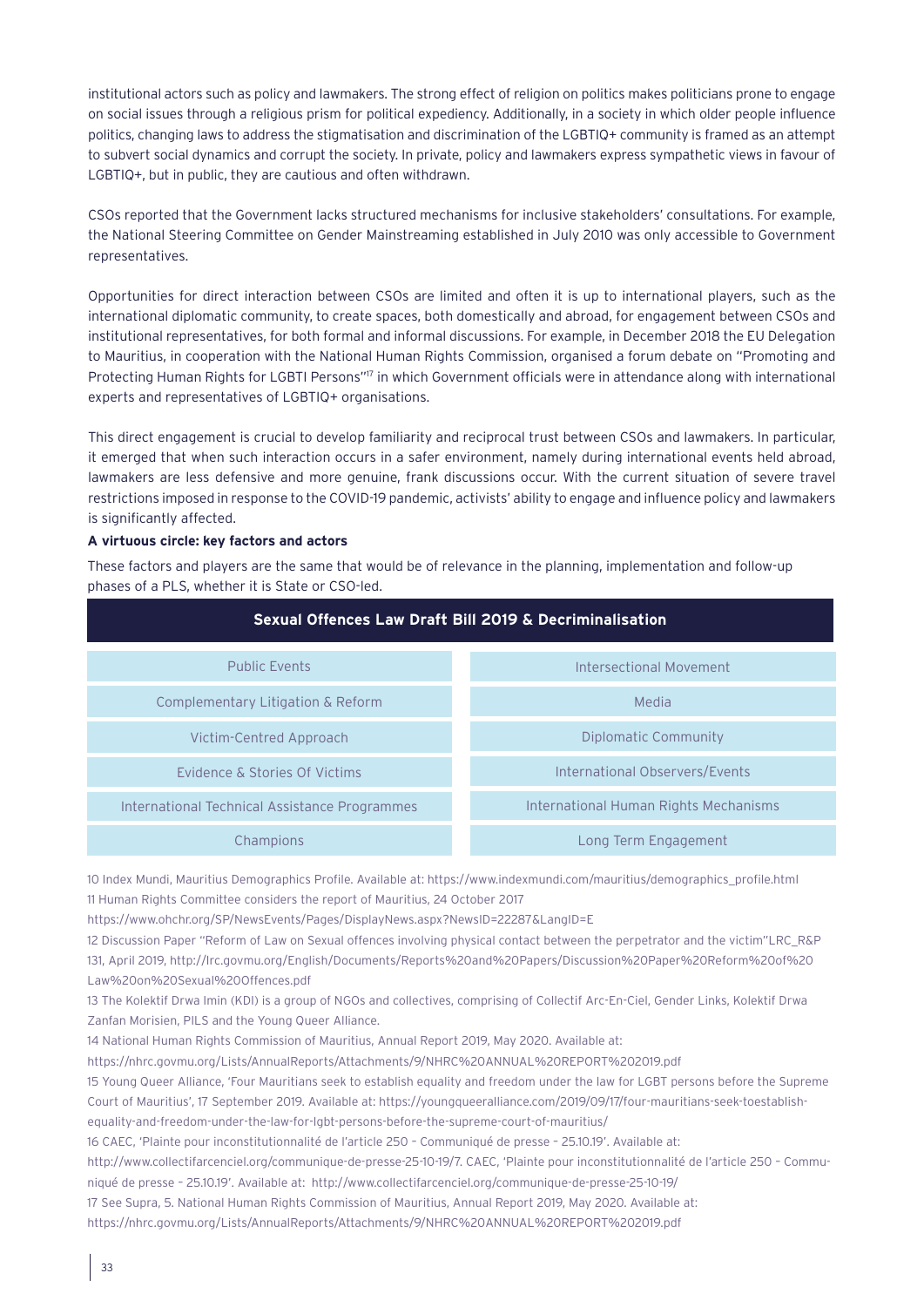## **13.3 Pakistan: A success story of traditional values and strategic allies**

In Pakistan, transgender women and eunuchs are considered a third gender known as Khawajasira. This group does not include trans-masculine identities.

Traditionally, Khawajasira were held in high regard in pre-colonial Pakistan as they were considered those whose prayers were answered by God. As such, they were advisors to the emperors. During the British colonial era, this aspect of local culture was condemned as falling outside of Victorian morality. The colonial power imposed its neo-Christian values and banned cross-dressing. As a result, the status of Khawajsira gravely deteriorated and they were victims of discrimination and violence. Other discriminatory attitudes and religious values further contributed to the vulnerability and disenfranchisement of the transgender community in Pakistan.

Human rights violations and discrimination on the basis of gender identity are still prevalent and a big challenge for Pakistan. The transgender community and other marginalised minorities face stigma, discrimination and violence, including harassment, mistreatment and exclusion from society, the public health care system, education system, employment and other institutions of government. They face different forms of abuse, ranging from exclusion from society to brutal murder. Most transgender people work in the informal economy and remain vulnerable to exploitation and abuse, subjected to trafficking, extortion and forced prostitution. The marginalization of the transgender community is a by-product of outdated colonial laws.

#### **The Legal Environment at a glance**

#### **Constitutional protection**

Article 25 of the Pakistani constitution protects all citizens from discrimination on the basis of sex. Additionally, Articles 14, 25A and 28 of the Constitution safeguard their rights, dignity and status. However, these constitutional provisions were not operationalised into law and protection mechanisms at the ground level.

The Constitution does not recognize the right to marriage for transgender people.

#### **The Penal Code 186018**

Like most Commonwealth countries, the Pakistani Penal Code of 1860 criminalises consensual same-sex acts and includes provisions on public order, vagrancy and misdemeanour offences that disproportionally affect the LGBTIQ+ community and exposes them to discrimination, violence and deprives them from legal protection. The language of the provisions on sexual offences is anachronistic. The provisions are not gender neutral and are based on morality while failing to address power and violence in the context of sexual offences.

#### **The Offences Against Property (Enforcement of Hudood) Ordinance 1979**

This law enacted in 1979 introduced Sharia Law in the Pakistani legal system and amended the criminal code with the inclusion of offences as defined in Islamic law. With regard to sexual offences, this Ordinance criminalises sexual relations outside of marriage; as a result, all sexual activities between same-sex partners and transgender people are, by default, illegal.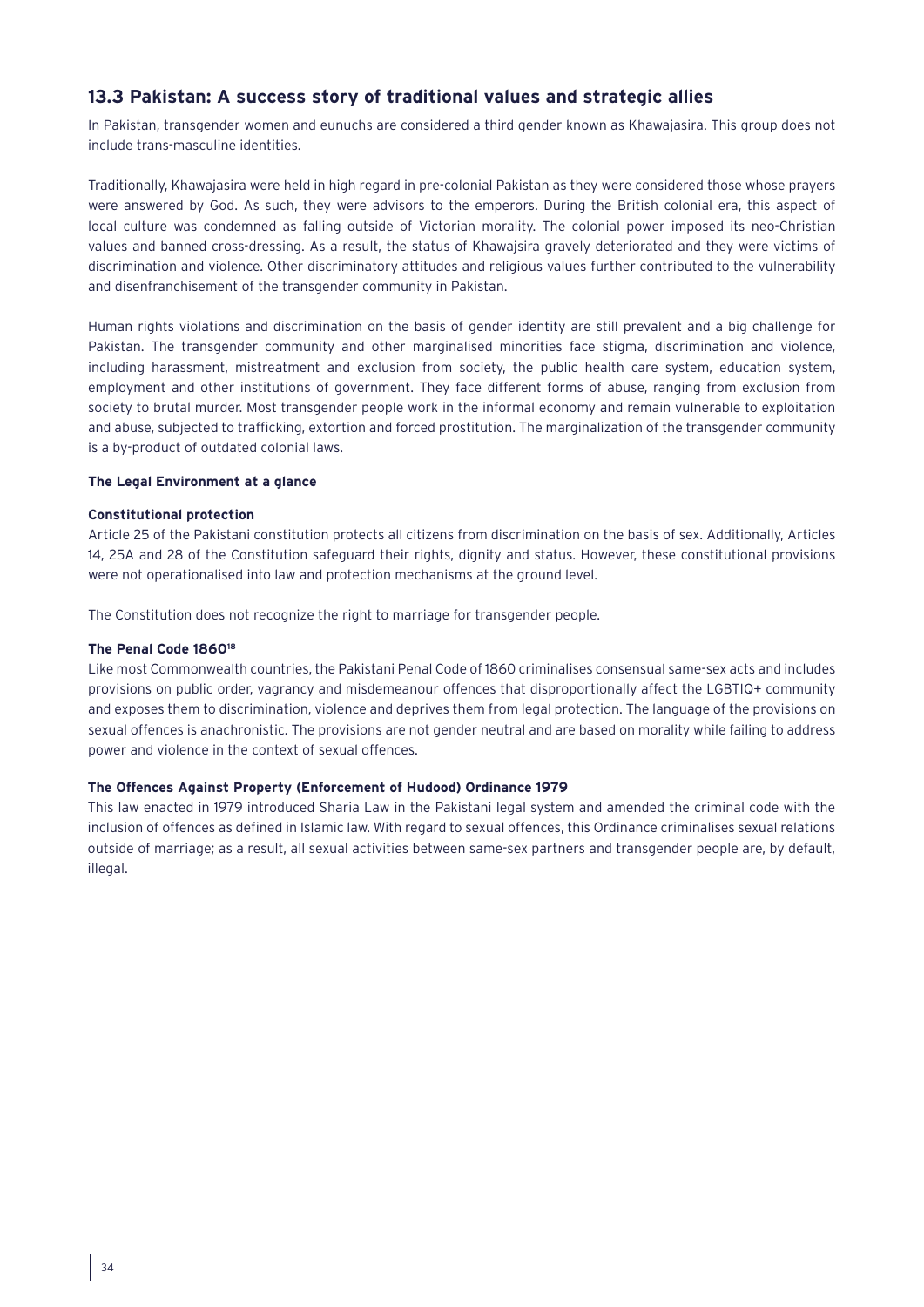#### **Key jurisprudence and policy developments**

These events could have been stronger triggers for the planning phase of a PLS.



the Electoral Commission.

#### **Transgender movement and the adoption of the Transgender Persons Act 201819**

In 2005, consultations and a report on HIV interventions and the transgender community gave further strength to the mobilization of the transgender community. However, the transgender community already had the support structure provided by the traditional hierarchical system of kinship known as Guru-Chela, whereby young transgender women (Chela) are adopted by a mentor (Guru) who provides for their shelter, food and protection in exchange of their contribution to the functioning of the household.

In 2016, as a result of at least five grave incidents of violence against transgender women, CSOs, activists and gurus organised nationwide protests that were widely covered by national media. Additionally, international organisations supported CSOs and activists with capacity development, visibility and agency. The creation of a safe space for dialogue and interaction between CSOs and activists and key policy makers and parliamentarians outside Pakistan was key. The alternative report submitted in 2017 by CSOs for Pakistan's Universal Periodical Review before the Human Rights Council also generated momentum and international pressure on the Government to address the conditions of the LGBTIQ+ community. This international pressure combined with strengthened media coverage of LGBTIQ+ rights and cases contributed to sensitizing the general public.

An alternative report, in the context of a PLS, could have been both a trigger and an important submission during the implementation of the PLS.

#### **Double drafting and approval of the bill**

In 2017, the Senate Functional Committee on Human Rights tasked the National Human Rights Commission (NHRC) to draft legislation to address the rights of the transgender community. Supported by UNDP, the NHRC rolled out provincial consultations, not open to trans activists, and the results failed to address the needs of the trans community which did not support the draft bill produced by the NHRC.

A parallel CSO-led initiative was initiated in May 2017 that included trans activists and CSOs working on LGBTIQ+ and women's rights. With the support of pro-bono lawyers and international funding, they drafted a second bill and conducted sensitization campaigns amongst the LGBTIQ+ community and engaged with policy makers to champion the new law.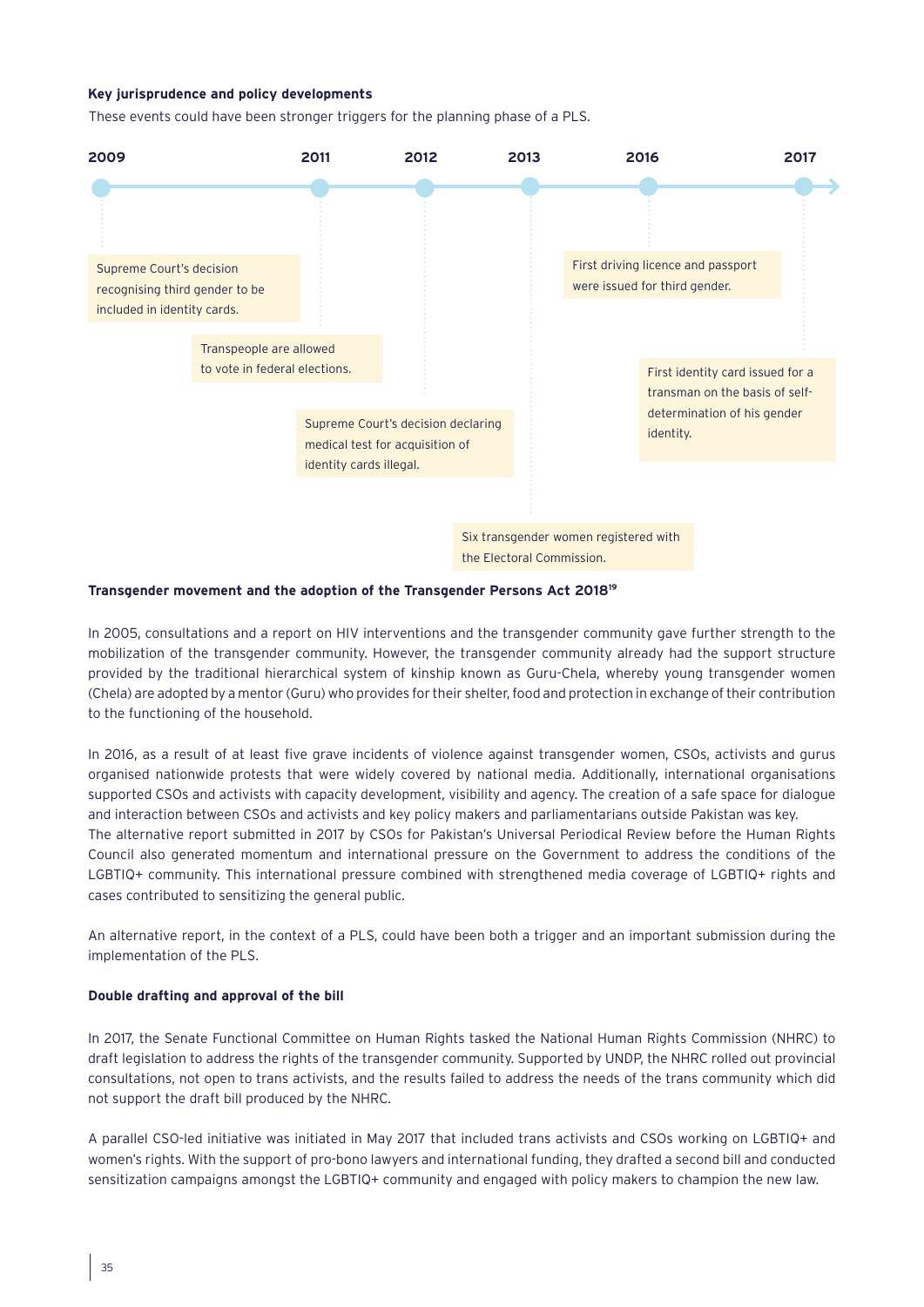As a result, a National Task Force (NTF) was set up by the Federal Ombudsman's Office and included senators, policy experts, academics, activists and members of the transgender community. The NTF meetings were a unique opportunity for lawmakers and members of the community to engage directly and it succeeded in producing an inclusive bill to protect transwomen and transmen alike.

The two parallel processes led to the submission to the Senate of two separate bills.

## **Engaging the Council of Islamic Ideology: a turning point**

The meeting between NTF and the Council of Islamic Ideology, which is responsible for ensuring that every law in Pakistan is in line with Islamic principles and values, was a turning point in the process. The NTF used scientific research, religious texts and Islamic jurisprudence, including reference to parts of the Coran recognising that trans people are given both genders by Allah, and the Council of Islamic Ideology decided to approve this bill instead of the one drafted by the NHRC that was later withdrawn.

The NTF bill was approved by the Senate Functional Committee on Human Rights in February 2018 and, a month later, the Senate unanimously passed. In May 2018, the bill was introduced in the National Assembly where it was passed and signed into law by the then acting President.

The support of Senators who championed the bill and the timing of its drafting and tabling, namely in the last year of the legislature, ensured the success of the Bill.

The engagement, in the context of a PLS, would have been particularly relevant in the implementation phase with the engagement of key stakeholders in the process of assessing the impact of the law/s under scrutiny.

#### **A virtuous circle: key factors and actors**

These factors and players are the same that would be of relevance in the planning, implementation and follow-up phases of a PLS, whether it is State or CSO-led.

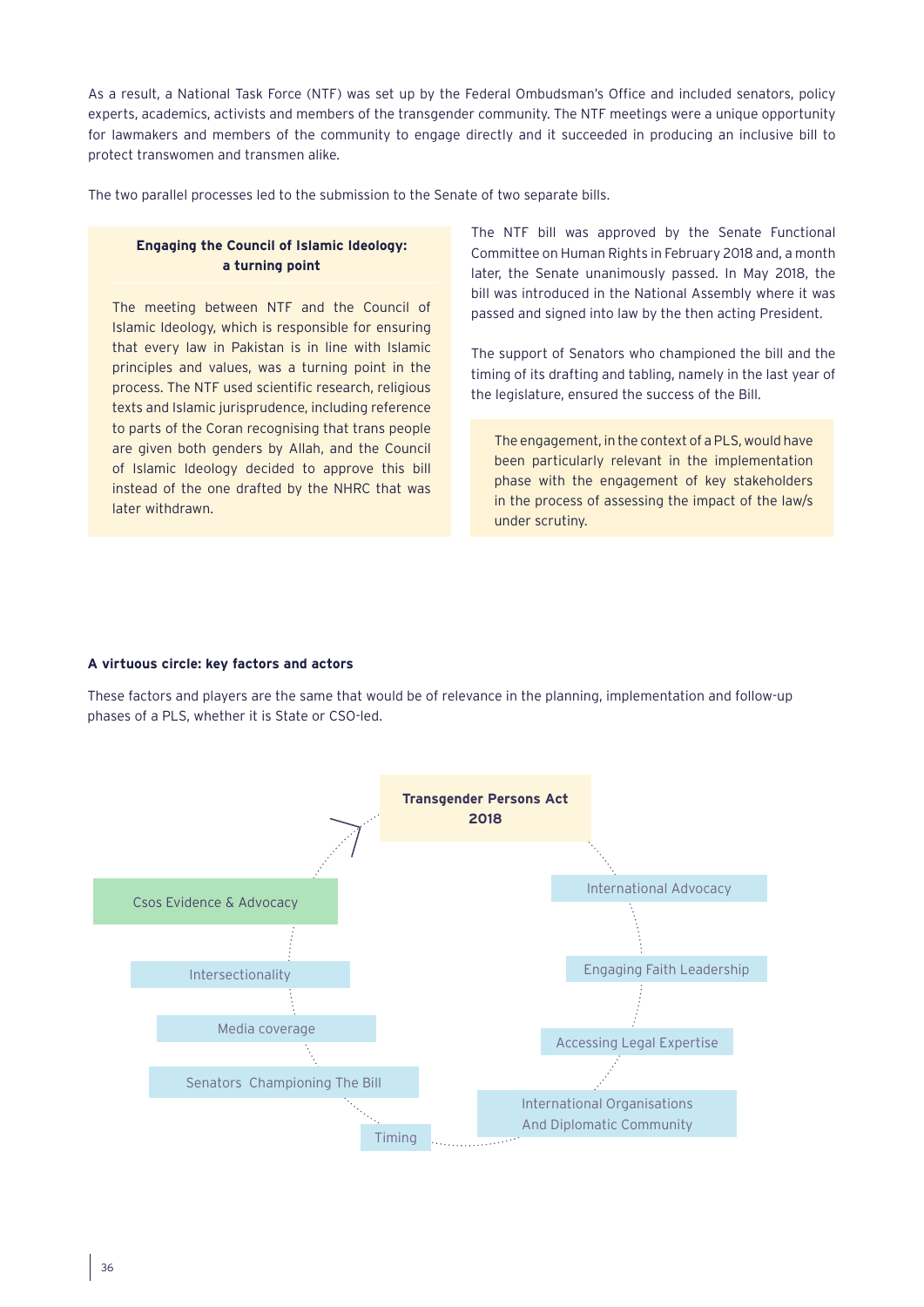#### **The Transgender Persons Act 2018: highlights**

Individual self-determination is at the core of the Act, which allows the citizens of Pakistan to self-identify their gender. The law established the rights of transgender persons to be fully recognized in the legal system, including having all personal documents, such as passport, driving licence and identity cards issued according to their self-identified gender. The Act incorporates strong provisions for access to health care, education, public offices and in their property rights. It explicitly prohibits discrimination against transgender persons in the workplace and harassment based on sex, gender identity and gender expression. The law places detailed obligations on the Government to operationalize protection of the transgender community including by setting up shelters, separate prisons and by the periodic sensitization of civil servants and law enforcement officers. The Act indicates the Constitution, Civil and Penal Codes as the enforcement measures, thereby delineating heavy penalties for assault, unlawful eviction and harassment.

#### **The way forward**

With the adoption of the Transgender Persons Act, the situation slowly changes. However, there are still significant shortcomings in the operationalization of the law and adaptation with the adoption of provincial laws. The Act has not been implemented in small towns and villages where most Pakistanis live. Additionally, financial resources have not been allocated to tackle discrimination and ensure access to services by expediting the adoption of internal business processes<sup>20</sup>.

The process to dismantle decades of stigma, marginalization and violence through legal scrutiny and reform is long and difficult. Due to the current COVID-19 pandemic, further stumbling blocks stand along this path. With no international travel and donor funding re-prioritised, the golden opportunity for activists to engage in dialogue with parliamentarians during international events is no longer an option. In the prevailing climate of discrimination and exclusion, policy makers and parliamentarians are not inclined to meet LGBTIQ+ activists in Pakistan. This, coupled with the severe restrictions of MPs activities, block activists' access to lawmakers.

The transgender community in Pakistan remains largely confined in the informal peer protection system and informal economy. Socio-economic hardships and violence against transgender people and human rights defenders promoting LGBTIQ+ rights remain grave in Pakistan. The accountability mechanisms referred to in the law need to be activated and resourced. Colonial discriminatory provisions in the Penal Code need to be scrutinized and the individual cases of violence brought to the attention of the general public in order to undertake legislative assessment and reform.

In light of the above, this legislation could represent a good opportunity for CSOs in Pakistan to lobby the Parliament for a PLS or to programme a CSO-led PLS either on the enactment of the law.

18 Penal Code (Act XLV of 1860). For example, see Sections 377, 268 and 294. Available at:

http://www.pakistani.org/pakistan/legislation/1860/actXLVof1860.html.

19 Transgender Persons (Protection of Rights) Act, 2018. Available at http://www.na.gov.pk/uploads/documents/1528787262\_286.pdf 20 Amnesty International, With Transgender Rights, Pakistan has an Opportunity to be a Pathbreaker, 22 January 2019. Available at: https://www.amnesty.org/en/latest/news/2019/01/with-transgender-rights-pakistan-has-an-opportunity -to-be-a-path-breaker/